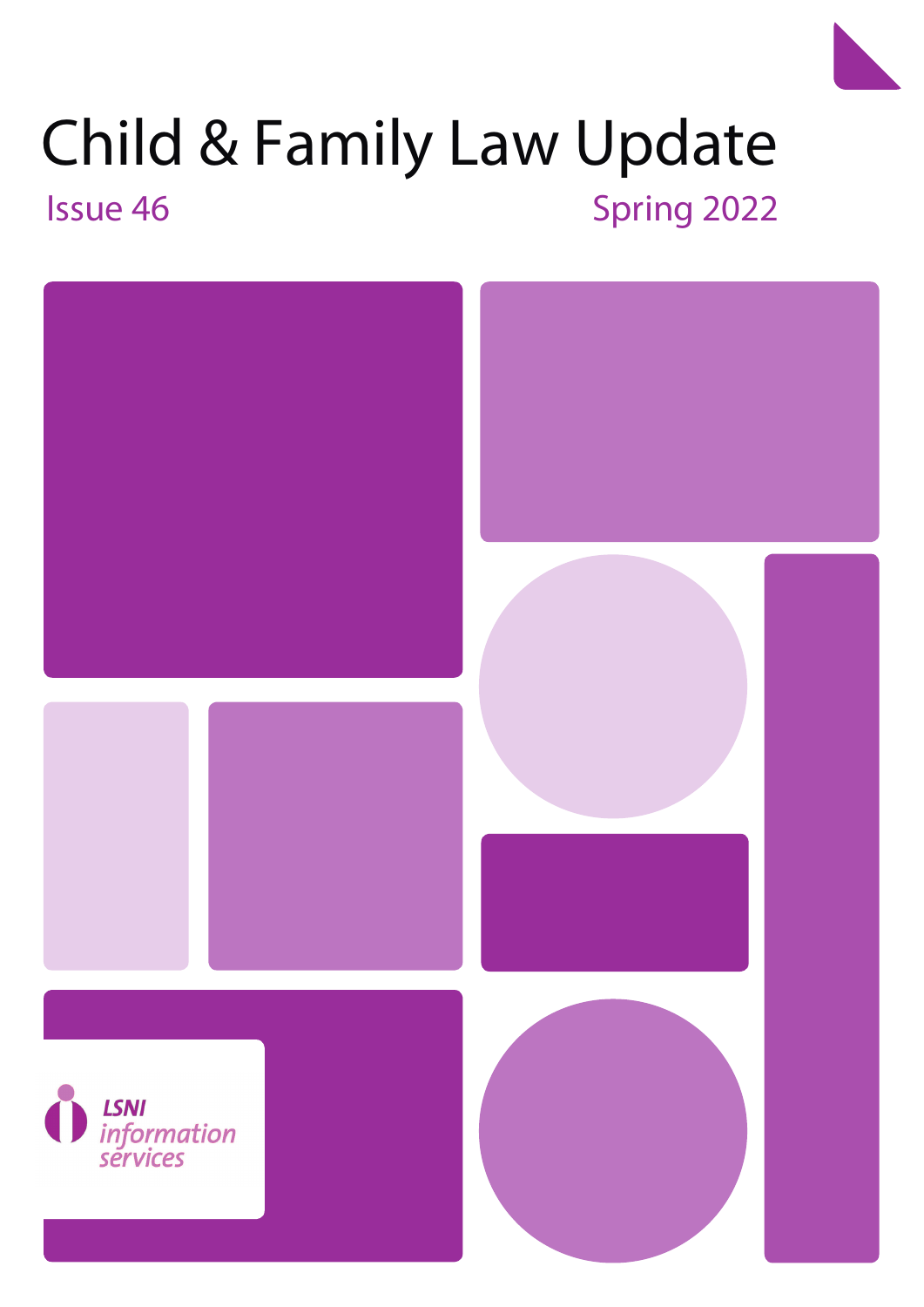# Child & Family Law Update

Welcome to the Spring 2022 edition of the Child & Family Law Update.

The Update is designed to keep lawyers, medical practitioners, social workers, advice workers and others involved in the field of child and family law up-to-date with legal developments. In addition to case notes, the Update contains articles on topical issues relating to children and families that will assist professionals across a range of disciplines discharge their responsibilities. Articles and case notes are written by practising professionals and academics.

The Editor would welcome comments on any of the articles which appear in this issue or articles for future issues.



Heather Semple, Librarian LSNI *heather.semple@lawsoc-ni.org*

#### **Contributing Editors**

Lorraine Keown, LLB, *Cleaver Fulton Rankin*

Lisa Melarkey, LLB, *Hampson Harvey*

#### **Disclaimer**

The Law Society of Northern Ireland accepts no responsibility for the accuracy of the contents of the Child & Family Law Update and any views and opinions expressed in the Child & Family Law Update are those of contributors and are not necessarily those of the Law Society's Council, save where otherwise indicated. Although all reasonable care is taken in the preparation of material for publication in the Child & Family Law Update, the Editors and publishers accept no responsibility for any loss caused to any person acting or refraining from acting as a result of material contained in or omitted from the Child & Family Law Update. The Child & Family Law Update is not a substitute for professional advice. Readers should satisfy themselves as to the accuracy, completeness, adequacy and currency of the contents of the Child & Family Law Update.

© Law Society of Northern Ireland. All rights reserved. No part of this publication may be reproduced or transmitted in any form or by any means electronic or mechanical, including photocopying, recording or any retrieval system, without the written permission of the Law Society.

ISSN 1462-8511

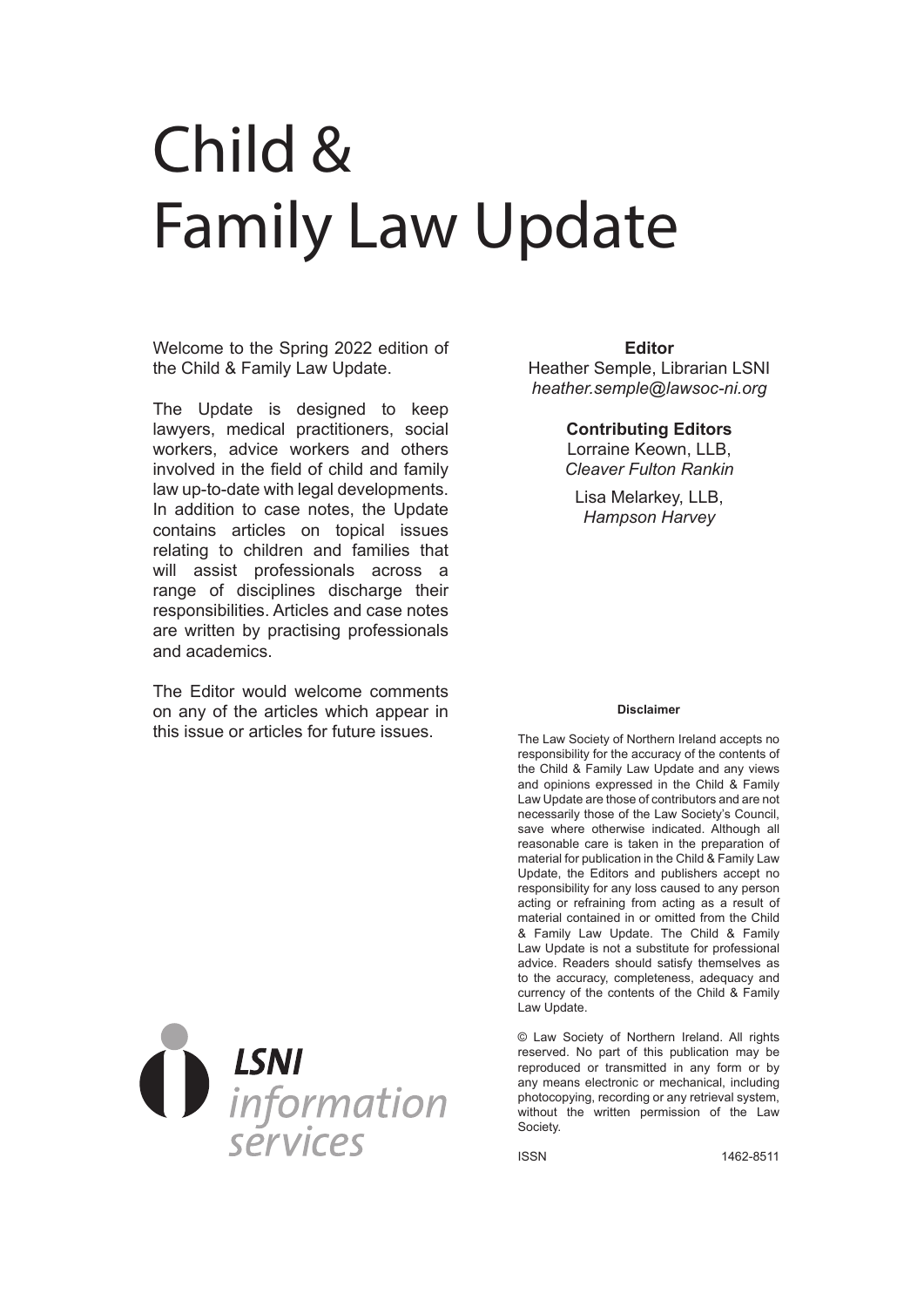## **CONTENTS**

| SAME PARTIES, SAME FACTS, DIFFERENT DELIVERY OF EVIDENCE                           |  |
|------------------------------------------------------------------------------------|--|
| <b>HABITUAL RESIDENCE: A GLOBAL PERSPECTIVE</b>                                    |  |
| THE STATUTORY CHARGE                                                               |  |
| BUSINESS VALUATIONS IN MATRIMONIAL DISPUTES: HAS COVID-29 CHANGED<br>THE APPROACH? |  |
| DOMESTIC ABUSE AND CIVIL PROCEEDINGS ACT (NI) 2021                                 |  |
|                                                                                    |  |
|                                                                                    |  |
|                                                                                    |  |
|                                                                                    |  |

Crown copyright material is produced with the permission of the Controller of HMSO.

To subscribe to the Child & Family Law Update please contact the Law Society of Northern Ireland, 96 Victoria Street, Belfast BT1 3GN. Tel: 028 9023 1614, DX 422 NR Belfast.

Artwork: SHO Communications.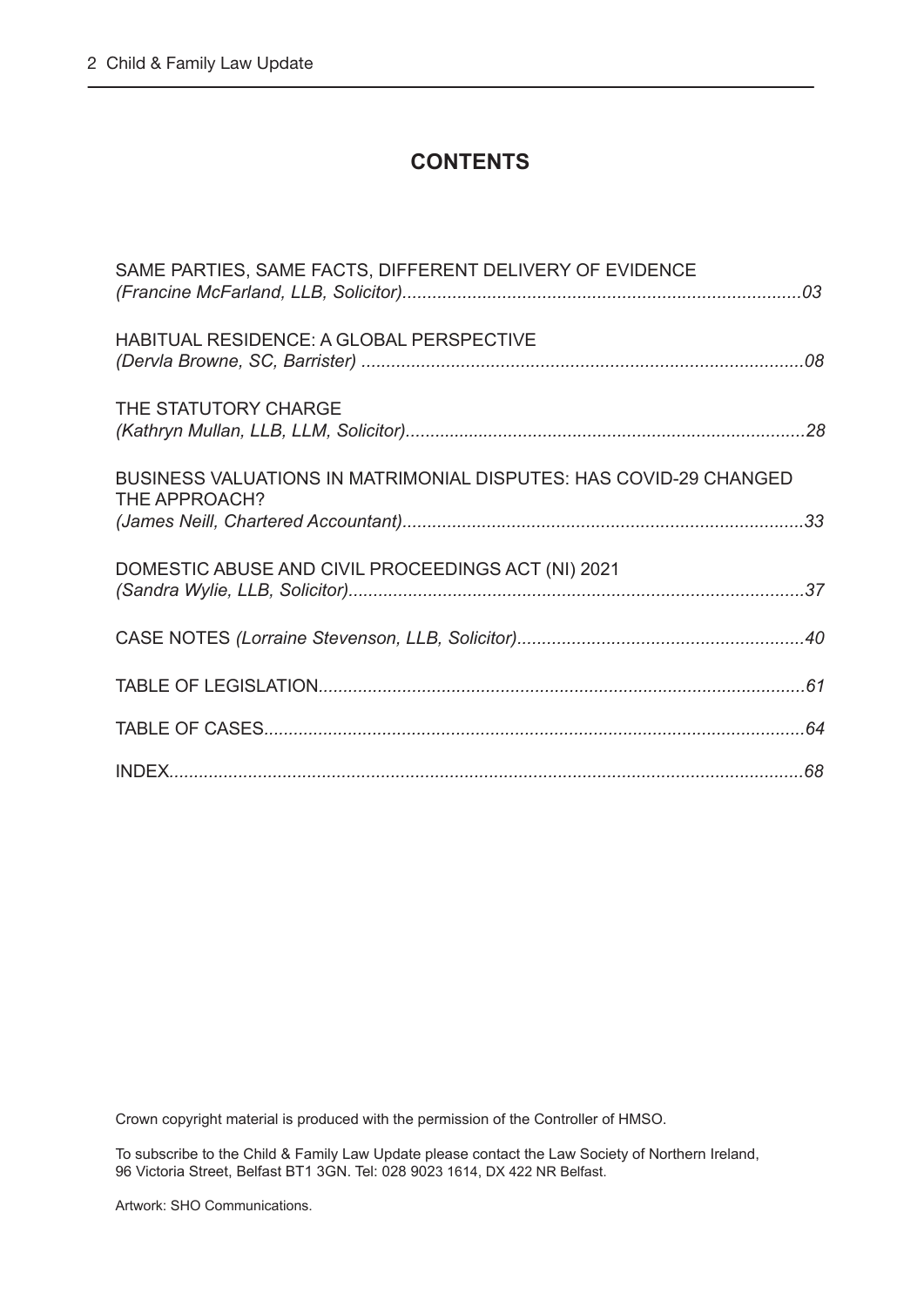#### <span id="page-3-0"></span>**SAME PARTIES, SAME FACTS, DIFFERENT DELIVERY OF EVIDENCE**

#### **Francine McFarland, L.L.B, Solicitor1**

In Northern Ireland, from 1st October 2020 to the 30th September 2021, there were 31,470 domestic abuse incidents reported to the PSNI.<sup>2</sup> There were eight murders with a domestic abuse motivation, compared with four during 2019/20. In six of these murders, the victim was female, compared with two female victims in 2019/20.

Domestic Violence is commonly defined as; 'threatening, controlling, coercive behaviour, violence or abuse (psychological, virtual, physical, verbal, sexual, financial or emotional) inflicted on anyone (irrespective of age, ethnicity, religion, gender, gender identity, sexual orientation or any form of disability) by a current or former intimate partner or family member'. Whilst domestic violence was formerly interpreted as physical violence, there is recent recognition for coercive control, described by Women's Aid as creating…

*'…invisible chains and a sense of fear that pervades all elements of a victim's life. It works to limit their human rights by depriving them of their liberty and reducing their ability for action.'* <sup>3</sup>

Should the victim of domestic violence report the matter to the PSNI, the PSNI would commonly recommend that the individual seek legal advice to obtain a protective court order, such as a Non-Molestation Order.

#### **Non-Molestation Order Applications**

A Non-Molestation is an injunctive Order which protects parties from harassment, intimidation, and pestering from the Respondent party. Non-Molestation Orders are governed under Article 20 of the Family Homes and Domestic Violence (Northern Ireland) Order 1998.<sup>4</sup> Article 3 of the 1998 Order provides a list of associated persons who can apply for such Order against the Responding party. This will commonly include husbands, wives, parties children, and siblings etc. Unfortunately, this does not automatically include ex partners, unless those parties have cohabited, they are engaged to marry, or they have children together.

If the parties do not fall within the realm of associated parties under Article 3, the alternative Court Order to apply for is a Civil Injunction, which follows a similar procedure, but before a County Court as opposed to the Magistrate Court level of the Domestic Proceedings Court in which Non-Molestation Order cases are heard.

#### **Occupation Order Applications**

If parties are cohabitating at the time in which the subject conduct occurs, the Applicant party may also seek an Occupation Order, which is governed under Article 11 of the 1998 Order. An Occupation Order permits the Applicant party to have peaceful enjoyment of a property or part of a property. If lodged as a standalone application, with no application for Non-Molestation Order, this does not necessarily mean that the Respondent party is prohibited from continuing

<sup>1</sup> Hastings Solicitors

<sup>2</sup>  [Domestic Abuse Incidents and Crimes Recorded by the Police Update to 31st March 2021 \(psni.police.uk\)](https://www.psni.police.uk/globalassets/inside-the-psni/our-statistics/domestic-abuse-statistics/2020-21/q4/domestic-abuse-bulletin-mar-_21.pdf) 

<sup>3</sup> *https://www.womensaid.org.uk/information-support/what-is-domestic-abuse/coercive-control/*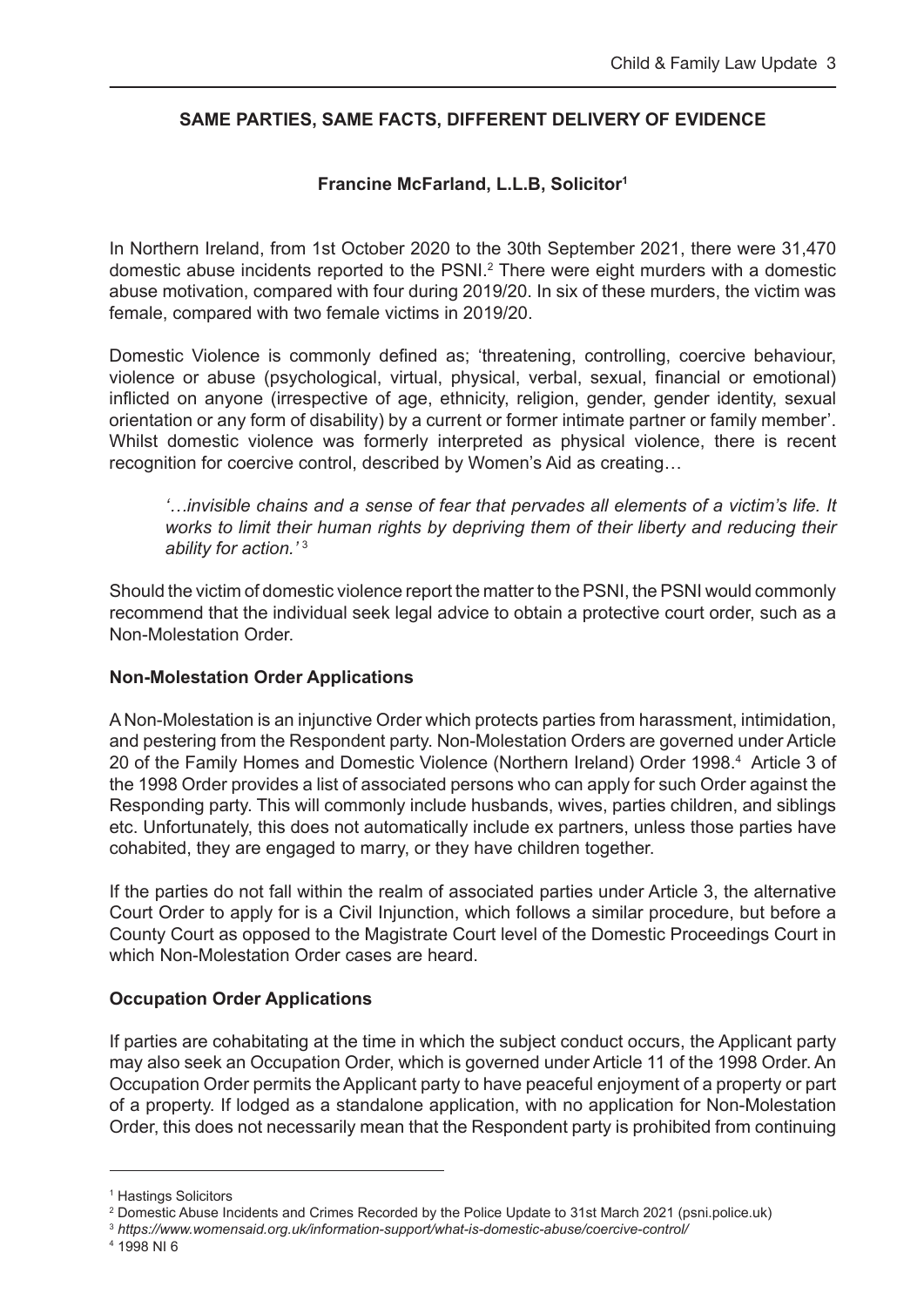to live within the same property. Both a Non-Molestation Order and Occupation Order can be applied for under the same Court application, namely a Form F1, F2 and supporting Statement of Evidence.

#### **Court Process**

In 2020, 3204 Non-Molestation Order Applications came before the Domestic Proceedings Court.5 This was in a year in which the Courts in Northern Ireland came to a sudden halt in March 2020, with the usual running order of Domestic Proceedings Court cases only being listed in September/October 2020.

Non-Molestation Order applications are more commonly filed with the Court on an Ex-parte basis, without the Respondent's knowledge, and therefore without ability to defend from the outset. The Applicant's Solicitor will often take the Applicant party's instructions the day before or on the morning in which the Court Application is filed. It will be the decision of the Judge who is sitting that day as to whether or not the case is meritorious of an Ex-parte Order under Article 23 of the 1998 Order. In short, the Applicant must show that; the Applicant or a relevant child would be at significant risk due to the conduct of the Respondent, that the Applicant could be deterred or prevented from pursuing such application if the application is not dealt with imminently, and lastly, if the Respondent was aware of such proceedings that they would then deliberately evade service causing prejudice to the Applicant and/or a child due to delay incurred.

Once the Court has adjudicated upon the Ex-parte application, the Court will re-list the case for Inter parties review on a date which will allow for service of documentation on the Respondent and to allow for the Respondent to engage legal representation to represent him or her before the Court.

At the inter parties Review, one of four things may happen;

- 1. The Applicant may withdraw their application having had the benefit of the Order for a few weeks and no longer requires the protection of the Court.
- 2. The Respondent party may provide the Applicant party with a signed Undertaking on foot of the Applicant withdrawing the application.
- 3. The Respondent party may consent to the granting of a Full Order being made in the Applicant's favour.
- 4. The Respondent party indicates that they wish to defend the application against them, and the matter is timetabled accordingly for hearing.

The timetabling of the case which may be dependent upon several factors, namely, availability of parties and witnesses, the pace of related criminal proceedings, and the filing of evidence such as PSNI Domestic Violence Reports and CCTV etc.

One may be reluctant to agree to the making of a Non-Molestation Order against them if the parties have children together. Failure to defend Non-Molestation Order Proceedings could be deemed as acceptance of the domestic violence alleged and could have serious implications on Children Order Proceedings if the Respondent party seeks contact with the parties children if he or she is not the resident parent.

<sup>5</sup> *[NICTS Judicial Statistics | Department of Justice \(justice-ni.gov.uk\)](https://www.justice-ni.gov.uk/publications/nicts-judicial-statistics)*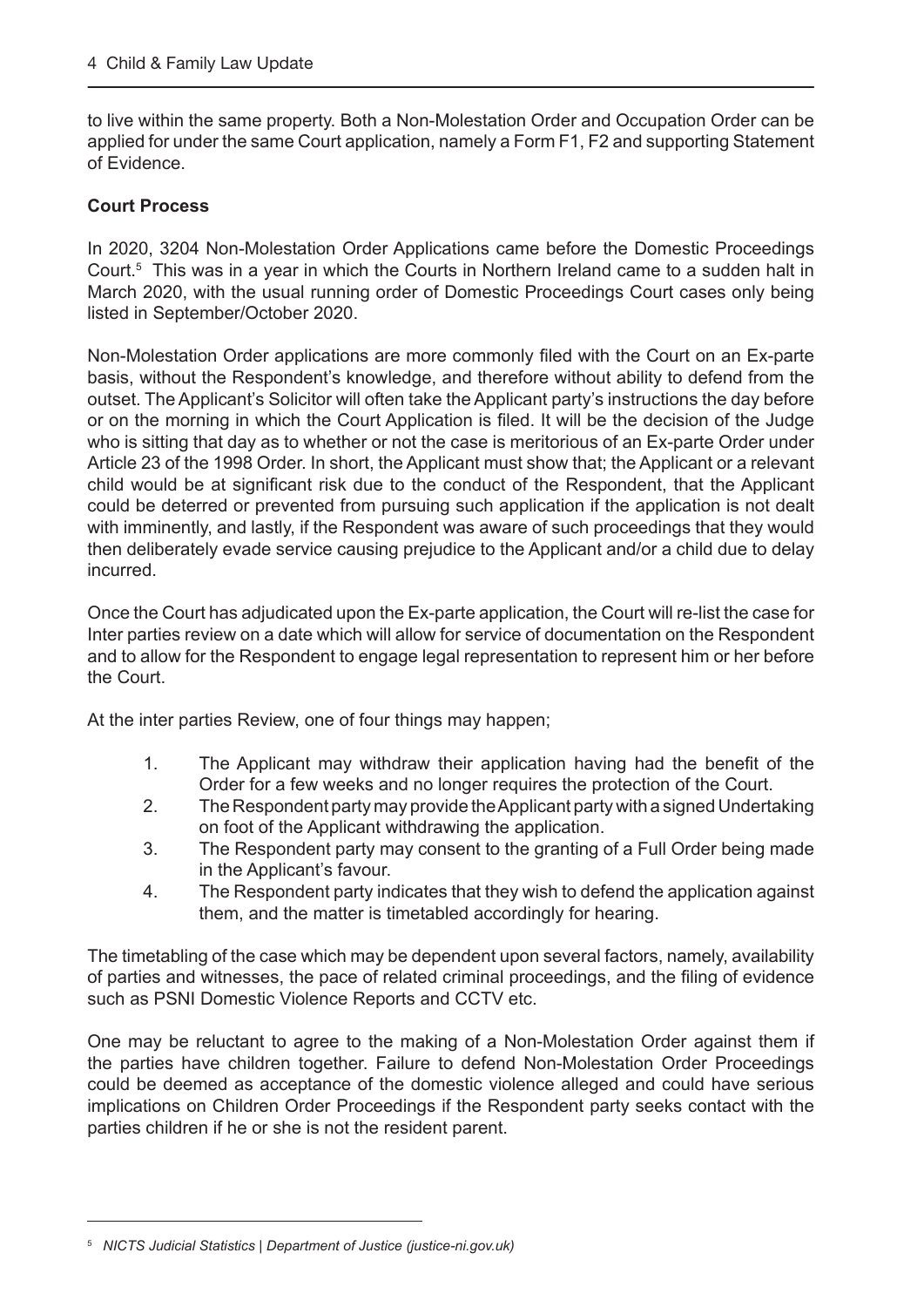#### **Related Criminal Proceedings**

Non-Molestation Order Proceedings can often run parallel to serious criminal proceedings, and whilst often against the Respondent, can sometimes include both Applicant and Respondent as Defendant parties. However, there would often be a reluctance by the Respondent party to proceed with the hearing of a Non-Molestation Order in a civil court, whilst criminal proceedings are ongoing, where the sanctions are much more serious should the Respondent be convicted. The Respondent may wish to avoid prejudicing oneself in a civil court should their recorded evidence thereafter be used in the criminal court. Also, if the Respondent is later convicted in a criminal court, the injured party could be granted a Restraining Order under Article 7 of the Protection from Harassment (Northern Ireland) Order 1997, removing the need for a Full Non-Molestation Order.

However, on many occasions, cases will be contested before the Domestic Proceedings Court without related criminal proceedings, and/or in less frequent occasions where the Respondent party wishes to proceed with the hearing irrespective of a pending criminal prosecution.

#### **Measures available to vulnerable witnesses at hearing**

At the hearing of a Non-Molestation Order application, both parties are required to provide their evidence in chief and will be subject to cross examination. The principle of orality ensures the right to fair trial and allows for the witnesses' evidence to be tested in a public forum to enable the Court to draw conclusions regarding their credibility.

This can be a terribly daunting experience for the Applicant who potentially has not seen their husband/wife etc since the incident which gave rise to the Ex-parte Application, which may have been months previous. Whilst there are many support groups, such as Women's Aid, who can attend the Court building with the Applicant, the Applicant party will not be assisted by Special Measures such as those afforded to witnesses in criminal proceedings.

Within a criminal court setting, the use of special measures is governed under The Criminal Evidence (Northern Ireland) Order 1999.These measures are detailed from Article 11 to 18. The Public Prosecution Service make the application on behalf of the witness and/or injured party, and it will be open to the Defence to scrutinise and make representations against the granting of such special measure should they feel that such measure would be inappropriate. The purpose of utilising a special measure is to permit a witness to give their best evidence with reasonable adjustments to be made without fear or intimidation.

The Applicant party in Non-Molestation Order Proceedings could therefore be faced with providing their evidence in Court, with a person who has inflicted serious domestic violence upon them which may have lasted months or years. If the Applicant is a particularly vulnerable individual, evidence and submissions may be presented to the Court to enable the Court to provide directions in relation to the seating position of the Applicant and the Respondent. The Respondent party is however entitled to hear the evidence of the Applicant within the same Court arena, without the Applicant having the protection of a screen or live link for example.

#### **Judicial thoughts on Special Measures in Civil Proceedings**

The availability of special measures in civil proceedings is not a topic of discussion which has been left untouched. Whilst not dealing directly with the usage of special measures in the Domestic Proceedings Court, The Honourable Mr Justice Weir (as he then was) issued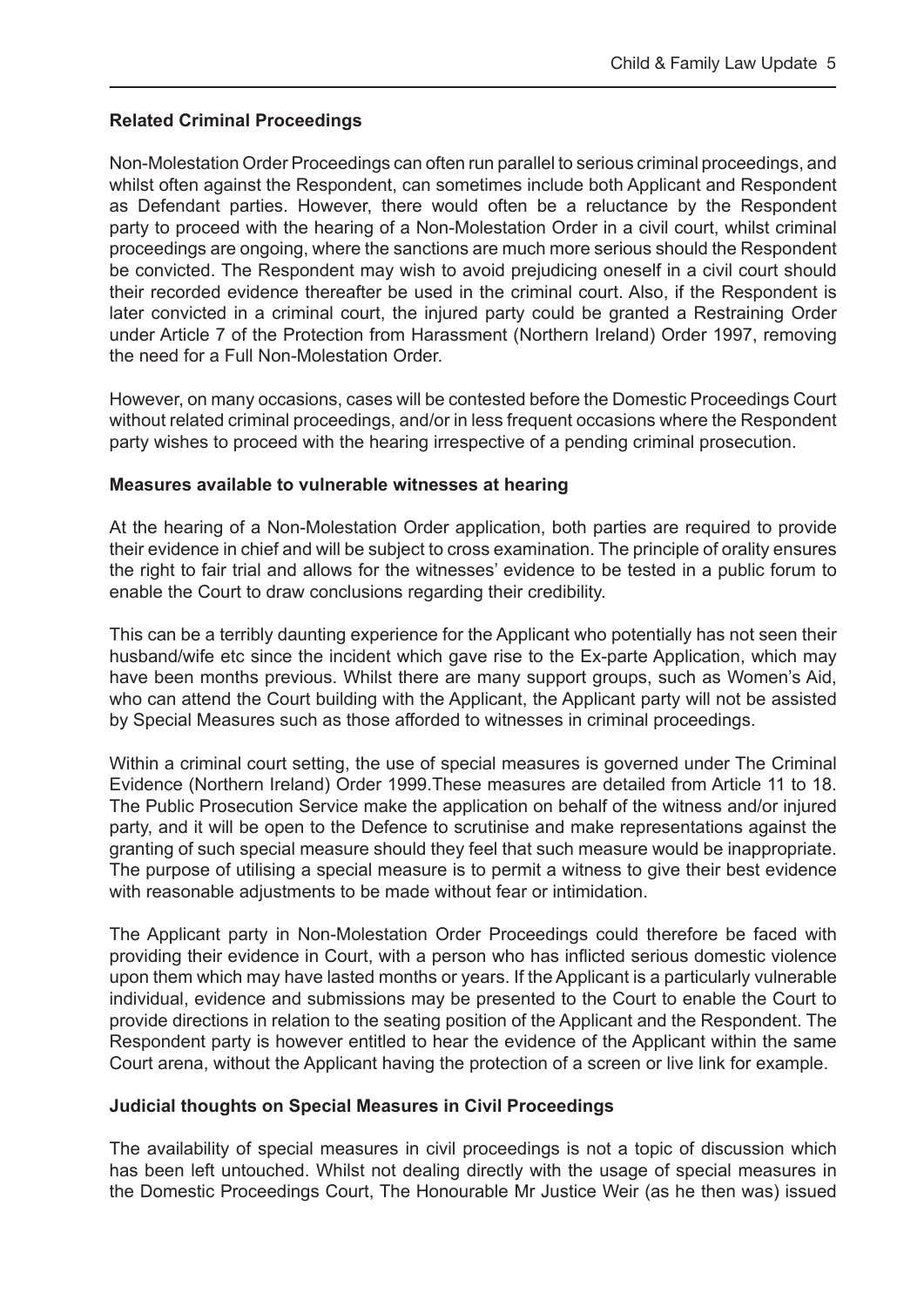a Guidance Note in November 2007<sup>6</sup> in relation to the use of video link facilities for a range of family court proceedings, including Domestic Proceedings. The Honourable Mr Justice Weir referred to the usage of videolink facilities as a *"…cost effective and efficient means of facilitating evidence from witnesses...",* and as a *"…convenient way of dealing with a number of categories of witnesses…"* to include vulnerable adults and children. The Guidance Note details that the request for use of the video link system could be done so by completing a short form, leave would be required from the Court, and either consent is obtained from all parties involved or *"…in the absence of agreement the application shall be determined at a directions appointment."* <sup>7</sup>

The Northern Ireland Law Commission reported on this particular issue in 2010, which concluded that:

*"Having taken into account the views of consultees, having deliberated on the merits of introducing a scheme of special measures in civil proceedings and having considered the likelihood of the uptake by witnesses of such measures…protection for certain witnesses in civil proceedings will promote access to justice for those witnesses and will offer valuable practical assistance to people who might experience difficulties in giving oral evidence directly in a courtroom setting. The Commission considers that the best method of achieving such a scheme is to implement it on a statutory basis. Not only does this promote a consistent approach in courts across the jurisdiction, it also allows such a scheme to be exposed to the rigours of a transparent and accountable law-making process."8* 

The Commission concluded that, based on consideration of the current law and practice and the views of consultees, that a strong case can be made for creating a statutory regime for the provision of special measures for certain witnesses in civil cases.

Lord Justice Gillen touched upon the findings of the Northern Ireland Law Commission in his 2017 report, *'Review of Civil and Family Justice in Northern Ireland Review Group's Report on Civil Justice'*. A key recommendation of Lord Justice Gillen was the commitment to paperless courts, digitalisation, and moderation of the court process, with one never predicting the magnitude of such recommendation when the wave of Covid 19 crashed. If there ever was a *'I told you so'* moment, that would be it.

Lord Justice Gillen highlighted that such recommendations by the Commission in relation to the use of special measures of witnesses were yet to be implemented in the civil justice or family justice context. Under the heading of 'Disability in the civil courts', Lord Justice Gillen stated:

*"We have visited this issue in the Family Justice Review. We can see no reason why the recommendations of the NILC in this regard should not be implemented if we are to comply with our domestic and international obligations to ensure that the disabled are not to be deprived of real access to justice.*" (p216.)

In his recommendations, he stated,

*"…Northern Ireland Law Commission recommendations to be adopted; and the relevant department(s) to expedite implementation of the Civil Evidence Bill.".*

<sup>6</sup> *[Guidance Note 1 of 2007.pdf \(judiciaryni.uk\)](https://www.judiciaryni.uk/sites/judiciary/files/decisions/Guidance%20Note%201%20of%202007.pdf)*.

<sup>7</sup> Remote hearings in the Family Justice system: a rapid consultation - *Mary Ryan, Lisa Harker & Sarah Rather.*

<sup>8</sup> 26 NILC 10 (2011)*.*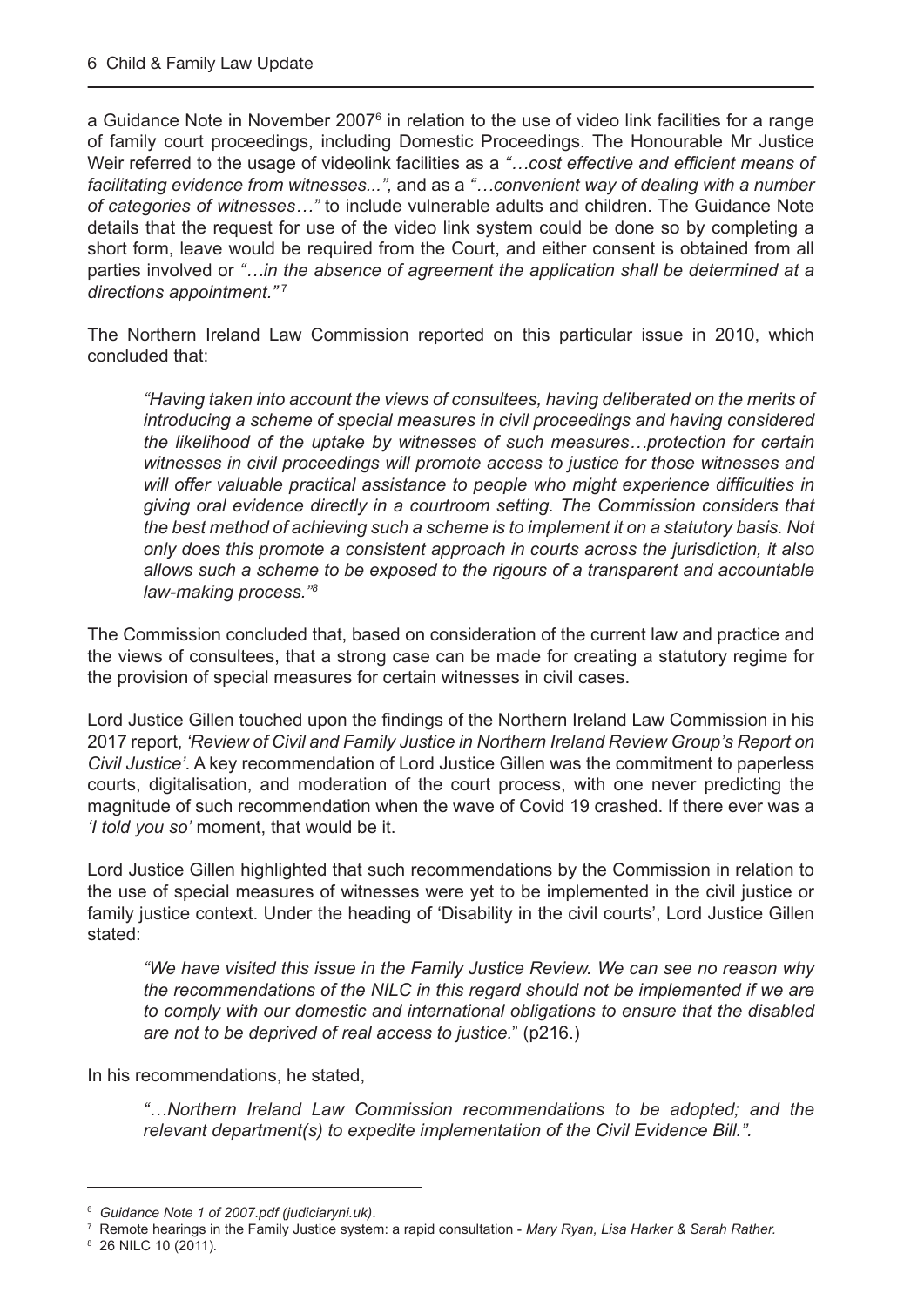#### **The Domestic Abuse and Civil Proceedings Act (Northern Ireland) 2021**

In March 2021, the Domestic Abuse and Civil Proceedings Act (Northern Ireland) 2021 was passed into law in Northern Ireland which provides for a specific criminal offence of domestic violence. The new legislation has the effect of criminalising coercive and controlling behaviour, thus bringing Northern Ireland into line with the other jurisdictions within the UK and Ireland, and with relevant human rights standards.

Article 36 of this Act prohibits a personal litigant, who has been convicted of or given a caution, or is charged with a specified offence, from cross examining a witness who is the victim, or alleged victim, of that offence in family proceedings.<sup>9</sup> Likewise no person who has been a victim or alleged victim, may cross examine someone who has been convicted of or given a caution for, or is charged with, that offence. Under Article 88 of the Magistrates Court (Northern Ireland) Order 1981, "family proceedings", includes applications brought under the Family Homes and Domestic Violence (Northern Ireland) Order 1998.10

Whilst this special measure may go some way to comfort a victim of domestic violence, it does not provide anywhere near the same recognition or protection of a victim as would be available in a criminal court, where the same facts are presented with the same parties. The same victim in a Domestic Proceedings Court will not be behind a screen and they will not be able give their evidence via live link from another room.

<sup>9</sup> Domestic Abuse and Civil Proceedings Act (Northern Ireland) 2021 Article 36.

<sup>10</sup> Supra cit. at Article 88*.*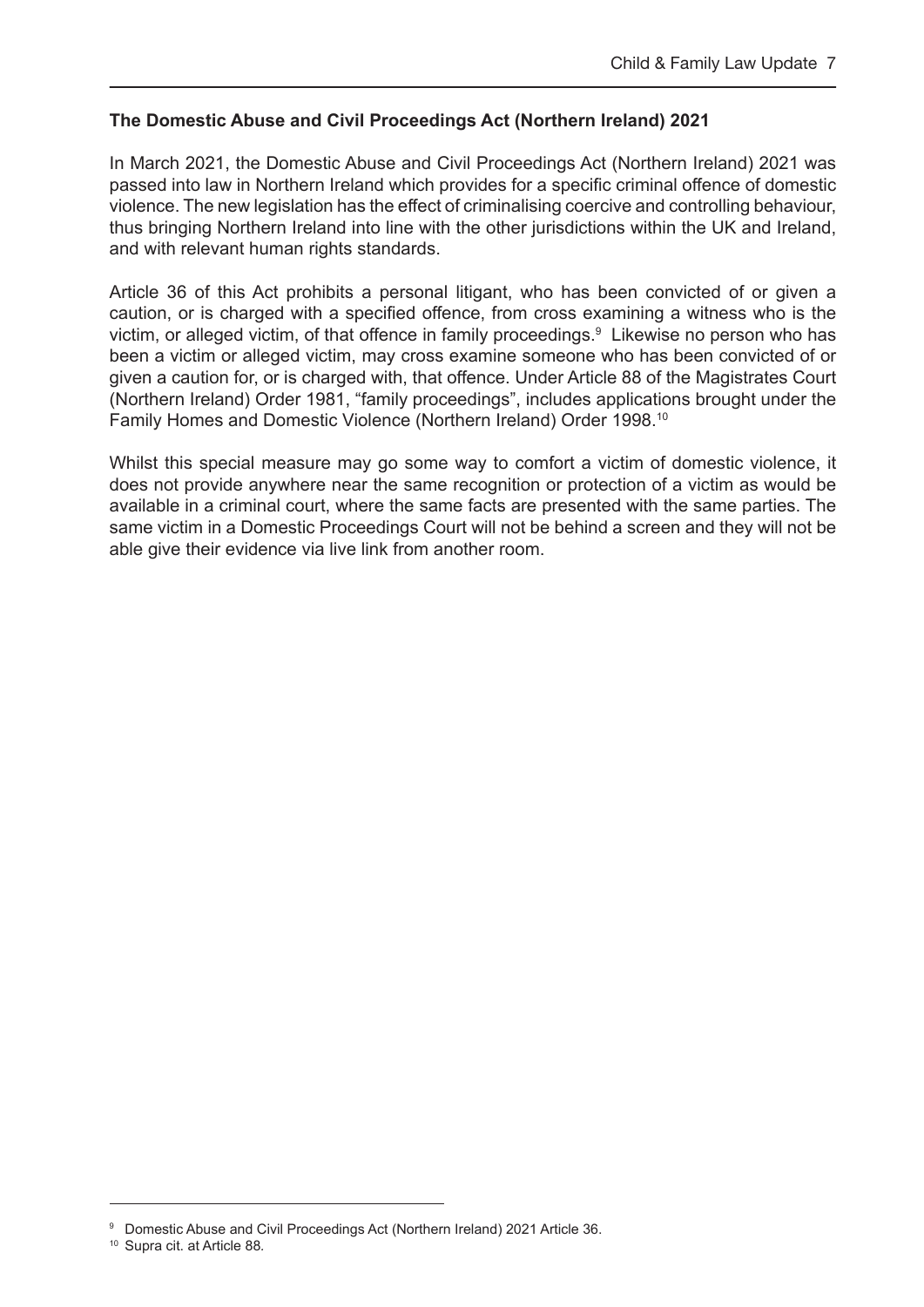#### <span id="page-8-0"></span>**HABITUAL RESIDENCE OF CHILDREN – A GLOBAL PERSPECTIVE**

#### **Dervla Browne, SC, Barrister**

#### **Introduction**

Over the past decade there have been a number of international decisions by higher courts concerning the meaning of habitual residence and the circumstances in which a child will be found to be habitually resident in a contracting or Member State for the purposes of the Hague Convention and/or EC Council Regulation 2001/2003. As we will see, there has been a definite change in the approach of the courts, moving away from a "parental-intention centred" approach to that of a "hybrid approach". In this paper I examine some of these cases and hope to give a critical analysis of same. Whether or not the shift in perspective is one which is welcome is a matter for discussion.

Cases reviewed include the UK Supreme Court decisions in *A -v- A* (2013) and *A.R. -v- R.N*. (Scotland) (2015); two decisions of the Irish Court of Appeal from 2015/2016; the important Canadian Supreme Court case of *Balev* (2018) the decision of the US Supreme Court in *Monasky -v- Taglieri* (2020) and a number of decisions of the Court of Justice of the EU. They deal with a new-born infant who had never been present in the jurisdiction in which it was asserted she was habitually resident; time limited consents; shuttle agreements; and how the views of older children are relevant.

#### **Parental intention**

The older cases are authority for the proposition that although habitual residence is essentially a question of fact, the situation of the parents, and their shared intention, must in many cases be determinative in establishing the habitual residence of their children, particularly infants. In addition, it is not possible for one parent to unilaterally change the place of residence of a child, as such an approach would undermine the operation of the Hague Convention.

These principles are succinctly summarised in the judgement of the Irish Supreme Court in the 2009 case of *S (A) v S(C)1*

"In *PAS v AFS*, Fennelly, J. in placing the issue of *habitual residence* in its real living context, stated:

*"The Convention deliberately left the notion of habitual residence undefined. The courts of the Contracting States have to be free to apply it to the facts, having considered all the circumstances of the case. Human situations are infinitely variable. Habitual residence will be perfectly obvious in the great majority of cases. It is an obvious fact that a newborn child is incapable of making its own choices as to residence or anything else. What the courts have to look at is the situation of the parents and their choices. Where the child has, for a substantial period, been resident in one country with both its parents, while they are in a stable relationship particularly if they are of the same nationality, the answer will usually be fairly obvious. This is the normal state of affairs described in a passage from a judgment in one English case, which has been widely quoted, cited in the High Court*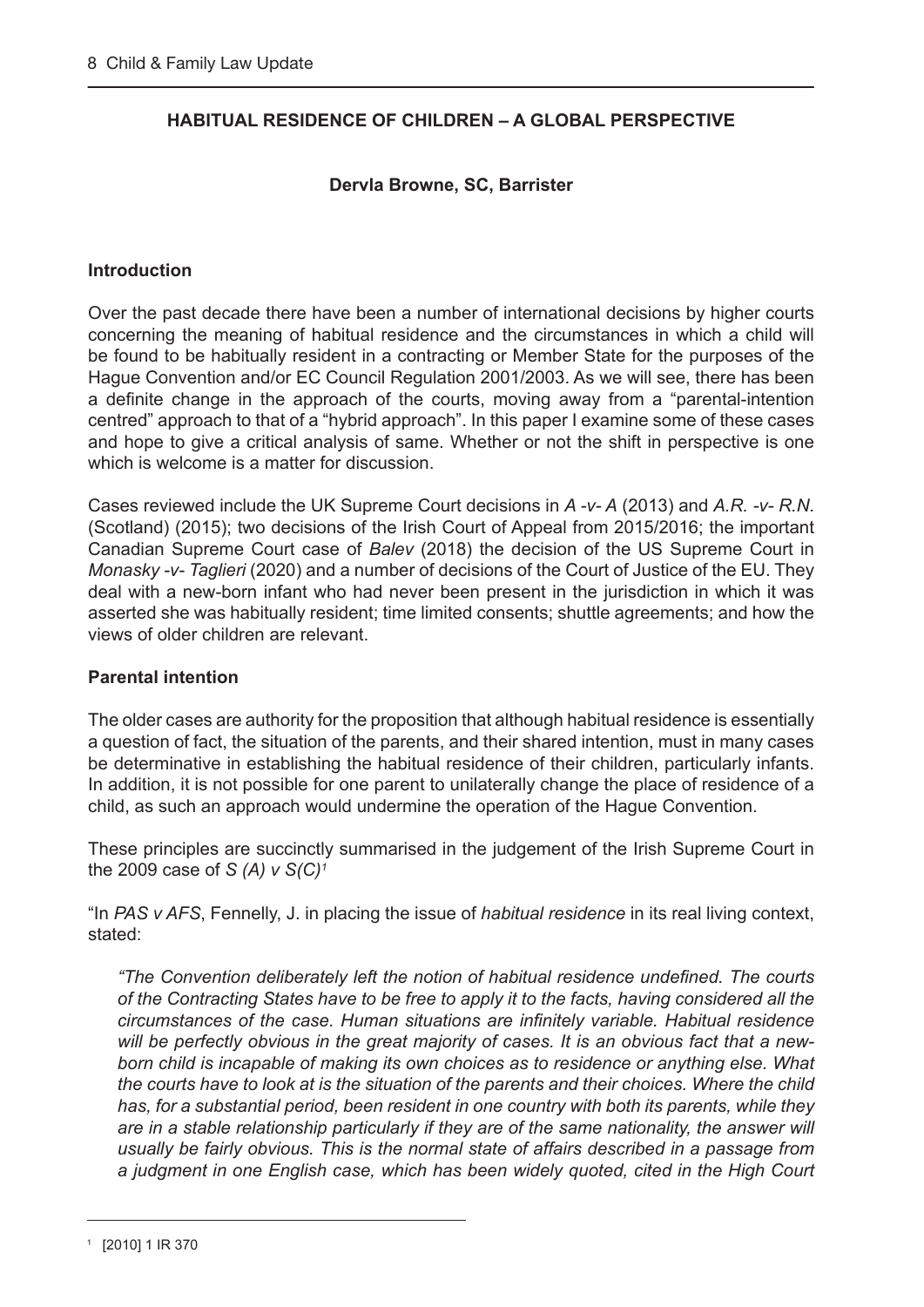*judgment and relied on by the Applicant. Waite J in Re B: (Minors: Abduction) (No. 2) [1993] 1 F.L.R. 993 at page 995 stated:*"

- *"1. The habitual residence of young children of parents who are living together is the same as the habitual residence of the parents themselves and neither parent can change it without the express or tacit consent of the other or an order of the court.*
- *2. Habitual residence is a term referring, when it is applied in the context of married parents living together, to their abode in a particular place or country which they have adopted voluntarily and for settled purposes as part of the regular order of their life for the time being whether it is of short or of long duration.*
- *3. All that the law requires for a "settled purpose" is that the parents' shared intentions in living where they do should have a sufficient degree of continuity about them to be properly described as settled.*
- *4. Although habitual residence can be lost in a single day, for example upon departure from the initial abode with no intention of returning, the assumption of habitual residence requires an appreciable period of time and a settled intention…………Logic would suggest that provided the purpose is settled the period of habitation need not be long.*

In the opinion of the writer, there was and continues to be a rationale for such an approach.

As pointed out by Schuz the UK model required a "settled intention" whereas the US authority (*Mozes v. Mozes<sup>2</sup>*) was that there had to be an intention to abandon the prior habitual residence.

In *LK -v- Director -General, Department of Community Services,* the High Court of Australia on appeal from the Family Court of Australia delivered judgment on the 11th of March 2009.3 The case concerned the move from Israel to Australia of a mother and four children aged between 15 months and 8 years. They travelled in May 2006. Both Kay J and the full Family Court of Australia had found that the children continued to be habitually resident in Israel at the time the mother refused to return to Israel in July 2006.

On appeal, the Court reviewed the meaning of habitual residence. In its judgment the Court observed:

*"Although intention is a necessary element in deciding domicile of choice, and habitual residence is chosen as a connecting factor in preference to domicile, examination of a person's intentions will usually be relevant to the consideration of where that person can habitually reside".*

The court also stated that:

*"When speaking of the habitual residence of a child it will usually be very important to examine where the person or persons who are caring for the child live- where those persons have their habitual residence."*

<sup>2</sup> 239 F.3d 1067 (9th Cir. 2001).

<sup>3</sup> [2009] HCA 9.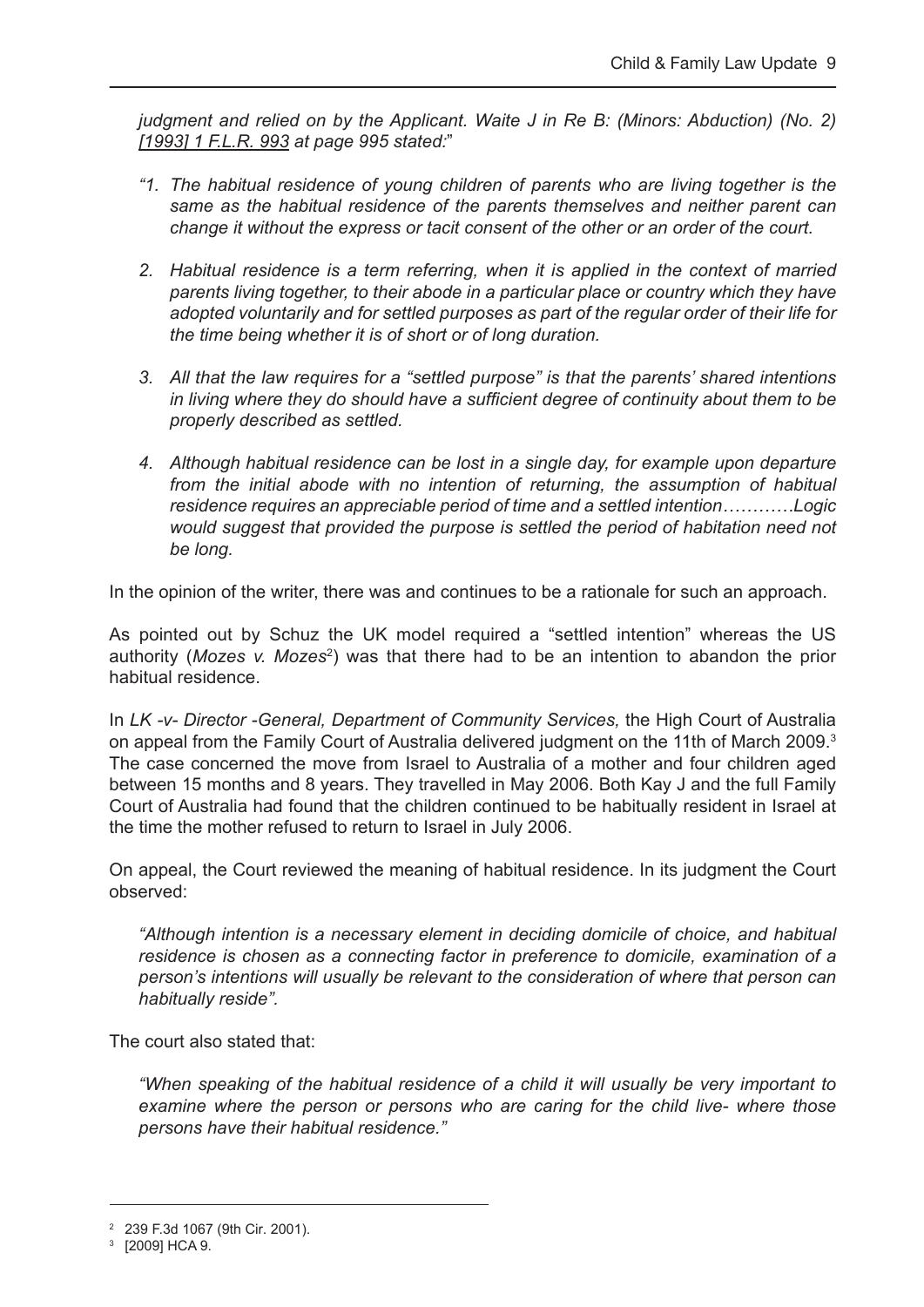In this case before she left Israel, the mother registered the children as Australian citizens and procured enrolment of the two older children at an Australian private school. All of those steps were taken before the father asked in July 2006 for the children to be returned to Israel. The court found that the absence of a final decision positively rejecting the possibility of returning to Israel was not necessarily inconsistent with ceasing to reside there habitually. When considering where a child is habitually resident, attention cannot be confined to the intentions of the parent who in fact has the day-to-day care of the child. The Court accepted that the general rule is that neither party can unilaterally change a child's place of habitual residence. The assent of the other parent or a court order will be necessary. The Court looked as to whether there was a uniform interpretation of the international treaty by the contracting states. The Court stated that if the references in *R -v- Barnett ex parte Shah*<sup>4</sup> to "settled intention" were to be understood as requiring inquiries as to intention such as those that are necessary to the application of the law of domicile, that would be sharply at odds with the use of the expression "habitual residence." The Court found that the intention of the parents were not the only factors which had a bearing upon whether in July 2006 the children were habitually resident in Israel. The Court found that what was decisive is that when the children left Israel both parents agreed that unless there was reconciliation they would stay in Australia. Therefore, the children were not habitually resident in Israel in July 2006.

In the US judgment of *Friedrich*<sup>5</sup> (as early as 1996) the Court of Appeal 6th Circuit stated:

*"We agree that habitual residence must not be confused with domicile. To determine the habitual residence, the court must focus on the child, not the parents, and examine past experience, not future intentions. T. was born in Germany to a German father and an American mother and lived exclusively in Germany except for a few short vacations before Mrs. F. removed him to the United States. Mrs. F. argues that despite the fact that T.'s ordinary residence was always in Germany, T. was actually a habitual resident of the United States because: 1) he had United States citizenship; 2) his permanent address for the purpose of the United States documentation was listed as Ironton, Ohio; and 3) Mrs. F. intended to return to the United States with T. when she was discharged from the military. Although these ties may be strong enough to establish legal residence in the United States, they do not establish habitual residence. A person can have only one habitual residence. On its face, habitual residence pertains to customary residence prior to the removal. The court must look back in time, not forward. All of the factors listed by Mrs. F. pertain to the future. Moreover, they reflect the intentions of Mrs. F.; it is the habitual residence of the child that must be determined. Mrs. F. undoubtedly established ties between T. and the United States and may well have intended for T. to move to the United States at some time in the future. But before Mrs. F. removed T. to the United States without the knowledge or consent of Mr. F., T. had resided exclusively in Germany. Any future plans that Mrs. F. had for T. to reside in the United States are irrelevant to our*  inquiry. The district court appears to agree that before the argument of July 27, 1991, T. *was a habitual resident of Germany. The district court, however, found that T.'s habitual residence was "altered" from Germany to the United States when Mr. F. forced Mrs. F. and T. to leave the family apartment. Habitual residence cannot be so easily altered. Even if we accept the district court's finding that Mr. F. forced Mrs. F. to leave the family apartment, no evidence supports a finding that Mr. F. forced Mrs. F. to remove T. from Germany; Mr. F. was not even aware of the removal until after the fact. T.'s temporary three-day stay on a United States military base did not transfer his habitual residence to the United States, even if it was precipitated by Mr. F.'s angry actions in a marital dispute. As a threshold*

<sup>4</sup> 1983 2 AC 309.

<sup>5</sup> 78 F.3d 1060 (6th Cir. 1996).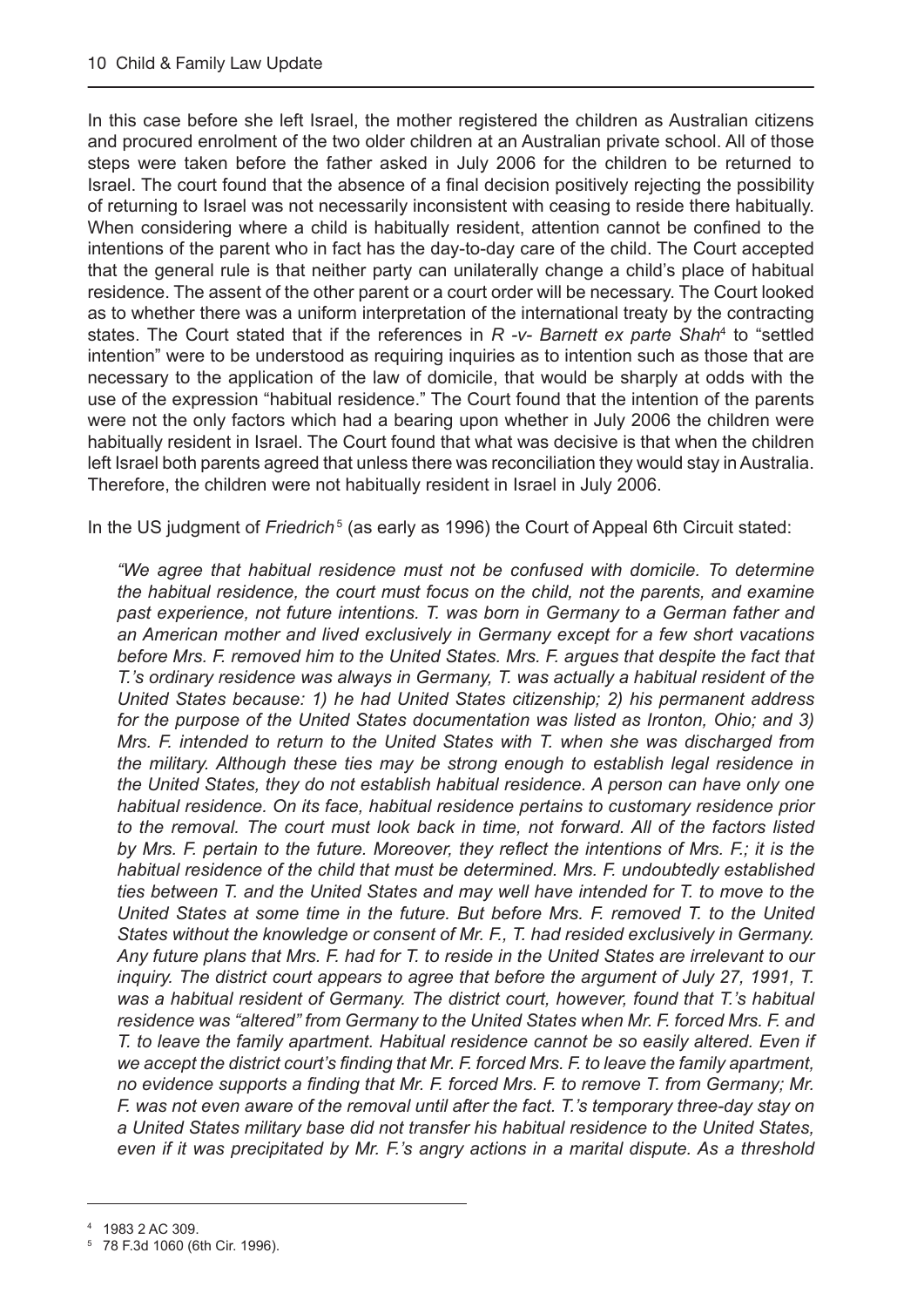*matter, a United States military base is not sovereign territory of the United States. The military base in Bad Aibling is on land which belongs to Germany and which the United States Armed Services occupy only at the pleasure of the German government. See Dare v. Secretary of Air Force, 608 F. Supp. 1077, 1080 (D. Del. 1985). More fundamentally, T.'s habitual residence in Germany is not predicated on the care or protection provided by his German father nor does it shift to the United States when his American mother assumes the role of primary caretaker. T.'s habitual residence can be "altered" only by a change in geography and the passage of time, not by changes in parental affection and responsibility. The change in geography must occur before the questionable removal; here, the removal precipitated the change in geography. If we were to determine that by removing T. from his habitual residence without Mr. F.'s knowledge or consent Mrs. F. "altered" T.'s habitual residence, we would render the Convention meaningless. It would be an open invitation for all parents who abduct their children to characterize their wrongful removals as alterations of habitual residence. This is a simple case. T. was born in Germany and resided exclusively in Germany until his mother removed him to the United States on August 2, 1991; therefore, we hold that T. was a habitual resident of Germany at the time of his removal".*

Although commentators have suggested that *Friedrich* demonstrates a child centred approach, the court does take the view that a unilateral change in residence cannot happen as this would render the Convention meaningless.

#### **Towards a more child centred approach**

It was in the context of the European Court of Justice cases that the child-centred approach came to the forefront. In the case of *Proceedings brought by A*<sup>6</sup> the Court stated

 *"The 'habitual residence' of a child, within the meaning of Article 8(1) of the Regulation, must be established on the basis of all the circumstances specific to each individual case.*

 *In addition to the physical presence of the child in a Member State other factors must be chosen which are capable of showing that that presence is not in any way temporary or intermittent and that the residence of the child reflects some degree of integration in a social and family environment.*

 *In particular, the duration, regularity, conditions and reasons for the stay on the territory of a Member State and the family's move to that State, the child's nationality, the place and conditions of attendance at school, linguistic knowledge and the family and social relationships of the child in that State must be taken into consideration.*

 *As the Advocate General pointed out in point 44 of her Opinion, the parents' intention to settle permanently with the child in another Member State, manifested by certain tangible steps such as the purchase or lease of a residence in the host Member State, may constitute an indicator of the transfer of the habitual residence. Another indicator may be constituted by lodging an application for social housing with the relevant services of that State.*

 *By contrast, the fact that the children are staying in a Member State where, for a short period, they carry on a peripatetic life, is liable to constitute an indicator that they do not habitually reside in that State."*

<sup>6</sup> Case C-523/07.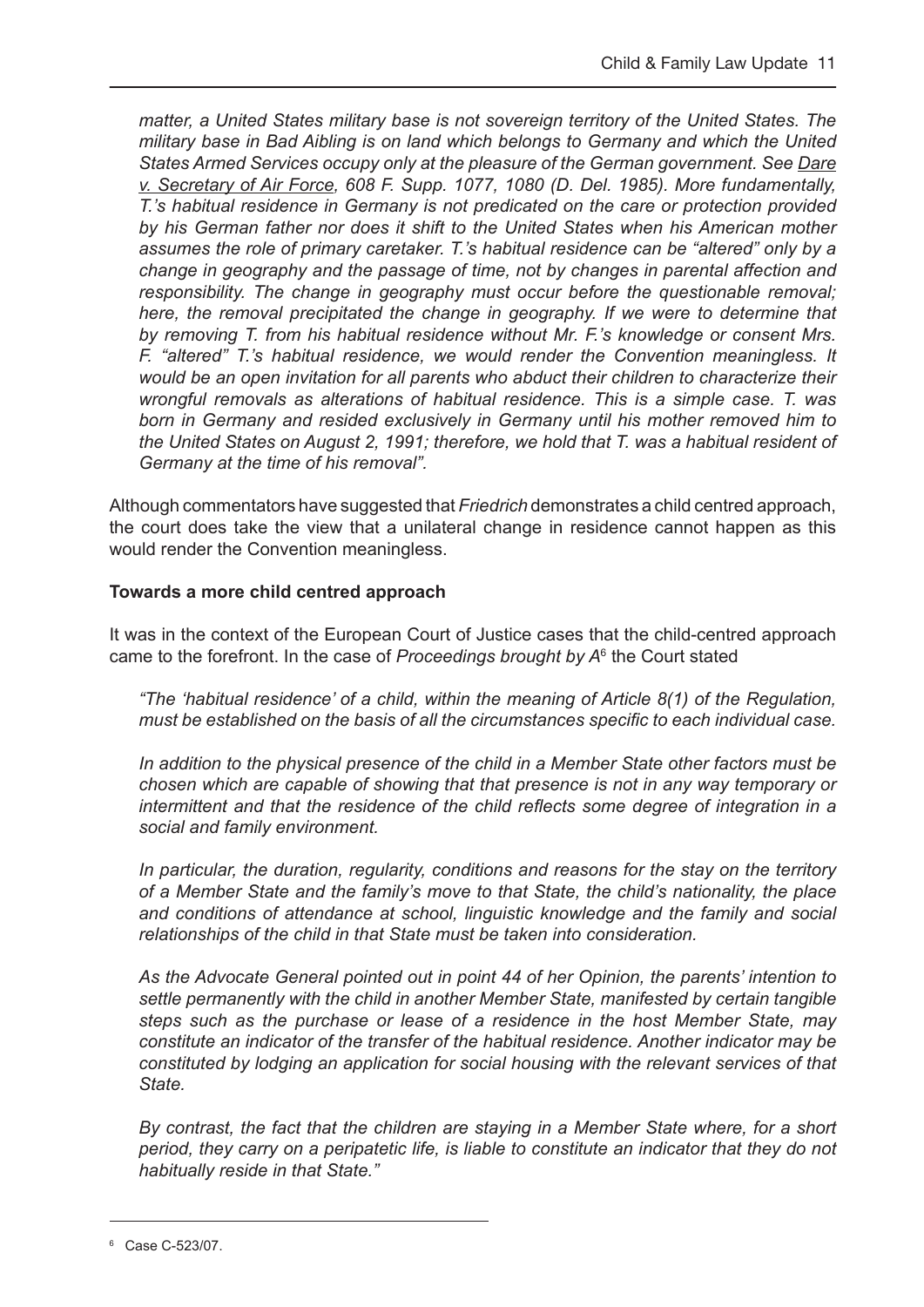It now no longer appeared to be the case that parental intention was determinative. In Mercredi -v- Chaffe<sup>7</sup>, the court referred to social integration of the child, but in that case, which concerned the lawful move of a young infant, also emphasized the need to look at the circumstances/intention of the mother.

*"To ensure that the best interests of the child are given the utmost consideration, the Court has previously ruled that the concept of 'habitual residence' under Article 8(1) of the Regulation corresponds to the place which reflects some degree of integration by the child in a social and family environment. That place must be established by the national court, taking account of all the circumstances of fact specific to each individual case (see A, paragraph 44).*

*Among the tests which should be applied by the national court to establish the place where a child is habitually resident, particular mention should be made of the conditions and reasons for the child's stay on the territory of a Member State, and the child's nationality (see A, paragraph 44).*

*As the Court explained, moreover, in paragraph 38 of A, in order to determine where a child is habitually resident, in addition to the physical presence of the child in a Member State, other factors must also make it clear that that presence is not in any way temporary or intermittent.*

*In that context, the Court has stated that the intention of the person with parental responsibility to settle permanently with the child in another Member State, manifested by certain tangible steps such as the purchase or rental of accommodation in the host Member State, may constitute an indicator of the transfer of the habitual residence (see A, paragraph 40*).

*In that regard, it must be stated that, in order to distinguish habitual residence from mere temporary presence, the former must as a general rule have a certain duration which reflects an adequate degree of permanence. However, the Regulation does not lay down any minimum duration. Before habitual residence can be transferred to the host State, it is of paramount importance that the person concerned has it in mind to establish there the permanent or habitual centre of his interests, with the intention that it should be of a lasting character. Accordingly, the duration of a stay can serve only as an indicator in the assessment of the permanence of the residence, and that assessment must be carried out in the light of all the circumstances of fact specific to the individual case.*

*In the main proceedings, the child's age, it may be added, is liable to be of particular importance.*

*The social and family environment of the child, which is fundamental in determining the place where the child is habitually resident, comprises various factors which vary according to the age of the child. The factors to be taken into account in the case of a child of school age are thus not the same as those to be considered in the case of a child who has left school and are again not the same as those relevant to an infant.*

*As a general rule, the environment of a young child is essentially a family environment, determined by the reference person(s) with whom the child lives, by whom the child is in fact looked after and taken care of.*

<sup>7</sup> Case C-497/10PPU.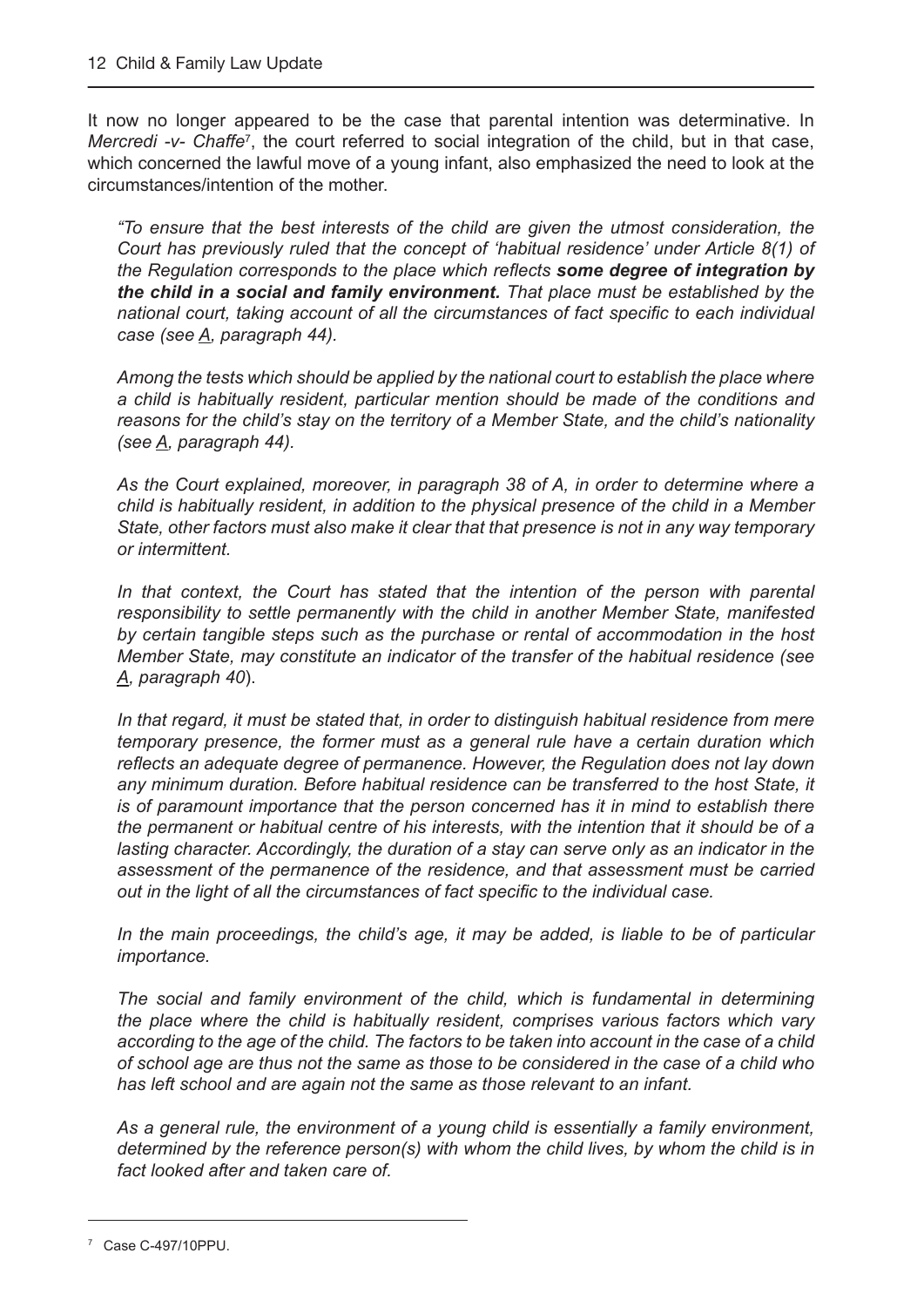*That is even more true where the child concerned is an infant. An infant necessarily shares the social and family environment of the circle of people on whom he or she is dependent. Consequently, where, as in the main proceedings, the infant is in fact looked after by her mother, it is necessary to assess the mother's integration in her social and family environment. In that regard, the tests stated in the Court's case-law, such as the reasons for the move by the child's mother to another Member State, the languages known to the mother or again her geographic and family origins may become relevant."*

Emphasis added.

In C -v- M.<sup>8</sup> the question arose as to whether a move to Ireland on foot of an order of a French court, which was provisionally enforceable and was subsequently the subject of a successful appeal could have the effect of changing the habitual residence of the child. The Court reiterated that the question of habitual residence was a question of fact- and that parental intention was one element of the factors.

In that case the court appeared to approve a balancing exercise.

*"When examining in particular the reasons for the child's stay in the Member State to which the child was removed and the intention of the parent who took the child there, it is important……. to take into account the fact that the court judgment authorising the removal could be provisionally enforced and that an appeal had been brought against it. Those*  factors are not conducive to a finding that the child's habitual residence was transferred, *since that judgment was provisional and the parent concerned could not be certain, at the time of the removal, that the stay in that Member State would not be temporary.*

 *Having regard to the necessity of ensuring the protection of the best interests of the child, those factors are, as part of the assessment of all the circumstances of fact specific to the individual case, to be weighed against other matters of fact which might demonstrate a degree of integration of the child in a social and family environment since her removal, such as those mentioned in paragraph 52 of this judgment and, in particular, the time which elapsed between that removal and the judgment which set aside the judgment of first instance and fixed the residence of the child at the home of the parent living in the Member State of origin. However, the time which has passed since that judgment should not in any circumstances be taken into consideration."* (Emphasis added)

#### **Judgments of the Supreme Court, United Kingdom**

In 2013 the UK Supreme Court decided A-v- A<sup>9</sup> where the issue arose as to the jurisdiction of the High Court to make Orders in wardship about children who were then resident in Pakistan. The couple had three children and in February 2010 the mother became pregnant with Haroon. At that stage, the mother was in Pakistan having gone on a trip with the three elder children on the 13th of October 2009 to visit her father. She stated she was coerced to remain in Pakistan. Haroon was born in Pakistan on the 20th of October 2010. The mother returned to England in May 2011.

The Supreme Court indicated that habitual residence under the 1986 Act and the Hague Convention and the Regulation should be interpreted uniformly. The Supreme Court found that there had been previous attempts to overlay the factual concept of habitual residence with

<sup>8</sup> Case C-376/14PPU.<br>9 r20131TIKSC 60.

<sup>&</sup>lt;sup>9</sup> [2013] UKSC 60.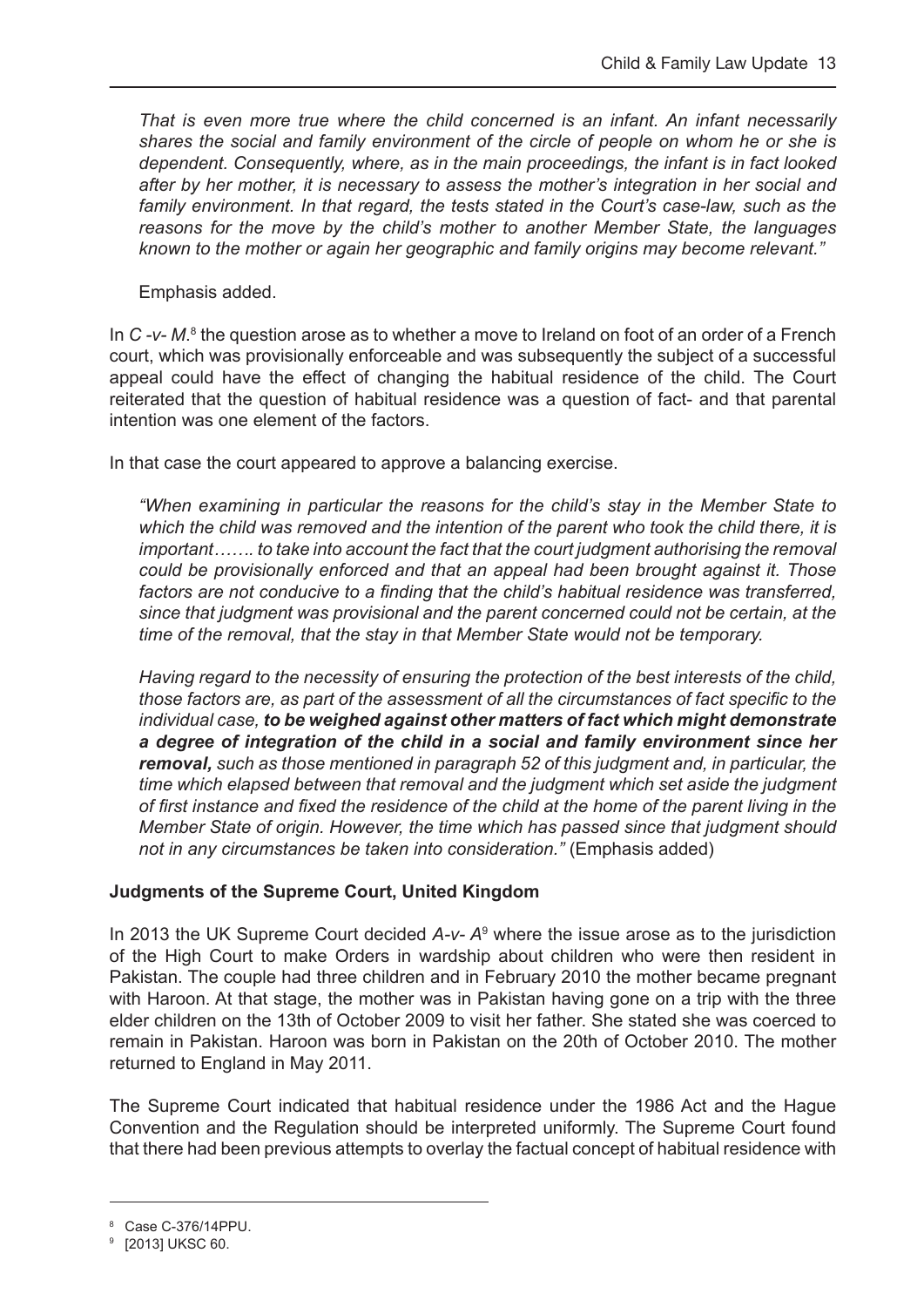legal constructs. The most important one of those was that where two parents had parental responsibility for a child, one could not change the child's habitual residence unilaterally. As the father did not raise a challenge in the Supreme Court in relation to this concept, the Court did not deal with it. However, Lady Hale noted that the rule was not universally adopted and states *"nor is there a hint of it in the European jurisprudence".* She stated it would not inevitably be a charter for abduction, as the Regulation provides that the court of the original jurisdiction continued to retain jurisdiction for at least a year after a wrongful removal or retention. *"As Lord Hughes also points out, the 'rule' is more relevant in retention than removal cases,*  but the answer may lie in treating the unilateral change of habitual residence as the act of *wrongful retention, even if it takes place before the child was due to be returned. The matter may therefore require fuller consideration in another case, but it is not necessary for us to express a concluded view."*

The Court found that once the Court adopted "concepts" it becomes tempting to construct another rule such as that the child's habitual residence is necessarily that of his primary carer or carers. The Court set out a number of principles:

- Habitual residence is a question of fact and not a legal concept such as domicile.
- There is no legal rule akin to that whereby a child automatically takes the domicile of his parents.
- The Regulation must be interpreted consistently between the Hague Convention and the European Regulation. The test adopted by the European Court is that habitual residence "reflects some degree of integration by the child in the social and family environment in the country concerned and that depended on numerous factors including the reasons for the family's stay in the country in question."
- The Court found that the test derived from *R. v. Barnett London Borough Council exparte Shah* should be abandoned when deciding the habitual residence of a child.
- The social and family environment of an infant or young child is shared with those upon whom he is dependent. Hence it is necessary to assess the integration of that person or persons in the social and family environment of the country concerned.
- The essentially factual and individual nature of the enquiry should not be glossed with legal concepts which would produce a different result from that which the factual enquiry would produce.
- It is possible that a child may have no country of habitual residence at a particular point in time.

The judgment of Lord Hughes deals specifically with the issue of wrongful retention and change of habitual residence. He specifically hypothesized actions which were actually taken in the *DE* case (see below) steps such as enrolment in school; obtaining social security number – these steps taken without the knowledge of the other parent. Lord Hughes stressed that such a situation was not rare. He references Lady Hale's judgment wherein she refers to Article 10 as providing for this situation. However, as Lord Hughes points out Article 10 can only apply if, by the time of the wrongful retention, a change in habitual residence has not taken place.

In *RE LC* <sup>10</sup> the UK Supreme Court found that the views an adolescent were relevant to his or her habitual residence.

In 2015, in the Scottish case of *AR v. RN*, 11 Lord Reed delivered the judgment of the Supreme Court, in a case concerning a move from France to Scotland in July 2013. The mother and two

<sup>10 [2014]</sup> UKSC 1.

 $11$  Judgment given 22nd of May 2015 [2015] UK SC 35.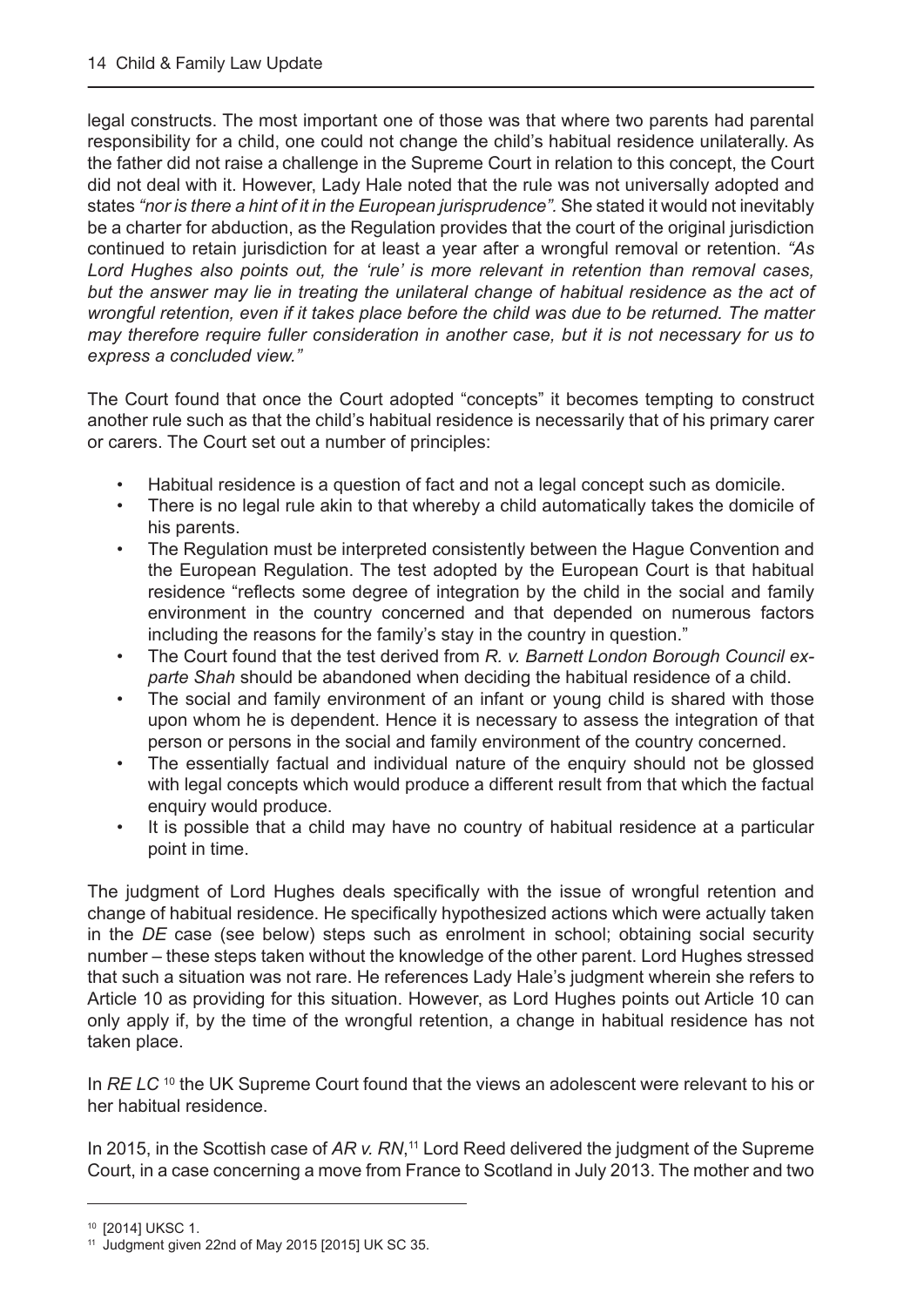children moved in July 2013 with the agreement of the children's father. It was his evidence that it was a time limited move for 12 months. The mother said that it was a permanent move. The children were in Scotland from July 2013 until November 2013 when the mother discovered infidelity on the part of the father and told him that the relationship was over. She then issued proceedings in Scotland. By that stage, the house in France had been sold. The question was whether the children were habitually resident in France immediately before the 20th of May 2013.

The Supreme Court stated that habitual residence for the purpose of applying the Hague Convention and Regulation is to be determined in accordance with the guidance given by the Court in *A v. A* and in *Re L* and *re LC.* It was common ground that that guidance is consistent with the guidance given by the Court of Justice in proceedings brought by A C-523/07; *Mercredi v. Chaffe C*- 497/10 and *C v. M C*-376/14PPU. The Court reiterated that it was the stability of the residence that was important, not whether it is of a permanent character and that there was no requirement that a child should be resident in the country in question for a particular of period of time let alone that there should be an intention on the part of one or both parents to reside there permanently or indefinitely.

Habitual residence is a question of fact and requires an evaluation of all relevant circumstances. It focuses upon the situation of the child with the purposes and intention of the parents being merely among the relevant factors. It is necessary to assess the degree of integration of the child into a social and family environment in the country in question. The social and family environment of a young child is shared with those of the parents or others on whom he/she is dependent and therefore it is necessary in that case to assess the integration of that person or persons in the social and family environment of the country concerned.

The Supreme Court specifically approved the conclusion reached by the Court of Appeal in *Re H (Children)*12 that there is no "rule" that one parent cannot unilaterally change the habitual residence of a child. The Court also held that the function of an appellate court in relation to a lower court's finding as to habitual residence was limited. The Court found that the Lord Ordinary had focused entirely on whether there had been a joint decision to move permanently to Scotland and in doing so that he failed to apply the guidance given in the authorities. Lord Reed stated that parental intentions in relation to residence are a relevant factor, but they are not the only relevant factor. He stated that an intention to live in the country for a limited period is not inconsistent with becoming habitually resident there. The important question is whether the residence has the necessary quality and stability and not whether it is intended to be permanent.

In the case of *Re B A Child Habitual Residence*13 the Supreme Court looked at jurisdiction from the point of view of the Court exercising jurisdiction under the Children Act 1989 or under the inherent jurisdiction of the Court. The Supreme Court by majority found that the new criteria required not the child's full integration in the environment of the new state but only a degree of it and it was clear that in certain circumstances the requisite degree of integration could occur quickly. The concept operated in the expectation that when a child had gained a new habitual residence, he lost his old one. The Court found that intention, in the instant case, parental intention, was no longer dispositive in that respect and analysis of a child's habitual residence which afforded to parental intention a dispositive effect was inconsistent with the child focused European concept now adopted in England and Wales and consigned a large number of children to the limbo of lacking any habitual residence in circumstances in which the modern law expected such a result to be exceptional, albeit conceivable.

<sup>12</sup> [2014] EWCA Civ 1101.

<sup>13</sup> [2016] UKSC 4.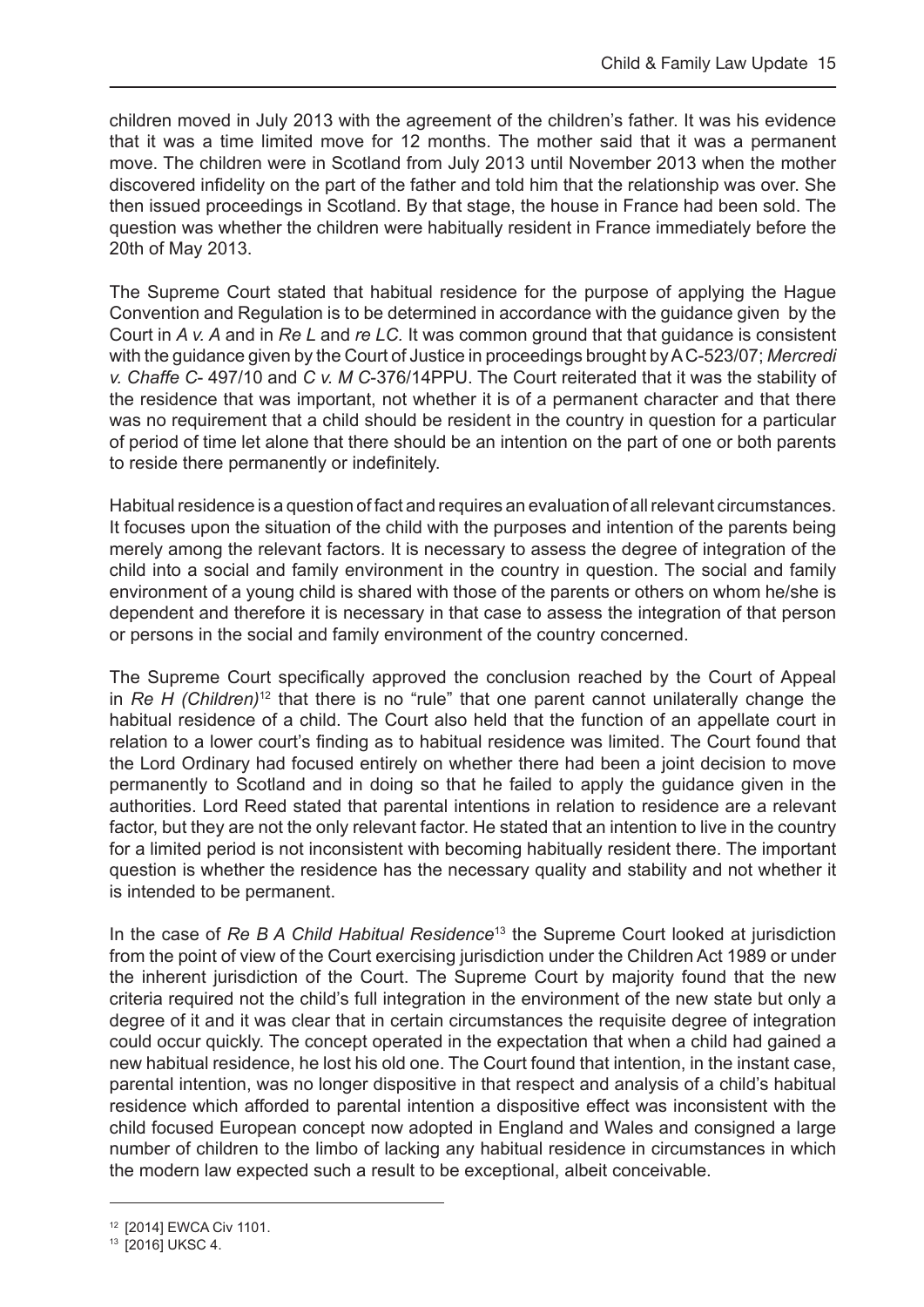#### **Developments in Ireland**

In the Irish case of *DE v. EB*<sup>14</sup> (20th of May 2015), the Court of Appeal heard an appeal from the High Court in which the mother appealed against a Hague order for return to France. The mother was an Irish national who lived and worked in France for some time, the father was a French national who lives and works in France. They were not married to one another; they had been cohabitating since May 2008. The child was born in France, on the 26th of October 2013, both father and mother had custody rights. On the 23rd of March 2014 both came to Ireland for the purpose of introducing the child to the mother's family. The father returned on the 31st of March 2014. The mother was on parental leave and was due to return to work on the 11th of July. However on the 27th of March 2014 she sent an email to her work saying that she was resigning. She applied for social welfare in Ireland and registered the child in April with a general practitioner. She did not inform the father of these steps at the time. She returned to France on the 8th of May 2014 and then came back to Ireland on the 15th of May 2014. The father bought the ticket for the mother and child for the return to France on the 28th of May, but she changed her return date to the 12th of June 2014 when they went back to France again. They came back to Ireland on the 22nd of June 2014, he gave consent to travel on each one of those occasions but said that it was for a limited purpose of a short visit by her to Ireland. In July 2014, the mother would not give the father a proposed date for when she would return. On the 18th of July 2014 he emailed her formally asking her to bring her back. When she did not, he applied on the 29th of July for assistance in procuring the return.

The question was whether the child was habitually resident in Ireland prior to the wrongful retention on or about the 20th of July 2014. In the High Court, the submissions made on behalf of the father relied in part upon the judgments of the Supreme Court in *AS v. CS* [2010] IR 370 and *PAS v. AFS* [2004] IESC 95 (referred to above) that where a young child is living with both parents, both of whom have parental authority, neither party can change the habitual residence of the child without the consent of the other parent. On behalf of the mother, it was submitted in a case such as this where the Regulation applies, the consent of a parent to the change of habitual residence is no longer determinative but is simply a factor to be taken into consideration, that the High Court was not bound by the Supreme Court decisions to that effect by reason of the Court of Justice decisions in *Mercredi v. Chaffe*, re *A and C v. M*. The trial Judge did not expressly determine that issue. However, she applied the considerations identified by CJEU in the above judgments and in particular the points she considered raised by the judgment in *Mercredi*.

On appeal the mother argued that the overriding consideration was where the centre of interests of the child lay, as was now required by the judgments of the CJEU and in particular paragraph 50 of the judgment of *C v. M* where it is stated that the concept of habitual residence is shaped in the light of the best interests of the child in particular on the criterion of proximity. It was accepted that absence of consent by the father was a factor to be taken into account. This could not be determinative.

Counsel for the father argued that the High Court Judge reached her decision in accordance with the correct application of the criteria by the CJEU and drew the court's attention to what she submitted would be the far-reaching implications for the concept of wrongful retention under the Hague Convention if the submissions of the mother were accepted. Counsel for the father did not ask the Court to rely on the earlier approach of the Supreme Court. The Court found that the facts of *C v. M* were of some importance to the consideration of the judgment

<sup>14</sup> [2015] IECA 104.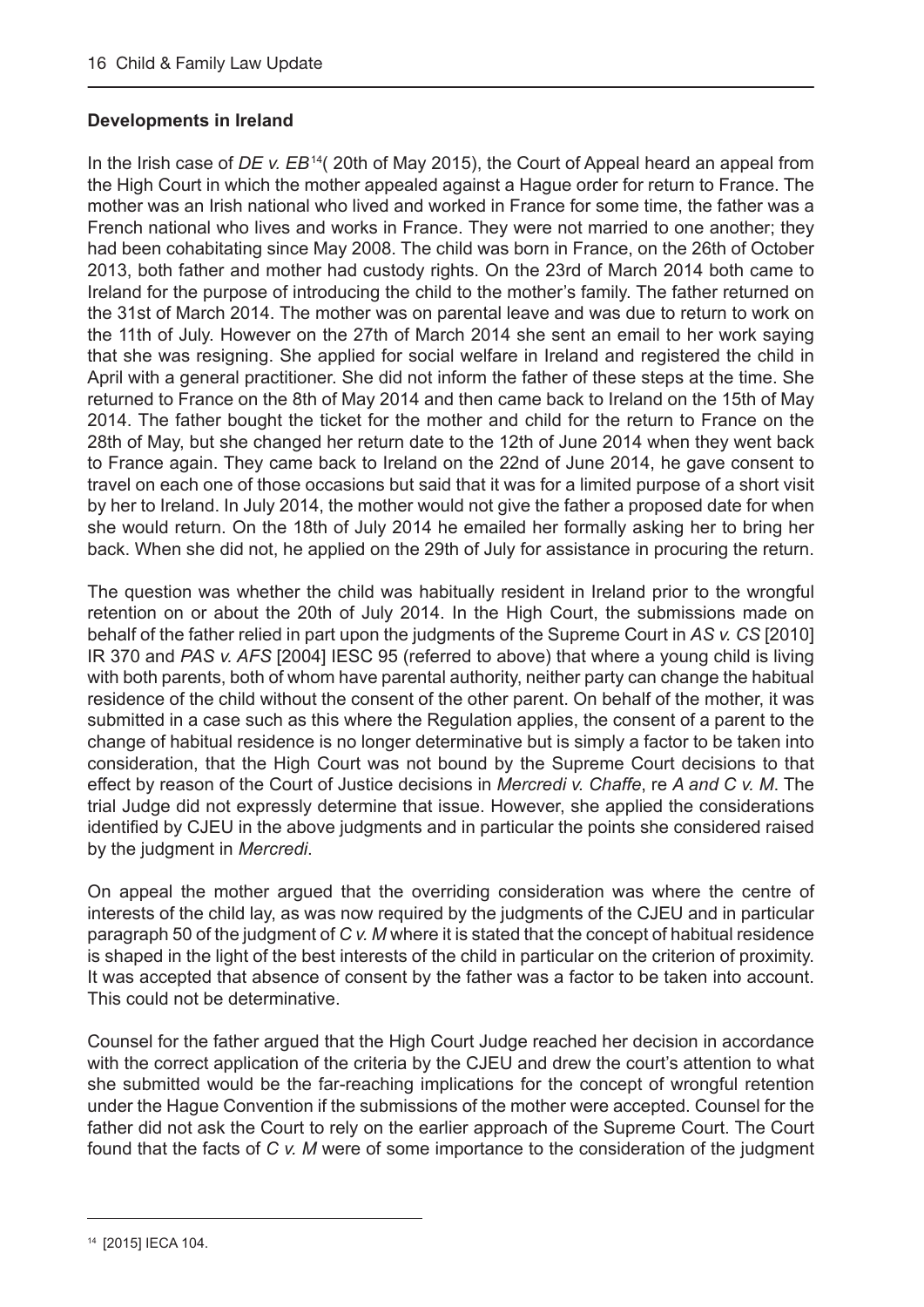of the CJEU. In that case the mother had been permitted by a judgment of a French Court to bring the child from France to Ireland.

There was an appeal against that judgment. The mother moved as there was no stay in the judgment on the 5th of March 2013. The Cour d'Appel overturned the first judgment and ordered that the child should reside with the father. As Finlay- Geoghegan J stated, the fundamental approach of the CJEU is that a child's habitual residence must be established by the national court taking account of all of the circumstances and all the facts specific to each case. Finlay-Geoghegan J. distinguished the facts of *Mercred*i as the facts of that case were that the infant had left England with its mother who had sole parental rights and the sole right to determine, at the time she left England, in which State the infant might live, that was a very important consideration. By contrast in *C v. M,* the CJEU was considering the determination of the habitual residence of the child in the context of an allegation of wrongful retention. It was considering the determination by a national court of habitual residence where the mother had moved the child lawfully, in the sense that she did so pursuant to an order which was stated could be provisionally enforced and against which an appeal had been brought.

The CJEU in that case stated that those factors are not conducive to a finding that the child's habitual residence was transferred, since that judgment was provisional, and the parent concerned could not be certain at the time of the removal that the stay in the Member State would not be temporary. Finlay-Geoghegan J. stated that this comment emphasised the approach in a case where the parent who has removed the child does not have the absolute or sole right to determine that the child should move to live in another Member State. The Court in *C v. M* in paragraph 57 stated that such factors are to be *weighed against other matters of fact which might demonstrate a degree of integration of the child in a social and family environment since the removal*, such as those mentioned in paragraph 52 of this judgment. Finlay-Geoghegan J found that it was incorrect to submit that the overriding consideration must be where the centre of interests of the child at the relevant time lies, in particular by reference to her integration in a social and family environment in a Member State to which she has been removed. It is rather the case that all of the relevant factors must be taken into consideration including of course the centre of interests of the child and, where relevant, one weighed against the other.

The Court found in a case where both parents hold parental responsibility and each have a right to participate in a decision as to where a child should live, a consent given for a visit of limited duration or, to put it another way, the absence of a consent to a change in the habitual residence is a factor to be taken into account and weighed against other relevant factors.

*"It does not appear to me that the judgments of CJEU when considered collectively in the context of the relevant features of each case identify that any one or more competing*  factors should be given an overriding consideration. The weight to be attached to each will *depend on the facts of each individual case. Different considerations will apply depending on all the different factors identified by CJEU."* The Court said that if it were otherwise it would set at nought the entire concept of wrongful retention.

*"In all cases of alleged wrongful retention, the child will have spent time in the Member State to which it is moved. It is of the essence of wrongful retention as distinct from wrongful removal that the child moved lawfully from its member state of habitual residence to another state but has not returned at the end of that period for which permission or consent was given. Wrongful retention will only arise if, at the end of the permitted period, the child remains habitually resident in its state of origin. Unless a Court may give appropriate weight to the conditions and permissions under which are reasons for which*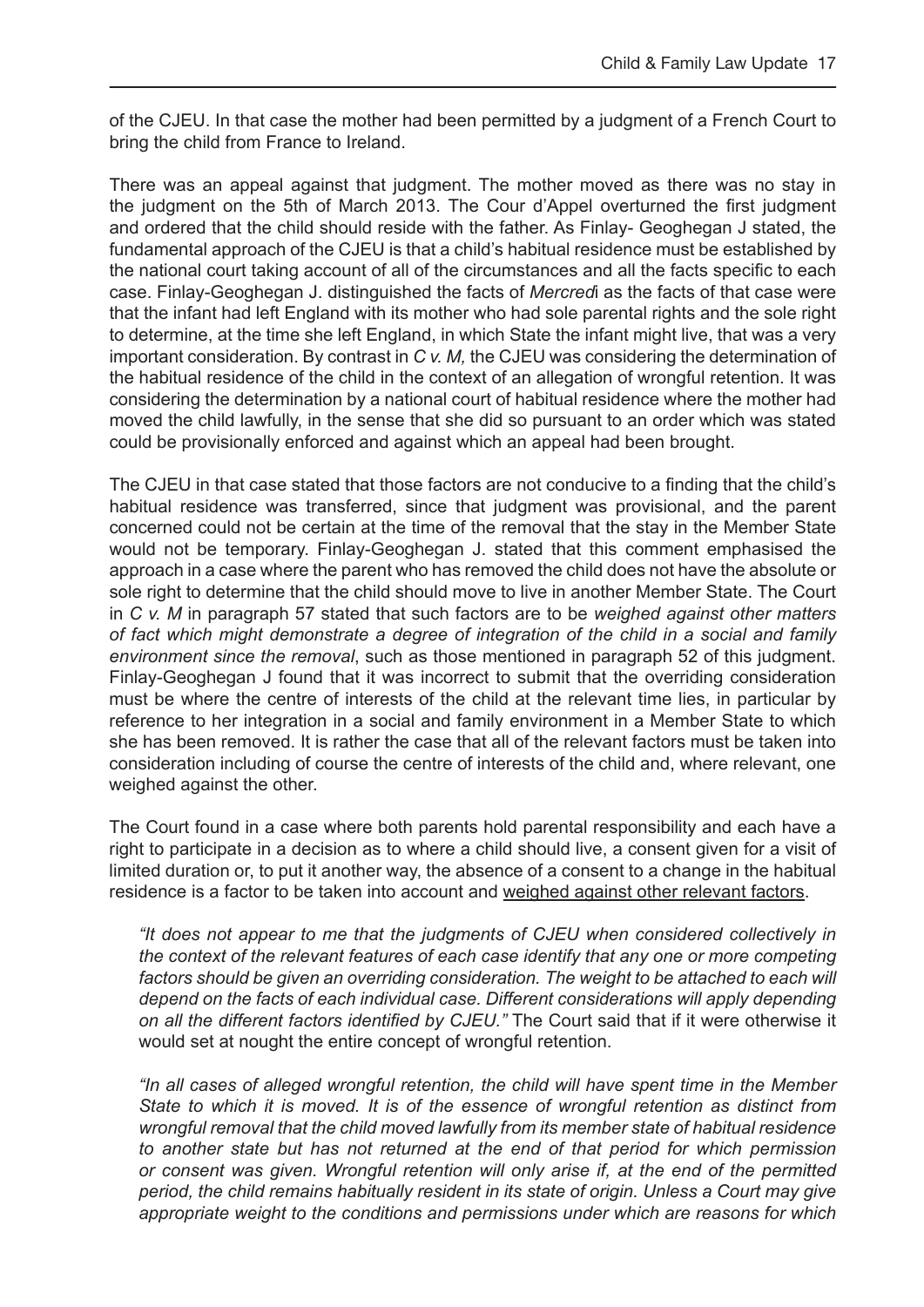*the child moved together with all other relevant identified factors in assessing habitual residence, it is difficult to envisage wrongful retention as a concept surviving."*

In the case of KW v. PW,<sup>15</sup> a five-member Court of Appeal delivered judgment on the 25th of November 2016 in relation to 5 and 3-year-old boys who came to Ireland from Australia. They were born and raised in Australia to an Irish father and Australian mother. The parents were married, and both had parental rights. They married in 2010 and they had lived in Australia until 2016. In 2016, the husband and eldest son arrived on the 7th of May 2016 and the wife followed with the younger boy on the 4th of June 2016. The children had been present in the State since those dates. There was much dispute in relation to the circumstances of the move to Ireland, the mother saying that the father had moved in circumstances where he had indicated that there was a threat to his life and that he had to move to Ireland suddenly and quickly and that she agreed on the basis that if matters did not work out, they would return to Australia. She said that she was given from the 3rd to the 6th of May 2016 to make the decision. The father left with one of the children on the 7th of May 2016. The wife had no alternative but to follow with the younger child. The father said the parties had agreed the move and that it had been discussed many times. The parties separated on the 2nd of July 2016. The husband applied to court on the 8th of July 2016 for an order preventing the removal the children from the jurisdiction. The wife issued Hague proceedings stating that the children were wrongfully retained in this jurisdiction.

In that case the Court reviewed *PAS v. AFS*, UK authorities and *DE v. EB* just referred to. In the particular circumstances of the case, the Court found that immediately prior to the events giving rise to the present application the children plainly had a habitual residence in Australia. The question was whether they lost their habitual residence in Australia. The Court of Appeal placed weight on *AS v. CS* and in particular the judgment of McMenamin J in the High Court where the Court emphasised whether or not the parties had established an intention to reside in Ireland on a long-term continuous basis. The Court referred to the fact that that decision had been confirmed by the Supreme Court.

The Court placed weight on the intention of the parties and referred to proceedings brought by A and the reference to the parents' intention to settle permanently with the child in the Member State. The Court placed emphasis on the fact that the couple still owned another property in Australia, the mother's job was still open, there was little advanced preparation and preplanning for a medium term move to Ireland. One child identified himself as Australian stating that he was simply here on holidays. The Court referred to the CJEU decisions setting out that concept of habitual residence must be interpreted as meaning that it corresponds whether it is some degree of integration by the child in a social and family environment. It was clear that the duration of the stay was short, it cannot be said that it was altogether regular. The husband brought them more or less at the last minute and the others travelled some 3-4 weeks later. The Court found that the act of taking the children's passports from the 2nd of July 2016 constituted a unilateral action to which the mother did not consent and it amounted to a breach of the rights of custody which amounted to a wrongful retention.

In 2018<sup>16</sup>, Ms. Justice Ni Raifeartaigh gave a judgment in the High Court in which she was asked to determine where children who had moved between Ireland and France over a number of years were habitually resident. The High Court Judge as she then was, reviewed the authorities finding that habitual residence was highly fact specific and citing *PAS v. AFS* 

<sup>15</sup> [2016] IECA 364.

<sup>16</sup> S.S. v K.A. [2018] IEHC 795.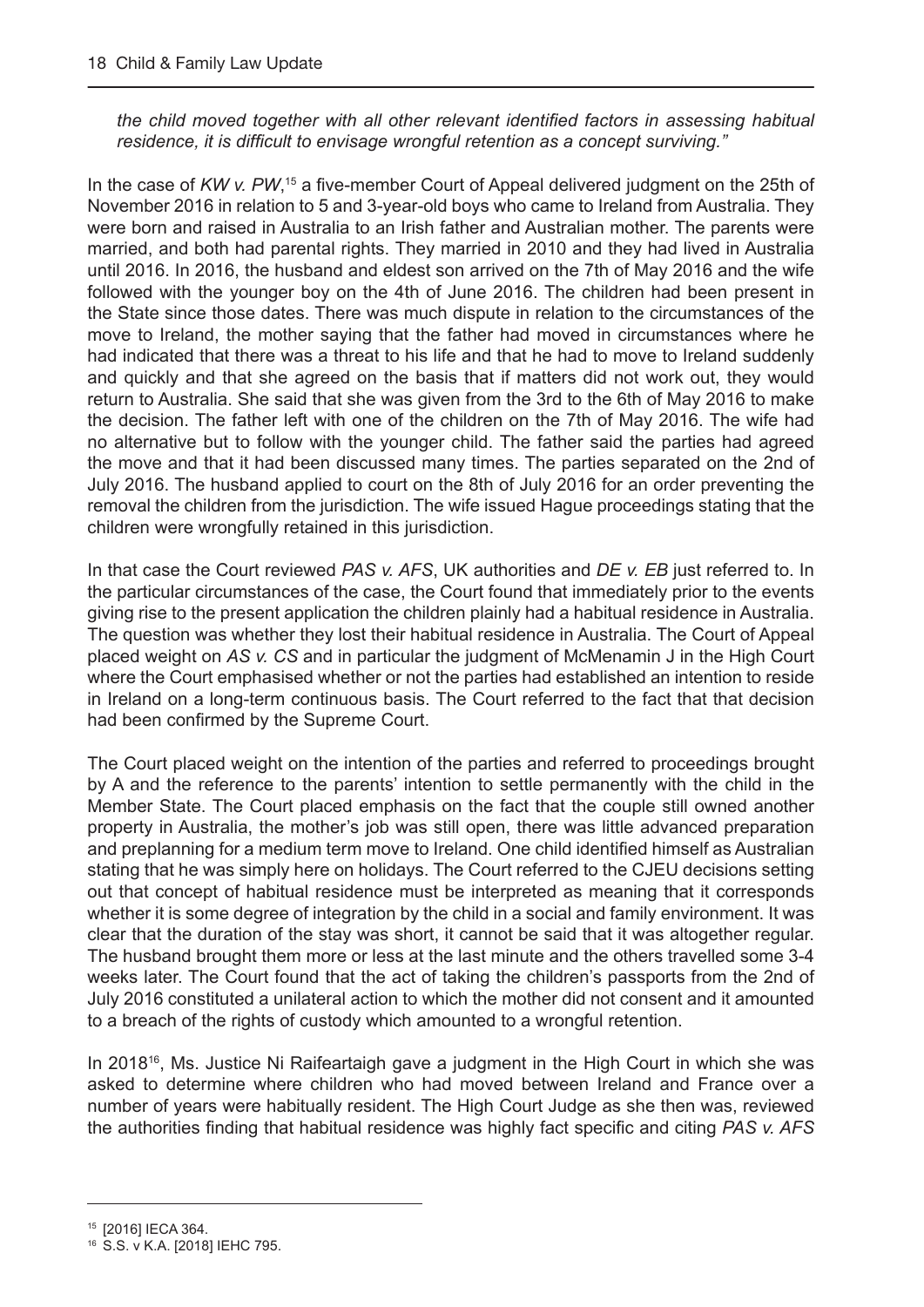together with the ECR jurisprudence including *UD v. XB*, *C v. M*. and *Mercredi v. Chaffe*. She also referred to the two Court of Appeal decisions in 2016 in determining that the children were habitually resident in France at the date of the alleged wrongful retention.

#### **Recent caselaw in the United States**

On the 25th of February 2020 the United States Supreme Court handed down a judgment in the case of *Monasky v. Taglieri.*17 In that case Monasky was a US citizen and mother of the child in question. Taglieri was an Italian citizen and was the child's father. They were married in 2011 while residing together in the United States. In 2013 they relocated to Milan in Italy. After she became pregnant in 2014, he moved to Lugo and the parties continued to plan for the birth of their child in Italy, they researched childcare options, bought baby supplies and obtained a larger residence in Milan. After the child was born in 2014 Monasky told Taglieri that she wanted a divorce and she anticipated returning to the United States. Monasky and the infant later joined Taglieri in Lugo and in March 2015 they sought shelter in a domestic violence safe house, two weeks later they left Italy for Ohio. Within months of her departure, Taglieri petitioned the District Court in the northern district of Ohio for the return of the child to Italy under the Hague Convention on the basis that Italy was the child's country of habitual residence. After a bench trial the District Court determined that the facts of the case including the infancy of the child at the time, the parties shared intention to raise the child in Italy and the fact that the parents had no definitive plan to relocate to the United States. Thus, the District Court determined that the child's habitual residence was Italy and ordered the child's return to Italy. The mother appealed but her application for a stay on the return order pending appeal was denied. In December 2016 the almost two-year-old child was returned to Italy to her father. The child remained in Italy while Monasky appealed the return order.

Monasky's main argument was that the District Court improperly assessed shared parental intent because she and Taglieri never formed an actual agreement about where the child would be raised. The 6th Circuit adhered to the District Court's use of shared parental intention to assess habitual residence of an infant and upheld the return order finding no clear error in the District Court's assessment of the facts.

Justice Ginsberg delivered the majority decision in the Supreme Court affirming the determination of the child's habitual residence under the Hague Convention is "fact driven" that cannot be resolved on any single fact. The Court rejected Monasky's argument that an actual agreement was required in order to establish shared parental intent. Even if there was no agreement, that single fact was not dispositive on the issue. Rather the determination of a child's *habitual residence depends on the totality of the circumstances and an actual agreement between the parents is not necessary to establish habitual residence.* The Court also settled the question of what the appropriate standard of review of a trial Court's habitual residence determination is. Generally, questions of law are reviewed with no deference to the lower Court and pure questions of fact are viewed with high deference to the lower court. A determination of a child's habitual residence is nearly entirely fact based. Once the trial court determines on the totality of the circumstances, the decision should be judged on appeal by *clear error review* - a standard highly deferential to the factfinder. The circuit judgment was affirmed.

This judgment clearly establishes that in determining where a child is habitually resident for the purpose of the Hague Convention, US Courts must now look at the totality of the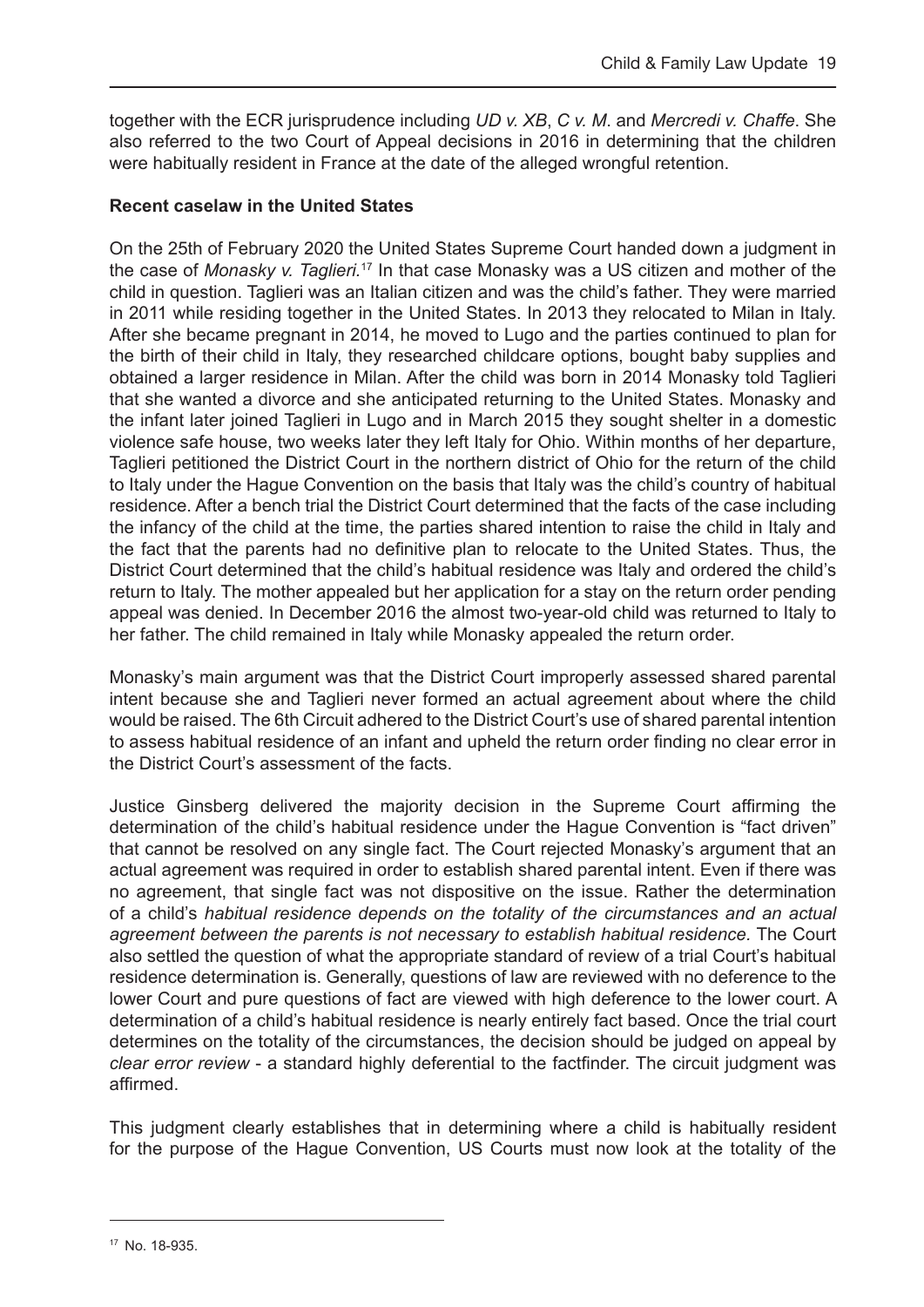circumstances and not just the parental intention. Ginsberg J referred to the fact that what makes the child's residence habitual is *"some degree of integration by the child in a social and family environment"*. Ginsberg found that much depends on the unique circumstances of the case and is informed by common sense (Redmond). For older children capable of acclimatising to their surroundings the courts have long recognised that factors indicating climatization will be highly relevant, but because children especially those too young or otherwise unable to acclimatise, depend on their parents as caregivers, the intentions and circumstances of care-giving parents are relevant considerations. No single fact however is dispositive across all cases.

The Court referred to *Beaumont and McEleavy* and to *Anton* in determining the issue. The Court also referred to the views of the Treaty partners and referred to the UK Supreme Court decision in *A -v- A.* The essential factual and individual nature of the enquiry should not be glossed with legal concepts. The Court found that there were no categorical requirements for establishing a child's habitual residence, least of all an actual agreement requirement for infants.

It is noteworthy that in his partial dissent Thomas J. stated that the reasons for interpreting the Convention in this manner was to be found in the text, and that it was dangerous to rely on international jurisprudence as a reason for interpreting habitual residence in this way. Thomas J, referred to the fact that it had taken 30 years for *"foreign courts to coalesce around an interpretation of habitual residence. …"* This for him demonstrated the risk in relying on foreign judgments rather than a *"fulsome textual analysis".* Would the court have decided the issue differently if it had been asked to decide it in 1990, 2000 or even 2020?

#### **Canada**

The important Supreme Court of Canada decision delivered on the 20th of April 2018 in *Office of the Children's Lawyer and John Paul Balev and Catherine Rose Baggott*18, was an opportunity for the Supreme Court of Canada to look at the issue of habitual residence in the context of a time-limited move from Germany to Ontario. The parties had moved to Germany in 2001, their children were born in 2002 and 2005. The children struggled with school in Germany and the father gave his time-limited consent for the children to move to Canada with the mother for the 2013/2014 school year. The question that arose was where the children were habitually resident prior to their wrongful retention in Ontario. The issue was moot, the children having been returned to Germany and in fact the mother having been permitted to relocate back to Canada with the children by a German Court, but the Supreme Court of Canada took the opportunity to review the international jurisprudence in relation to habitual residence and make a decision as to whether the Court should move from what had hitherto been a "parental intention approach" to a more flexible "child centred approach" in the determination of habitual residence.

The majority judgment was given by McLachlin CJ with five judges concurring and there was a three-member dissent. McLachlin J reviewed international decisions where time limited travel to which the parents had agreed had been found not to change the child's habitual residence, stating that that approach dominated Canadian jurisprudence. In contrast the child-centred approach determines a child's habitual residence by the child's acclimatisation in a given country. The Court then looked at the "hybrid approach" where the judge determining habitual residence looks at all relevant considerations arising from the facts of the case at hand.

<sup>18</sup> 2018 SCC 16.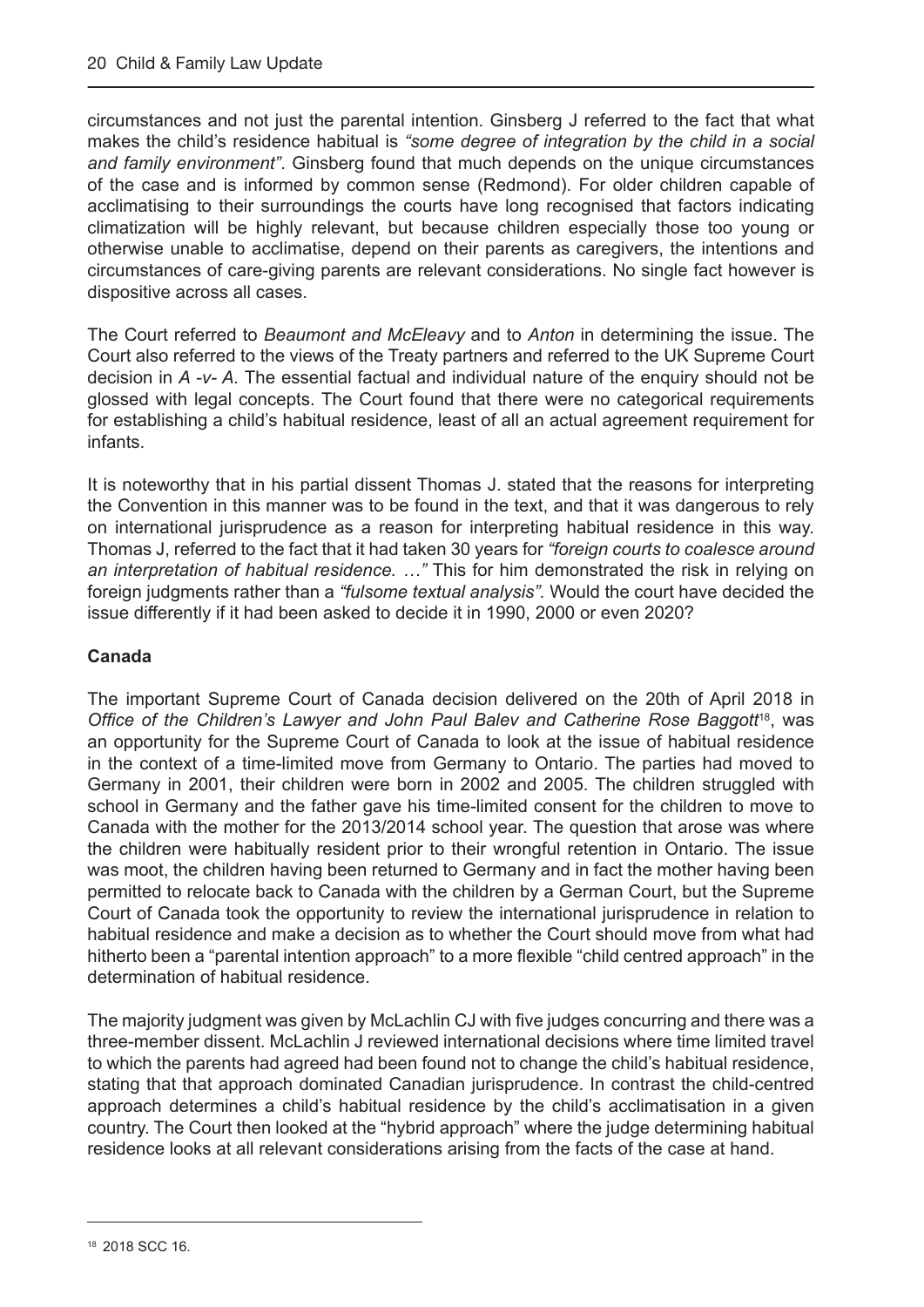In reviewing the international judgments on the hybrid approach the Court reviewed the ECJ cases of *Mercredi v. Chaffe* C-497/10 and *OL v. PQ* C-111/17. Under the hybrid approach the Court commented that the circumstances of the parents including their intentions may be important particularly in the case of infants or young children. The Court found that under the hybrid approach that there was no rule that the actions of one parent cannot unilaterally change the habitual residence of the child citing re *R Children* [2015] UKSC 35 and *A v. A*  [2013] UKSC 60. The majority found that the hybrid approach should be adopted in Canada for two reasons,

- 1. The principle of harmonisation supports the hybrid approach.
- 2. The hybrid approach best conforms to the text, structure, and purpose of the Hague Convention.

The court found that although absolute consensus had not yet emerged, the clear trend was to reject the parental intention approach and to adopt the hybrid approach and referred to recent decisions from the European Union, the United Kingdom, Australia, New Zealand, and the United States. The Court found that the desirability of harmonisation weighed heavily in favour of following the dominant trend in Hague Convention jurisprudence but then looked at the text, structure, and purpose of the Hague Convention in deciding that the hybrid approach best fulfilled the goals of

- Prompt return,
- Deterring parents from abducting the child in an attempt to establish links for the country that may award them custody.
- Encouraging the speedy adjudication of custody or access disputes in the forum of the child's habitual residence.
- Protecting the child from the harmful effects of wrongful removal or retention.

The Court found that the hybrid approach deterred parents from attempting to manipulate the Hague Convention. It discouraged parents from attempting to alter a child's habitual residence by strengthening ties with the particular State for two reasons, because parental intent is a relevant consideration under the hybrid approach and because parents who know that the judge will look at all of the circumstances will be deterred from creating legal and jurisdictional links which are more or less artificial.

The Court contrasted the parental intention approach, saying that it facilitated manipulation of the Hague Convention scheme. It may lead parents to exercise intention in ways that artificially maintained the child's habitual residence in the initial State. It may allow parents to create artificial jurisdictional links by way of an agreement stipulating the parents' shared intent. The parental intention approach leads to detailed and conflicting evidence as to the intention of parents which delays the outcome of Hague proceedings and stated that this was pivotal in the CJEU decision in *OL -v- PQ* (see below)

The Court found that the hybrid approach simply acknowledges that absolute approaches to determining habitual residence under the Hague Convention do not work. The Court then moved on to the question as to whether the hybrid approach of a child's habitual residence can change while he/she is staying with one parent under the time-limited consent of the other. The Court found that a court must avoid treating a time-limited consent agreement as a contract to be enforced by the Court. The agreement may be valuable as evidence of parental intention and parental intention may be relevant to determining habitual residence, but the parents cannot contract out of the Court's duty to make factual determinations of the habitual residence of the children.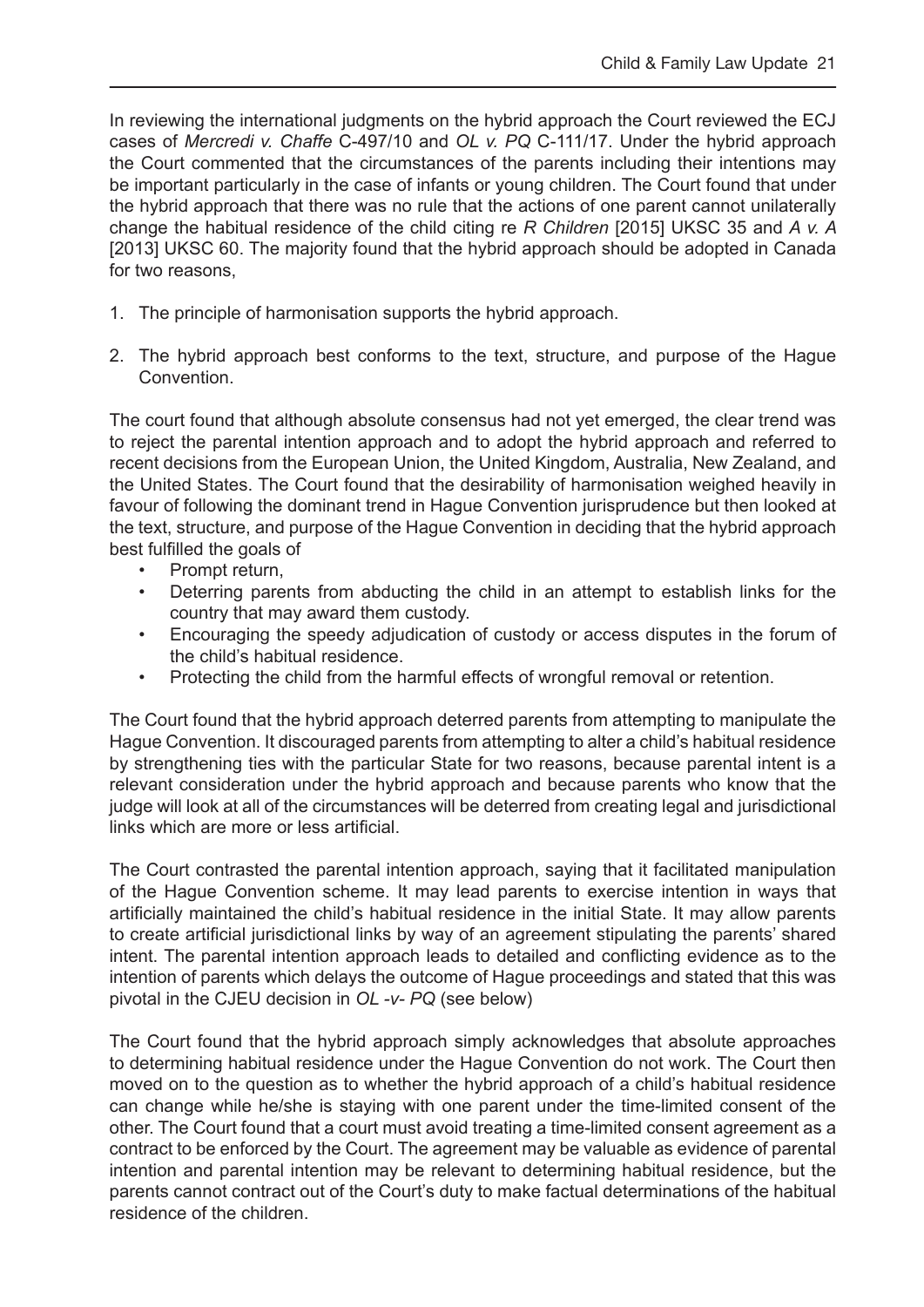The three-person minority had a very different view on the approach to be taken. Cote and Rowe JJ delivered the minority judgment, approving the parental intention approach. The minority found that the father's consent was for a limited time stay only and that the habitual residence could not change because he did not intend that the children were to be resident in Canada for a period of more than one year. The minority considered parental intention to be the most straight forward approach, as in where the parents last mutually intended for the child to be habitually resident. The minority found the approach of the majority to be an unprincipled and open-ended approach- untethered from the text, structure and purpose of the Convention that created a recipe for litigation. The Court, in looking at parental intention, can look to objective evidence of shared parental intent. If there is an agreement in writing that the move to the new jurisdiction is meant to be temporary, then that agreement should be given decisive weight. The Court can look at actions as well as declarations. The minority found that where parental intent was explicit in an agreement then that should be determinative of habitual residence absent exceptional circumstances.

In a case where a purportedly time-limited stay has stretched on for very many years it may not be realistic to say that the parents still intend for the child to be habitually resident in the first jurisdiction. The minority believed that the parental intention approach is mandated by the ordinary meaning of the text and structure of the Convention and the object and purpose of the Convention and policy concerns. It found that Article 12 contained two distinct provisions depending on when the Convention proceedings are initiated. The fact that there was no "settling in" provision when proceedings are initiated within a year is a strong indication that evidence of "settling in" should not play a role in the analysis of habitual residence.

The two-step analysis applied by the Convention differentiated the concept of habitual residence at stage one from evidence regarding the child's circumstances which pertained to some of the discretionary exceptions under Article 13. Article 5 provides that custody rights includes the right to determine on the child's place of residence - thus although the Convention does not directly define habitual residence, it at least envisions that parents by virtue of their custody rights must have some influence over where their child is deemed to be habitually resident.

The minority also found that the purpose of the Convention supports an approach based on parental intention. The defining object of the Convention was the enforcement of custody rights. The object of the Convention is not to determine whether an order returning the child to another country or residing with a particular parent is in the child's best interests. It deals with jurisdiction. If respect for custody rights is the guiding purpose of the Convention, it follows that parental intent should be a centre of focus if not presumptively determinative, in assessing habitual residence. The facts of this case in which the father granted a time-limited consent to his children living in another country offered a prime example of why this must be so. If the children's habitual residence changed to Canada notwithstanding the fact that he did not consent to them living there, then his custody rights are effectively disregarded. Examining habitual residence from the perspective of the parents' last shared mutual intent protected rights of custody and access because it prevents one parent from unilaterally changing a child's habitual residence and thereby preventing the child's return to the left-behind parent.

They considered this to create a comparatively clear and certain law. Absent shared parental intent, neither parent has anything to gain by abducting the child because a child's habitual residence will remain the original country absent exceptional circumstances. The minority looked at the hybrid approach. It said that the cases mandated the Court to look at the location, friends, social networks, the child's living and school arrangements, geographical and family origins, all of these factors require evidence as whether the child is settled into his/ her new environment and is not faithful to the text of the Convention. The minority felt that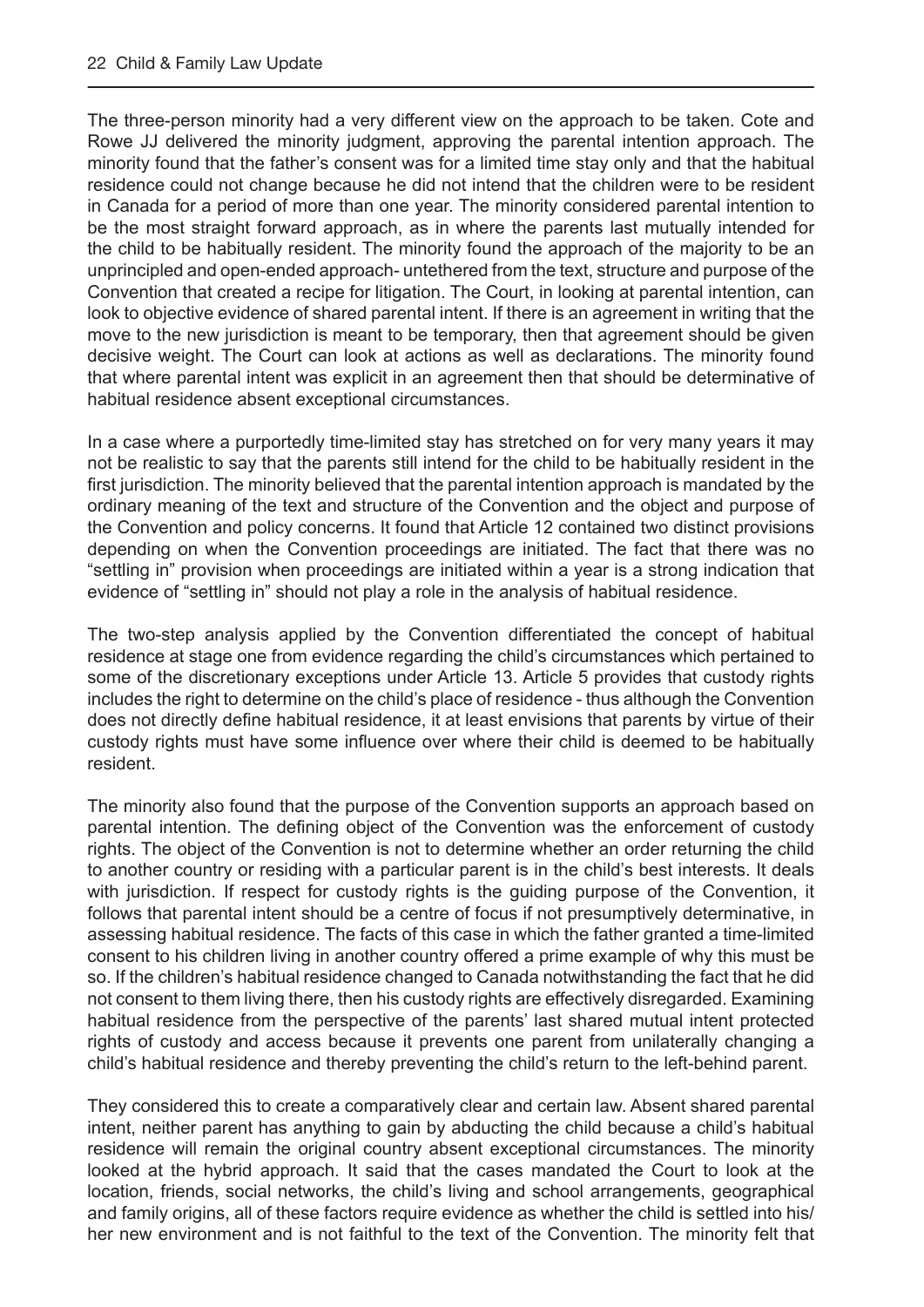the hybrid approach stripped the Convention of its deterrent effect- given that parental intent could be outweighed or undercut by the connections the child develops to new jurisdiction. An abducting parent in a most common case who ceases to return a child after a period of consent expires stands to benefit by quickly establishing roots in a new home. The uncertainty generated by this ad hoc approach benefits would-be abductors.

The minority said that there is strong jurisprudential support for the parental intent model. It found that much of the international jurisprudence cited by the majority did not speak to situations where evidence of parental intent was clear. So, for example in *Punther*19 the parents had agreed to a shuttle agreement. The ongoing nature of a shuttle agreement made the intention of the parents more difficult to ascertain. The minority expressed concerns as to the requirement for judges to look at all relevant matters. What evidence is needed? These concerns multiply as more factors and additional facts providing context for these factors are put forward by litigants.

The minority believed that the effects would be felt most acutely by parents or potential litigants who lack any discernible guidance as to how they should order their family affairs. This is particularly important in the context of educational exchanges, family visits, other forms of international travel where the majority's approach effectively vitiates the purpose of time-limited consents. If a parent can override such an agreement by presenting competing evidence based on all relevant factors, then the certainty provided by time-limited consent agreements is illusory.

#### **Other jurisdictions**

In *SK v. KP*<sup>20</sup> the New Zealand Court of Appeal on the 24th of February 2005 dealt with issues such as, can a child be left without habitual residence. In that case the child was born in the United States in July 2000 with an American father and a New Zealand mother. They were married and five months after the birth the mother and child went to New Zealand with the father's permission, they returned five months later in 2001. Upon their return the mother fell pregnant again. They returned to New Zealand in November 2001 again with the father's permission. By September 2002, the father realised that the mother did not intend to return and the following month he launched return proceedings. In November 2002, the family court dismissed the father's application finding the older child had no habitual residence at the date of the alleged wrongful retention, ruling that the younger child could never have been habitually resident in Illinois having spent his entire life in New Zealand. The father initiated an appeal in respect only of the older child. It was dismissed by the High Court and he obtained leave to appeal to the Court of Appeal. The Court of Appeal found that the child had no habitual residence on the relevant date.

In *Commonwealth Authority -v- Cavanaugh*<sup>21</sup> the full court of the Family Court of Australia dealt with a case where the parents and three children lived in Australia but decided in 2014 to live in Finland for a year. They kept their family home, the father retained employment and the children's schooling was deferred. In March 2015 they separated during a visit back to Australia and the father sought to prevent them returning to Finland the trial judge had found that the family had not become habitually resident in Finland, had abandoned their habitual residence in Australia and had no habitual residence.

<sup>19</sup> *P -v- Secretary of State* (decision of the Court of Appeal New Zealand, [2004] 2 NZLR 28 wherein the children moved between Australia and New Zealand.

<sup>20 [2005] 2</sup> NZLR 590.

<sup>21</sup> [2015] FamCAFC 233.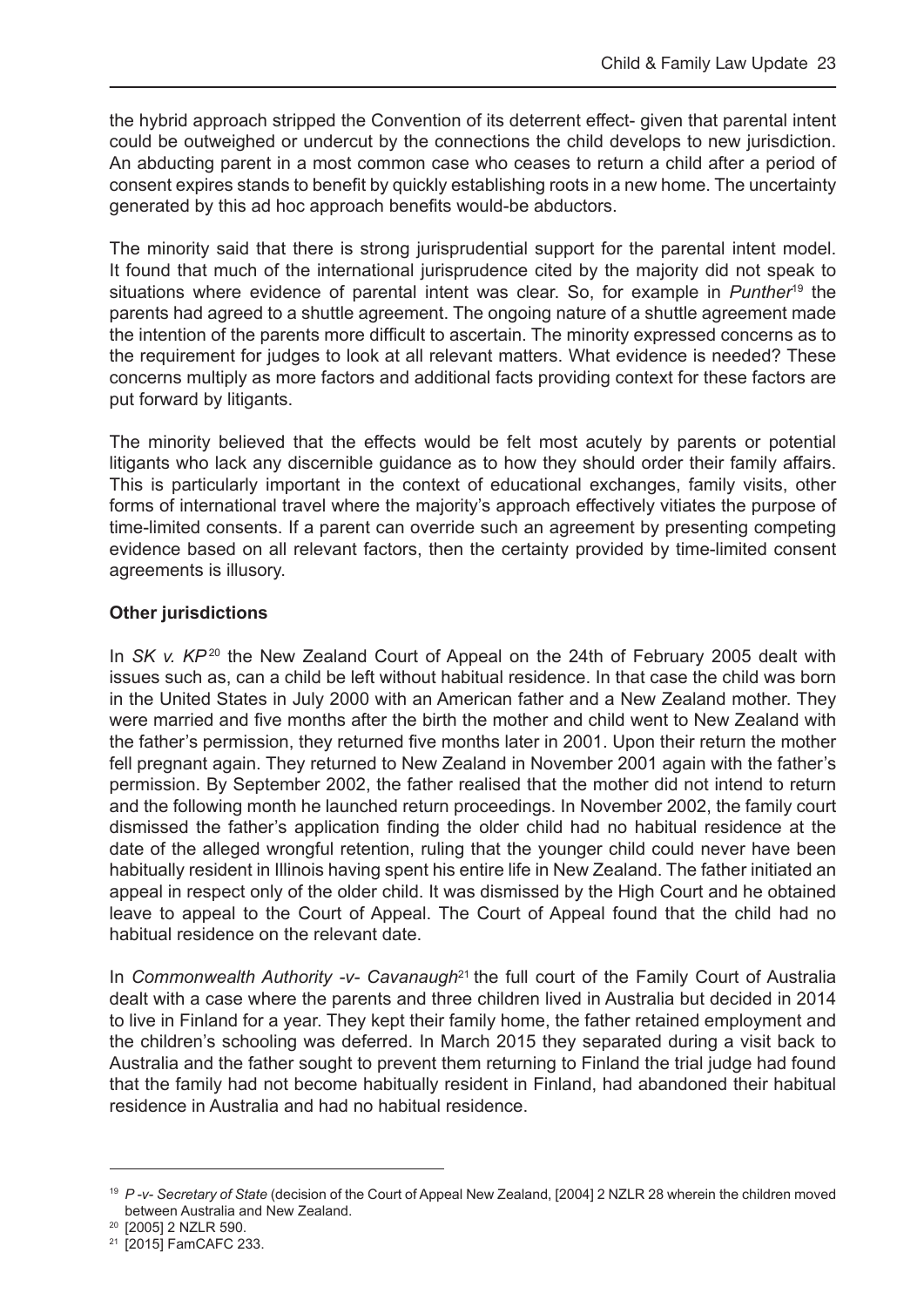The Court considered the case of *LK* (see paragraph 2.3. above) and stated that *"the finding of an intention or settled purpose is not dispositive of the issue of habitual residence. There is but one finding to be made which is of "habitual residence", taking into account all relevant matters".*

The Court found the trial judge gave excessive weight to the lack of a common purpose and "has overtones of a consideration of domicile". The Court found the children had become habitually resident in Finland.

In the case of *LCYP v JEK* <sup>22</sup>, the High Court of Hong Kong applied the UK decisions of *A v. A* and *AR v. RN* [2015] UK SC 35. Arguments made on behalf of the left-behind parent that the rationale of the Hague Convention was to ensure the prompt return of the children and that the new approach on habitual residence precluded the rationale of the Hague Convention from being implemented. He stated that this new approach would deter a party from agreeing a temporary removal least it may be used against the left behind parent in deciding the habitual residence of the children. The Court found that parental intent plays a part in establishing or changing the habitual residence of the children. However, it is only one of the relevant factors that had been considered in deciding whether a move from one country to another has a sufficient degree of stability to a change of habitual residence.

The East Caribbean Supreme Court gave judgment the case of the *AG of Saint Christopher & Nevis -v- Skerritt<sup>23</sup>* in respect of two children who had moved form British Columbia to Florida in 2013. In June 2013 the defendant brought the children to St Kitts and refused to let them leave St Kitts. The issue was whether they were habitually resident in Florida or in British Columbia. The court found that the children had become habitually resident in Florida prior to the wrongful retention. The court applied the hybrid test looking at the settled intention of the parties, the children's carers and the factual circumstances of the children themselves.

#### **Recent cases in the Court of Justice of the European Union**

The 2017 judgment of the Court of Justice OL v. PQ 24 concerned a child born in Greece who lived with the mother in Greece for the first five months of his life. The argument was that it was intended that the child and mother return to Italy after six months. The Court found that *"if the intention initially expressed by the parents were to be regarded as a consideration of crucial importance, that would transcend the concept of habitual residence and would be contrary to the structure, effectiveness and the objectives of the return procedure."*

The court found:

- (i) Habitual residence is a question of fact.
- (ii) Having regard to the structure of the 1980 Hague Convention, the argument that the parents jointly exercised rights of custody, and that the mother could not therefore decide alone on the child's place of residence, cannot be determinative for the purposes of establishing where the child is habitually resident. This is because in the framework of assessing an application for return, the determination of the place where the child was habitually resident precedes the identification of the rights of custody. Consequently, the consent of the father or absence of that consent cannot be a consideration that is decisive. This interpretation, it was stated, was confirmed by Article 10, which envisages a situation where a child acquires a new habitual residence following a wrongful removal.

<sup>22</sup> 13th August 2015.

<sup>&</sup>lt;sup>23</sup> [September 12th 2014.

<sup>24</sup> C-111/17.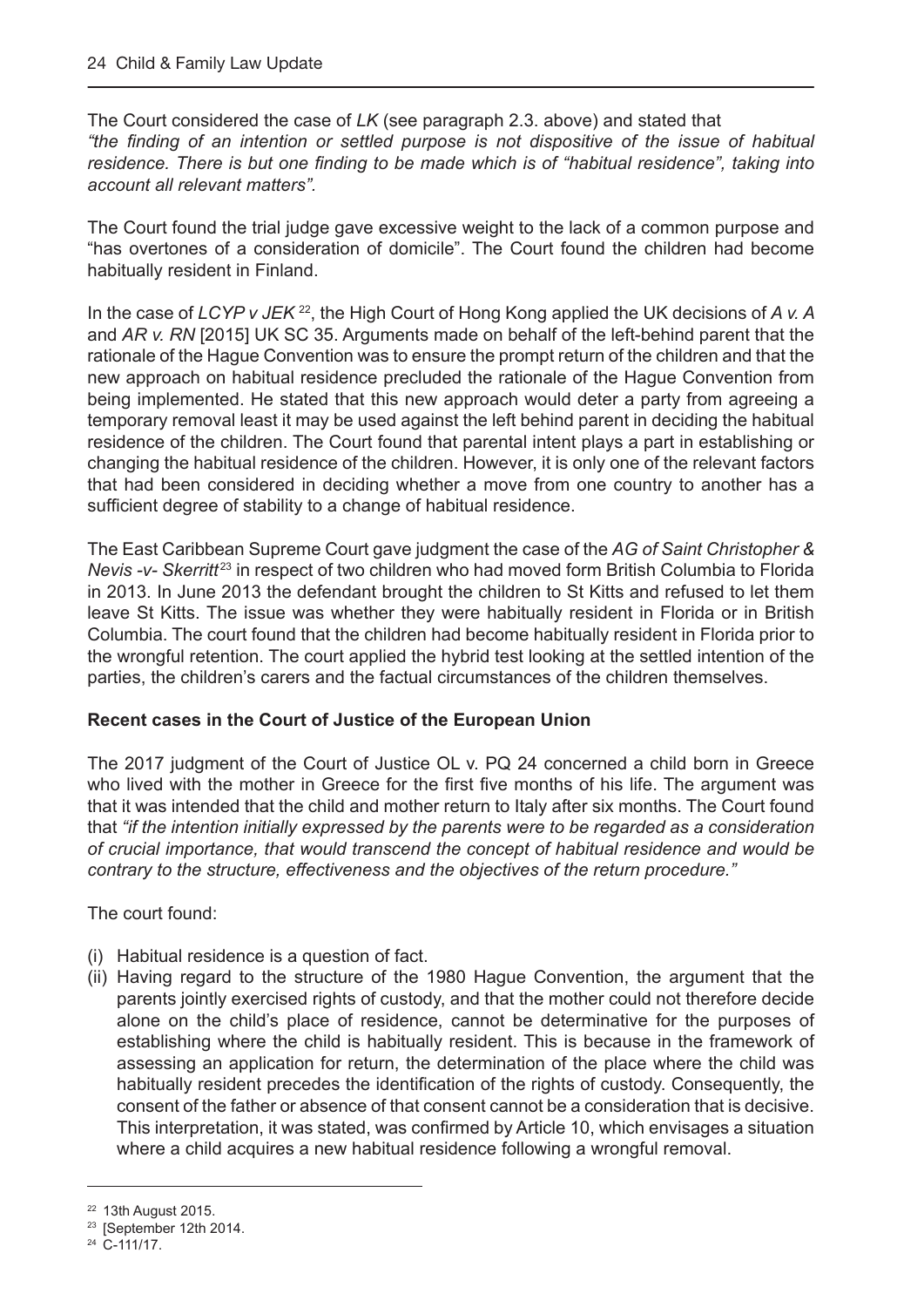- (iii) To consider the initial intention of the parents as a factor of crucial importance would be detrimental to the effectiveness of the return procedure and to legal certainty. The application for return must be dealt with expeditiously and therefore must be based on information that is quickly and readily verifiable and, so far as possible, unequivocal.
- (iv) Such an interpretation of the concept of habitual residence would be contrary to the objectives of the return procedure which was the restoration of the status quo ante. Admittedly it was also an objective that one of the parents cannot strengthen his/her position on the issue of custody with respect to a child evading by wrongful act the jurisdiction of the Courts. However, in the present case no evidence was provided to suggest such an intention by the mother.
- (v) The concept of habitual residence must be interpreted according to the best interests of the child. That fundamental consideration does not call for an interpretation such as that proposed by the referring Court. The right of the child to maintain a personal relationship and direct contact with both parents does not require that the child should travel to the Member State where the parents were resident before the child's birth. Moreover, it was consistent with the criteria of proximity that decisions concerning the child are taken by the courts of the Member State in which she has lived continuously since her birth.

The 2018 case of *UD -v- XB*25 was a reference from the UK in respect of a Bangladeshi mother who gave birth in Bangladesh on the 2nd of February 2017. The child had remained in Bangladesh since that time and consequently was never present in the United Kingdom. In January 2018 the father returned to the United Kingdom without the mother. The referring court asked whether Article 8 of Regulation 2201/2003 must be interpreted to the effect that a child must be physically present in a Member State in order to be regarded as habitually resident in that Member State for the purposes of that provision.

The court found as follows: The importance placed by the EU legislature on geographical proximity in order to determine the court which has jurisdiction in matters of parental responsibility is apparent from article 13(1) which bases the jurisdiction of a court on the fact that the child is present. Thus, the court has held that the recognition of a child's habitual residence in a given Member State requires at least that the child has been physically present in that Member State. Physical presence in the Member State in which the child is allegedly integrated is a condition which necessarily must be satisfied before assessing the stability of their presence and habitual residence for the purposes of Regulation 2001/2003 may not be established in a Member State in which the child has never been .

The court went on to say that, in the absence of the child's physical presence in the Member State concerned, it is not possible when interpreting the concept of habitual residence to give greater weight to circumstances such as the intention of the parent who in practice has custody of the child or the possible habitual residence of one or other parent in that Member State at the expense of objective geographical considerations without disregarding the EU legislature's intention. The fact the child concerned is not physically present in the Member State precludes considerations such as those set out in the preceding paragraph of the present judgment from being taken to account - this is more consistent with the criterion of proximity. Article 24 of the Charter of Fundamental rights of the European Union does not require an interpretation that differs, in particular because Member State may, on a residual basis, confer jurisdiction on their courts under their national laws.

In the third judgment of the *CJEU HR -v KO*<sup>26</sup>( judgment delivered 28th of June 2018) the referring court asked how to interpret the concept of the habitual residence for the purpose

<sup>25</sup> C-393/18 judgment given 17th October 2018.

 $26$  C-512/17.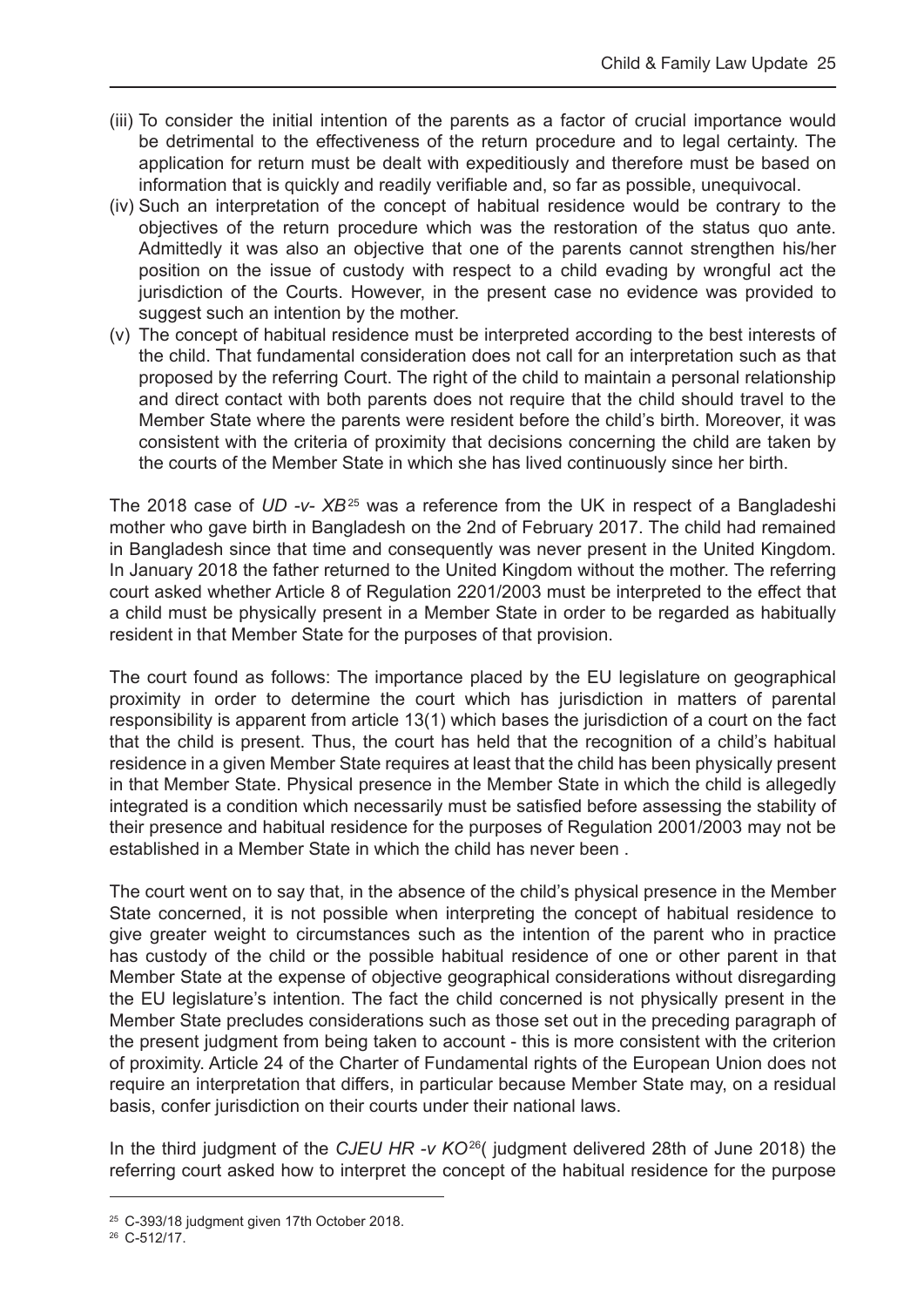of Article 8 and in particular which elements are to be used to determine the place of habitual residence of an infant in circumstances such as those arising on the facts of that case. The court referred to the criterion of proximity and stated that the case law established that the child's place of habitual residence must be established on the basis of all the circumstances specific to each individual case. In addition to physical presence of the child, other factors must be chosen which are capable of showing that presence is not in any way temporary or intermittent and that reflects some degree of integration of the child into a social and family environment. The court went on to say that the child's place of habitual residence is the place which in practice is the centre of the child's life. Where child is not at school age and a fortiori where the child is an infant, the circumstances of the persons with whom the child lives and by whom the child is in fact looked after and taken care of on a daily basis (as a general rule its parents) are particularly important for determining the place which is the centre of the child's life. In a situation where such an infant lives with its parents on a daily basis, it is necessary in particular to determine the place where the parents are permanently present and are integrated into a social and family environment.

The court went on to say that the intention of the parents to settle with the child in a given Member State, where that intention is manifested by tangible steps may also be taken into account in order to determine the child's place of habitual residence. The court found that stays spent by the child with its parents in the past in the territory of a Member State in the context of holidays are in principle intermittent and temporary interruptions to the everyday lives. Therefore, such days cannot as general rule constitute decisive circumstances in the context of assessing the child's place of habitual residence. The fact that in the present case those stays sometimes lasted for several weeks or even some months does not in itself call into question the relevance of those findings. Against that background the fact that a parent was originally from the Member State and on that basis shared the culture of that State and maintained relationships with the members of her family who are resident in is also not decisive. The court found that a determination of the child's habitual residence requires a global analysis of the particular circumstances of each individual case.

The court particularly distinguished the facts of the *Mercredi* case, stating that at the time that relocation took place Ms Mercredi had sole custody of the child for the purpose of Article 2. At the time the action was brought in the case the mother and daughter been staying on a few days on the island of question it was necessary to determine whether the child's place of residence for the purpose of that regulation was still the United Kingdom, or whether in view of such a geographical location it should move to France. In that context the fact that Ms Mercredi was originally from that island; that her family was still living there and that she spoke French would indicate her permanent relocation .

It is true that the intention of the parents may constitute a relevant factor for determining the place of the child's habitual residence. However, the fact that a child is in the custody of one of his parents does not mean the parental intention can in all cases be summarized as being the wish of that parent alone. Indeed, so long as both parents are entitled to custody of the child and both intend to exercise that right, the wishes of each parent must be taken into account The determination of the child's place of habitual residence is essentially based on objective circumstances. The intention of the parents is not in principle decisive in itself. In that regard it is merely, where appropriate, an indication capable of complementing a body of other consistent evidence. Accordingly, the wish of the parent who practically has custody of the child to settle with that child in that parent's Member State in the future whether established or not, cannot in itself establish that child's place of habitual residence in that Member State.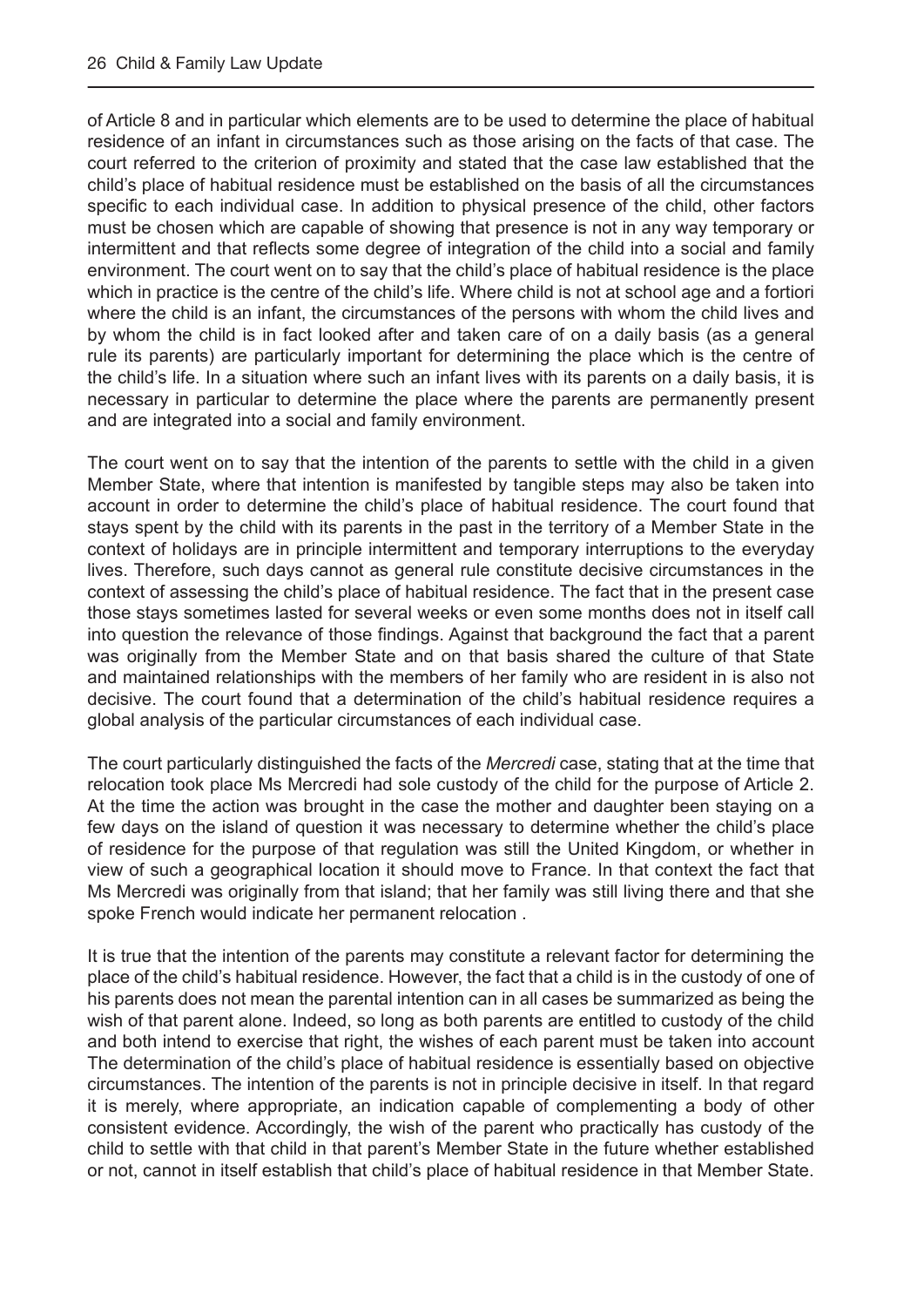#### **Conclusion**

It is the writer's opinion that the move away from the parental intent approach has meant a loss of clarity in the context of time limited moves. Whereas it was always the case that, even in a time limited moved, if the period of time involved was so long that the children put down roots in a new jurisdiction, then habitual residence would thereby change. In the context of shorter periods of time, parents could rely on agreements, sometimes ones which had been approved by the Court, allowing children to reside in another jurisdiction for a certain period of time.

In the case of *Re M Children*<sup>27</sup> Lord Justice Moylan in the Court of Appeal referred to the number of judgments of the higher courts on the issues of habitual residence, stating that *"there is clearly a risk that the number of decisions available to be deployed by the parties might itself distract the court from the essential factual enquiry….. The situations being considered by the Court will vary enormously so general observations have to be applied with care"*

It would appear that there are an increasing number of child abduction cases where the issue of habitual residence is now raised as a defence. Increasingly practitioners are finding it difficult to advise as to whether the facts will prove that habitual residence has or has not changed. This reduces the opportunities for out of court settlement and for speedy resolution of such cases. This leads to greater litigation and less opportunity to resolve cases.

Referring specifically to the *Balev* decision, the minority found sufficient textual and policy reasons to justify the application of the parental intent approach in determining habitual residence. Further debate, discussion and critical analysis is necessary going forward to allow a conclusion as to whether or not the global jurisprudential development is to be welcomed.

*This paper was delivered in January 2021 to the Four Jurisdictions Conference.*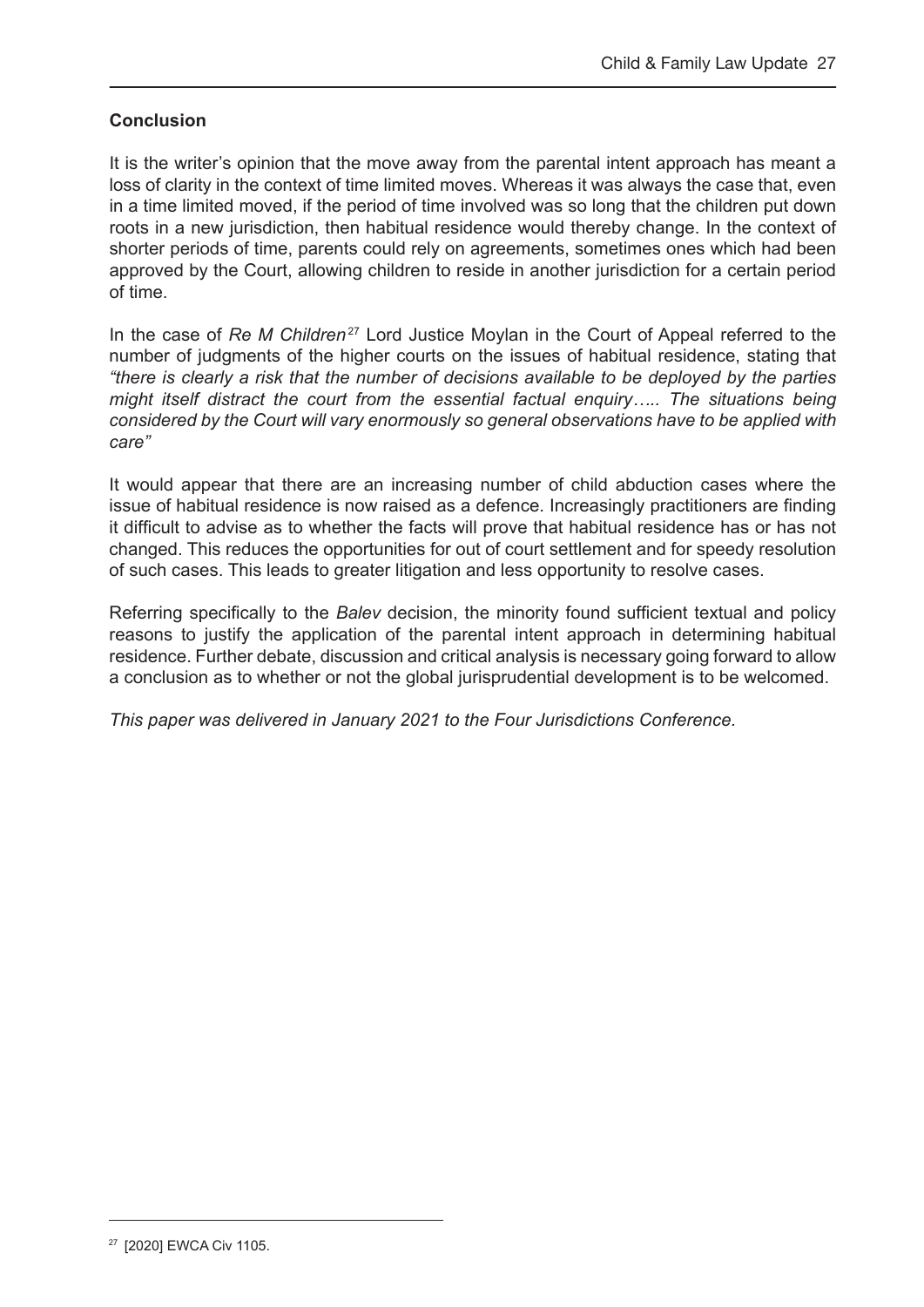#### **THE STATUTORY CHARGE**

#### **Kathryn Mullan, LLB, LLM, Solicitor**

<span id="page-28-0"></span>Legal aid is the provision of assistance to individuals within society who are unable to afford legal representation and access to the Court system. It is regarded as central in providing access to justice by ensuring equality before the law, the right to legal representation and the right to a fair trial.

In the financial year 2020-21 the spend on Legal Aid in Northern Ireland was £75.3 million and fell into two distinct categories:-

- Civil Legal Aid
- Criminal Legal Aid

Civil Legal Aid (which includes cases involving Family and Matrimonial Law) cost approximately £41.4 million (55%) of the budget. However it is not always free to its recipients. There are two main situations in which a client may have to pay some or all of the costs associated with their case:

- 1. A client may have to pay a contribution towards legal aid based on their income and any savings or other capital which they may have.
- 2. If, at the end of the case, a client "recovers or preserves property", as a result of their Solicitor's work, they may have to pay some or all of the costs of their case. This is called the "Statutory Charge" and it arises most often in the context of Divorce and Ancillary Relief Proceedings.

#### **What exactly is the "Statutory Charge"?**

*"As every successful legally aided litigant soon learns, [the charge] is the statutory provision which transforms an out-and-out grant into a mere loan repayable out of any property recovered or preserved in the proceedings"* - Watkinson v Legal Aid Board [1991] WLR 419

The Legal Services Agency Northern Ireland (the Agency) (formerly the Northern Ireland Legal Services Commission) is required by law to recover what it has spent on a case whereby someone has kept or gained money or property and some or all of the costs are not met by the Opponent. The Statutory Charge is essentially a term given to the recoupment of money which has been spent by the Agency.

Where a Legal Aid Certificate was granted prior to 1st April 2015, the provisions relating to the operation of the Statutory Charge were contained within Article 12(5) of the Legal Aid, Advice and Assistance (Northern Ireland) Order 1981 and Regulation 17(1) - (8), (9), (9A) and 9(B) of the Legal Aid (General) Regulations (Northern Ireland) 1965. Where a Legal Aid Certificate was granted on or after 1st April 2015, the present and relevant primary legislation in relation to the Charge is contained within Article 17 of the Access to Justice (Northern Ireland) Order 2003 and the Civil Legal Services (Statutory Charge) Regulations (Northern Ireland) 2015.

There has been an ever changing trajectory from 2010 until present day in respect of the Statutory Charge. The Agency "restated" the Charge in 2010 and it became effective for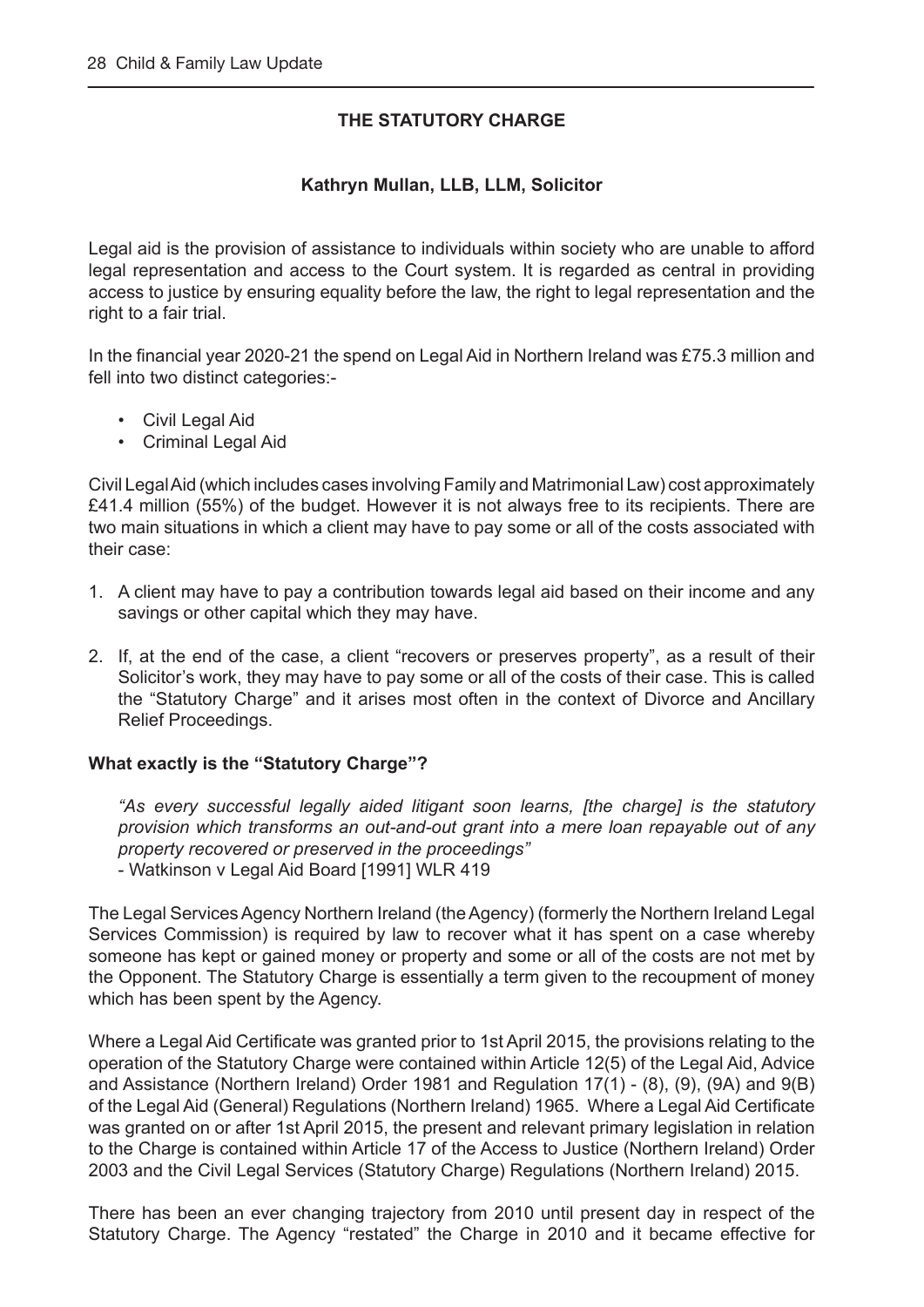Legal Aid Certificates granted on or after 1st April 2010. The restatement in 2010 updated obsolete legislative references contained within Regulation 17 (9)(a) and (f) of the Legal Aid (General) Regulations (Northern Ireland) 1965. The significant change brought about by the restatement, was the clarification that the recovery or preservation of property under Article 26 of the Matrimonial Causes (Northern Ireland) Order 1978 was not exempt from the Statutory Charge under the Regulations.

The process of restating the charge was threefold:

- Phase 1 a partial "restatement" 1st April 2010 to 10th December 2012;
- Phase 2 substantative amendments to the Regulations 10th December 2012 to April 2015;
- Phase 3 the complete replacement of Regulation 17 with new Regulations being introduced under "The Civil Legal Services (Statutory Charge) Regulations (Northern Ireland) 2015.

A reform of the Legal Aid Statutory Charge legislation resulted in Legal Aid now being considered as a loan and not a gift. The restatement of the Charge clarified that recovery, retention or preservation of property was no longer exempt from the Charge. Practically, if a client has had the benefit of a Civil Legal Aid Certificate and they retain or preserve property, they will fall foul of the Charge and have to repay their costs to the Agency less any contributions made.

#### **The imposition of the Statutory Charge - When does it apply?**

To define whether the Statutory Charge applies four questions must be asked *(Hanlon v The Law Society* [1981] AC 124):

1. What are the 'proceedings'

The starting point for definition of the extent of the charge is: what is the scope of the legal aid certificate (i.e. the proceedings which it covers). The scope of a legal aid certificate is akin to the Solicitors' retainer for work to be done for a client.

2. What is 'the property'?

'Property' is any property or money which was in issue between the parties in the proceedings

3. Was the property in issue in the proceedings?

Whether the charge applies to particular property turns on whether or not it was in issue in the proceedings for which the certificate was granted (*Watkinson v Legal Aid Board* [1991] 1 WLR 419; [1991] 2 FLR 26 CA). 'What has been in issue is to be collected as a matter of fact from pleadings, evidence, judgment and/or Order' (as per Lord Simon in *Hanlon v Law Society* [1981] AC 124).

4. Was the property 'recovered or preserved'?

If, as a result of receiving legal aid, a client gains some money or property that they did not own before, or if they manage to retain some money that someone tried to take from them, this is called recovering or preserving property and such money or property can be subject to the Statutory Charge. Property is only 'recovered or preserved' if it is in issue. Property is recovered if a person takes proceedings to convert it to his own use e.g. a property adjustment order (*Curling v Law Society* [1985] FLR 831 CA); property is preserved if a person successfully resists a claim to his property e.g. an order for sale (*Parkes v Legal Aid Board* [1997] 1 FLR 77, CA).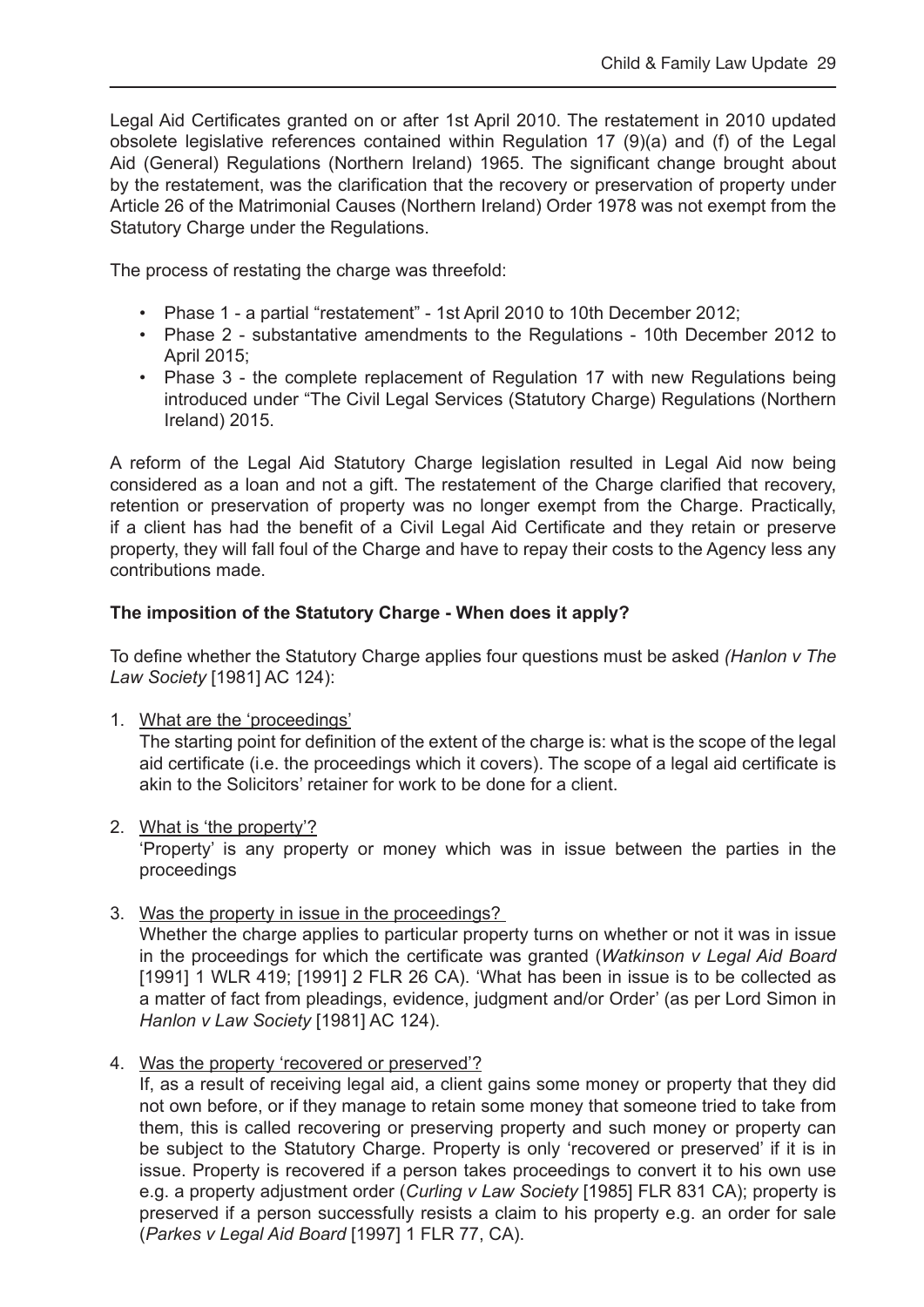In the context of Divorce and Ancillary Relief matters, the Court often has to determine how to divide property, endowment policies, pensions and shares or an individual may be seeking a lump sum from their respective spouse. Through the process of restating, the applicability of the Statutory Charge in relation to money and/or property has become a confusing topic for many lawyers.

#### **The Timeline of the Statutory Charge**

#### 1. Phase one Partial Restatement from 1st April 2010 to 10th December 2012:

The exemptions to the Statutory Charge were listed within Regulation 17(9) of the Legal Aid (General) Regulations (Northern Ireland) Order 1965 and included cash lump sums, Pension Sharing Orders, maintenance, Pension Attachment Orders (Article 25(1)(c), 26A, 27B and 27C of the Matrimonial Cause (Northern Ireland) Order 1978.

*Example 1 of Phase 1:* 

- Mrs Law has the benefit of a Legal Aid Certificate dated May 2010 and Ancillary Relief proceedings have issued.
- There is one asset, namely the matrimonial home which is in joint names and there are no children of the family.
- An Agreement has been reached that the house is to be sold and the proceeds of the sale to be divided equally between the parties.
- Mrs Law receiving a cash lump sum.
- By virtue of Article 25(1)(c) of the Matrimonial Causes (Northern Ireland) Order 1978 the cash lump sum is exempt from the Statutory Charge.

#### 2. Phase two of the Restatement from 10th December 2012 to 1st April 2015:

Substantive amendments were made to the Regulations with exemptions to the Charge being listed within the Legal Aid (General) (Amendment) Regulations (Northern Ireland) 2012. The main impact of the amendments was the removal of the exemption of cash lump sums from the Statutory Charge. However, under Regulation 17(9)(f) of the Regulations, the first £3000 of any money or the value of any property recovered would be exempt from the Charge. Phase two of the Restatement also contained a provision in relation to the Married Women's Property Act 1882, in that where a certificate relates to a matrimonial cause and an application under Section 17 of the Married Women's Property Act 1882 is made in that case, the application can be treated as a separate proceeding for the purposes of Article 12(5) of the Order.

#### *Example 1 of Phase 2:*

- Mrs Law has the benefit of a Civil Legal Aid Certificate dated 1st January 2013.
- Ancillary Relief Proceedings have issued
- One asset is the matrimonial home which is held in joint names and there are no children of the family
- An agreement is reached that the house is to be sold and the proceeds of sale are to be split on a 50/50 basis
- Mrs Law receives a cash lump sum
- The case lump sum is not exempt save for the first £3000 under the enactments listed.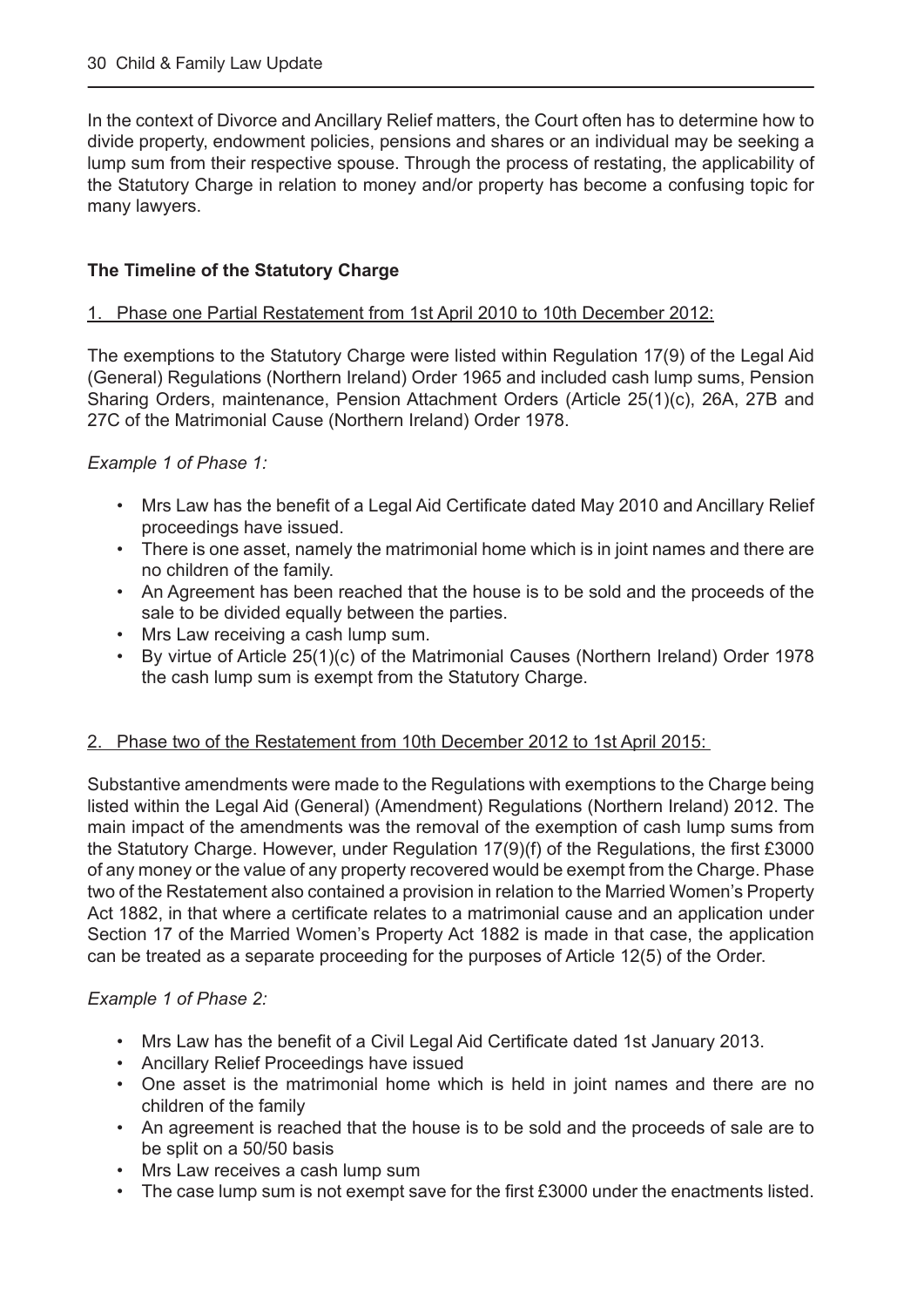#### 3. Phase three of the Restatement from 1st April 2015 onwards:

The final restatement involved a complete replacement of Regulation 17 of the Legal Aid (General) Regulations (Northern Ireland) 1965. The Civil Legal Services (Statutory Charge) Regulations (Northern Ireland) 2015 are stand-alone Regulations in respect of the Charge however they are complex and convoluted.

Despite the complexity of the 2015 Regulations, there are still exemptions to the applicability of the Charge, namely:

- Periodical payments of maintenance
- Pension arrangements
- Interim Orders under the Inheritance (Provision for Family and Dependants) (Northern Ireland) Order 1979
- Any sums to be paid under the Family Homes and Domestic Violence (Northern Ireland) Order 1998
- One half of any redundancy payment within the meaning of Part 12 of the Employment Rights (Northern Ireland) Order 1996;
- The first £3000 of any money or property recovered
- A client's personal clothing or household furniture or tools and equipment of their trade except where it is considered that there are exceptional circumstances, having regard to the particular value or quantity of items concerned.

#### **How is the Statutory Charge calculated?**

The Agency will not be able to determine whether or not the Statutory Charge will apply in any case until the case has settled or resolved and the Solicitor has reported on the recovery or preservation of money or property with reference to any statutory provision which provides an exemption where appropriate.

The Agency or the Taxing Master will assess the Solicitor's Bill of Costs at the conclusion of a case to ensure that the bill is fair and equitable given the nature of the case and the amount of work carried out and required. When the Agency has discharged the Solicitor's costs, they will attempt to recoup as much as possible of all money which they have expended from three sources:

- First, from any award of expenses made by the Court against the Opponent or obtained by the Solicitor as part of a negotiated settlement to the case.
- Second, from any contribution which the client has paid to the Agency
- Thirdly, and only as a last resort, from any property a client has gained or preserved.

A client cannot choose to defer payment of their costs if they are in a position to discharge such costs. The Agency will ask numerous questions regarding the client's finances to ascertain if any such deferment is reasonable. Depending on the answers to the questions posed, the Agency may allow the client to delay repayment on the strict condition that they make regular payments towards the debt. A charge will be registered on any property recovered or preserved until such times as the debt owing to the Agency is discharged in full.

By having a charge registered against the property with the Land Registry or Registry of Deeds, it will officially recognise that the Agency has a claim over the property equal to the amount of money owed. Any charge registered to the property will be equal to the amount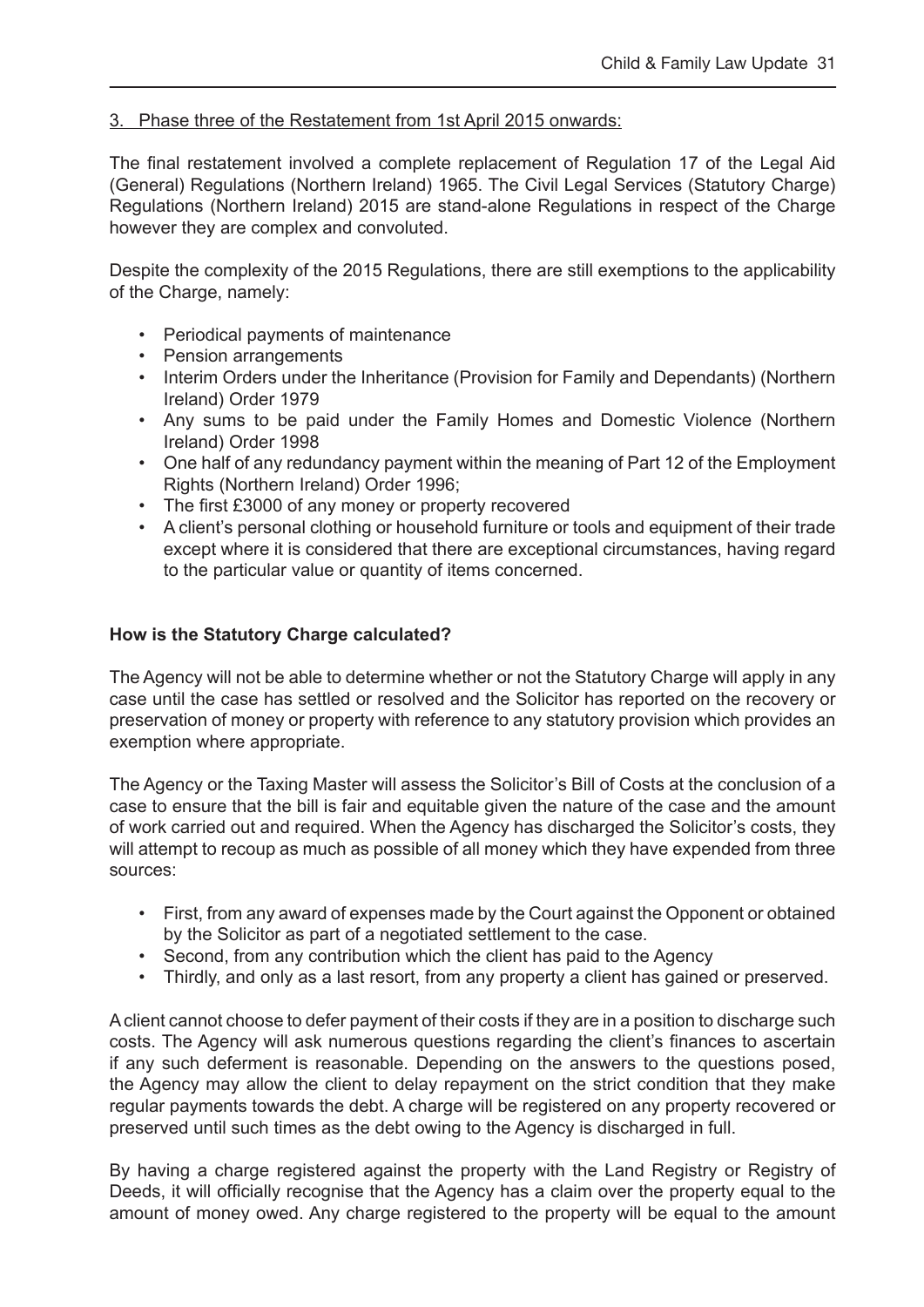of the Solicitor's bill, minus the total of any contributions which the client has made and any costs paid by the Opponent.

The complexity of the application of the Statutory Charge and the ramifications for the client places an onus on the Solicitor, to explain the operation of the Charge to the client when obtaining initial instructions, and prior to applying for Civil Legal Aid. The Solicitor also has a duty to keep the client informed of the accumulating costs, the implications of the accrual of costs, the Statutory Charge as the case progresses and at the conclusion or resolution of the case. Whilst the consideration of the Regulations and possible exemptions can be time consuming, it is not wasted time, as when the Charge is applied there is no right of appeal.

As Ted Hughes famously stated:

*"Nothing is free. Everything has to be paid for. For every profit in one thing, payment in some other thing….."*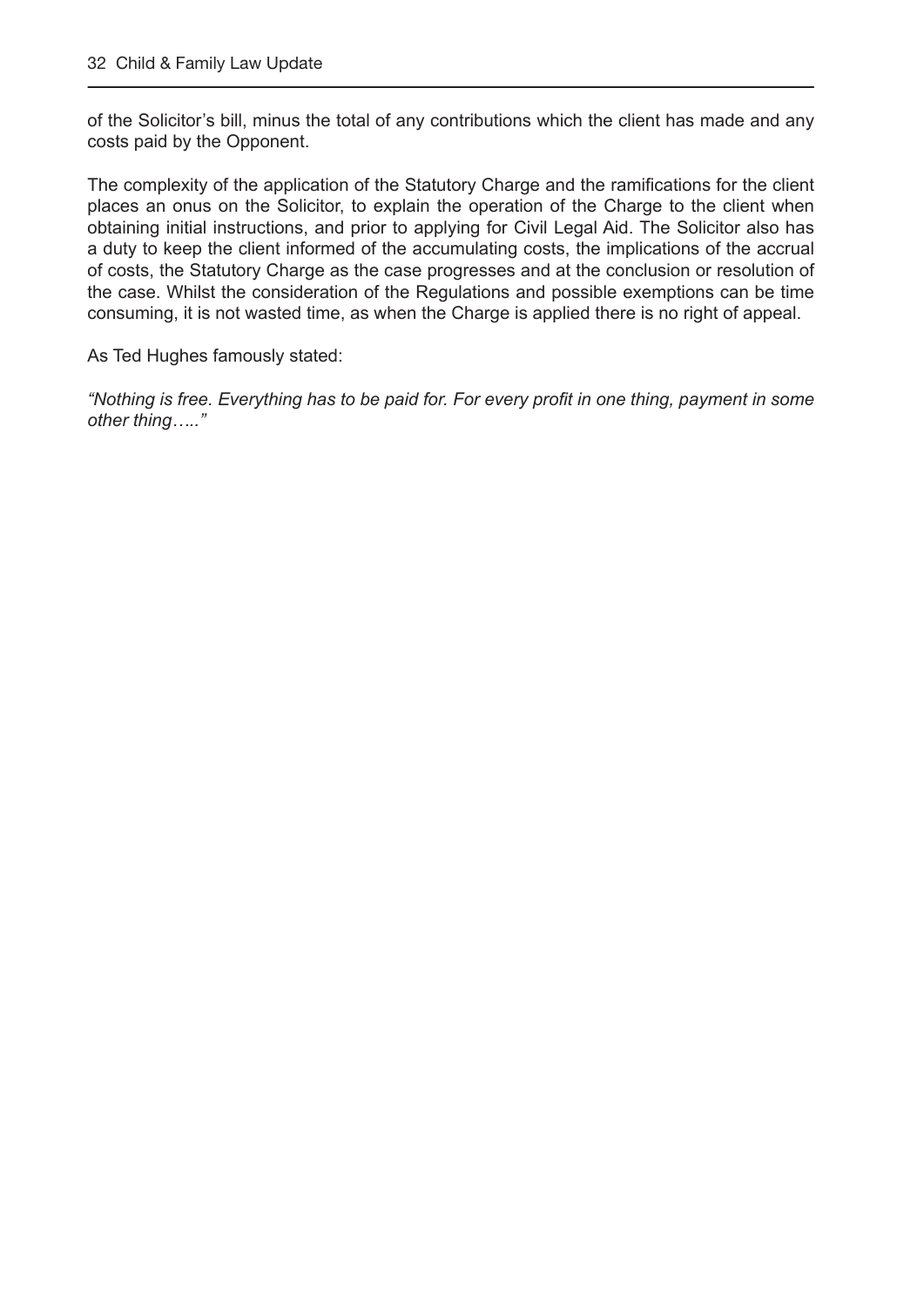#### <span id="page-33-0"></span>**BUSINESS VALUATIONS IN MATRIMONIAL DISPUTES: HAS COVID-19 CHANGED THE APPROACH?**

#### **James Neill, Chartered Accountant, Accredited Expert Witness, Head of Business Advisory Services, HNH**

#### **Cathy McLean, Chartered Accountant, Associate Director at HNH**

**Over the last 18 months, we have witnessed a material increase in the number of instructions received requiring expert opinion on the value of a company, partnership or family business as part of a matrimonial dispute.** 

**During this period, Covid-19 has continued to be a major issue in establishing a fair value for certain entities and has created inherent difficulties in its interaction with established legal principles such as the 'no hindsight' rule when a historic date of valuation is involved.** 

**There have been both winners and losers during the pandemic and valuation techniques have therefore become more scrutinised as expert valuers must now consider the impact from Covid-19. Consequently, expert valuers have therefore been compelled, more so than before, to look to the financial markets in order to obtain real-time trends. Whilst the performance of certain market sectors has been volatile during the pandemic, the evidence cannot be disputed and often provides the best indication of future economic trends.** 

#### **KEY ISSUES**

Prior to Covid-19, expert valuers have tended to follow similar valuation methodologies when valuing an entity. Whilst there will always be a difference in opinion with regards to the intricacies behind the approach, by and large the commonly accepted methodology was always in agreement.

During the last year, we have seen various different issues arise as we attempt to navigate the uncertainties of Covid-19 when putting forward a fair valuation as part of a legal process. The typical 'rule of thumb' approaches have had to be re-evaluated in order to address our instructions and fulfil our duty to the court.

Some of the key matters include the following and we explore each in further detail below:

- *1. Valuing an entity at a date pre-Covid-19 how does this test the 'no-hindsight' rule?*
- *2. 'EBITDA Multiples' achieved for pre Covid-19 transactions: Are they still relevant and comparable?*
- *3. Company forecasts and projections that may have been updated on several occasions throughout the last year: Can this data be relied upon to drive a valuation?*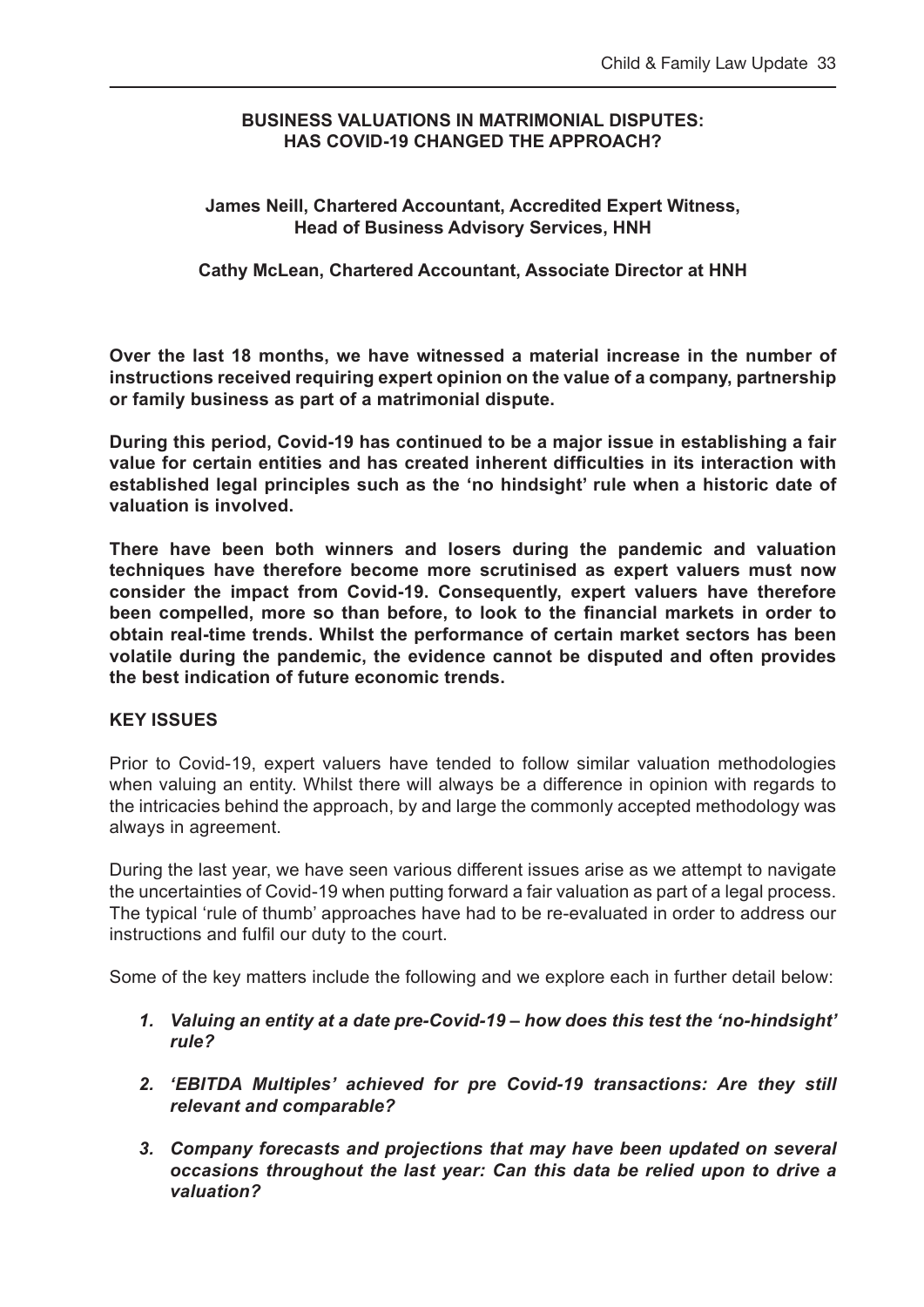*4. Minority Discount: In circumstances where the court believes that the application of the discount would be contrived and artificial (as outlined in Mr Justice Horner's judgement in the case APD v RD1 ), minority discount is often not applied to minority shareholdings in matrimonial disputes. With many people having to change the direction of their working life and businesses changing structure as a result of the pandemic, should a minority discount be included or at least considered as part of a valuation?* 

#### **NO HINDSIGHT RULE**

We are often instructed to value an entity in which one or both parties hold a shareholding at various different dates. For example, the business asset may need to be valued at the date of separation and compared with the valuation at the date of trial.

When it comes to valuing a business at a historical date, the prima facie rule is that the benefit of hindsight cannot be applied and only information likely to have been known at that date should be taken into consideration. This could prove a contentious issue when determining the valuation of an entity at the end of 2019 or start of 2020 when it could be argued that the impact of Covid-19 would not meet the test of being 'reasonably foreseeable'.

As such, should the valuation of a business at a point in time just prior to the pandemic – such as a family restaurant which may have closed for several months during 2020 if not permanently – reflect an adjustment for the impact of Covid-19 or not? At what date could it reasonably be assumed that a business within a particular sector would have begun to consider the impact of Covid-19 prior to the national lockdown in March 2020? For example, press reports were already signalling a potential crisis for the travel industry in early February 2020.

Specific accounting practices may be drawn upon to tackle this issue and the expert valuer may seek to use the evidence available from the markets or financial reports at the relevant date in order to provide an indication as to how a particular sector was performing. However, ultimately, the answer to this will likely come from a combination of a legal argument, case law and expert evidence thus highlighting the importance of fact sharing between the client, the legal team and the appointed expert.

The instructions to the expert will therefore be key with respect to this process and should specify whether there is a specific basis (or bases) on which the valuation should be prepared in light of the impact of Covid-19 and the legal argument that will likely ensue. In turn, the expert must make clear to the Court within their report how they have prepared the valuation and the rationale with respect to how they have reached their conclusion.

#### **EBITDA MULTIPLES – THE BENEFIT OF DATA POST COVID-19**

When applying the 'Market Approach methodology (i.e. calculating a normalised EBITDA and multiplying this by an appropriate multiple), comparable transactions are used to determine the financial metrics required to value a company. In its simplest form, the choice of multiple within the "Market Approach" method of valuation reflects how many years of current profit levels it will take to generate the equivalent of the purchase investment on a straight line basis i.e. recoup the purchase price.

<sup>1</sup> [2013] NIFam7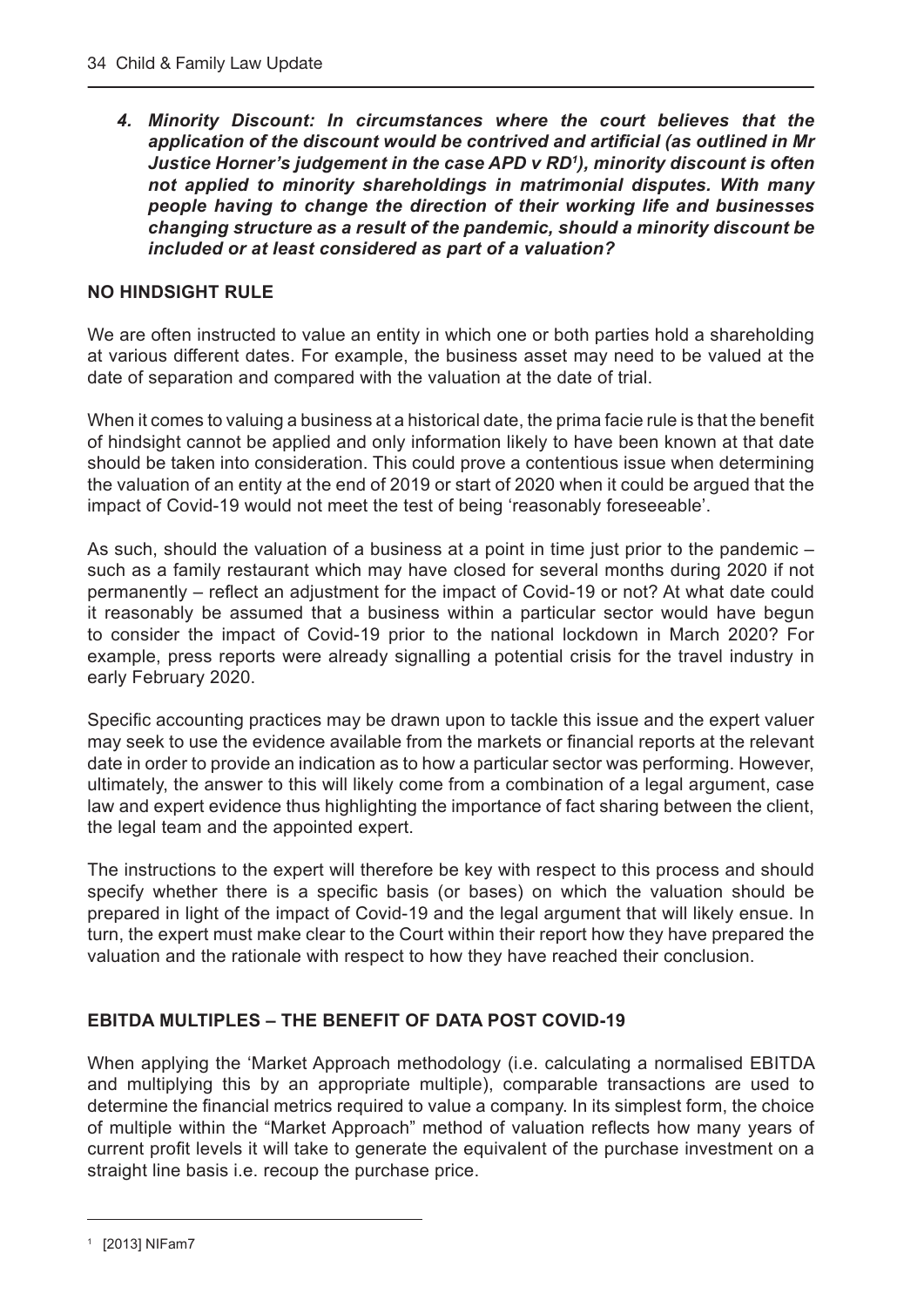Multiples achieved in deals recorded prior to the pandemic may therefore be required to be viewed under a different context. The valuer must ask whether these metrics would still be achievable post pandemic. The best way to consider the position is to look to the markets and how trading entities within the relevant industries are performing. Market data for many industries will have shown a dip in share prices immediately post March 2020 however the key question is how they have responded in the period since this date.

There are of course many deals that have occurred in the period post March 2020. Often, the financial metrics are not immediately available to the public and as such it may take over a year to access this data. At HNH, we have transacted 16 deals in the first half of 2021 across NI and Scotland ( *https://hnhgroup.co.uk/uk-roi-h1-ma-league-tables* ) and as such, whilst in many instances we cannot always disclose the detail behind these deals, the knowledge helps drive our understanding of certain markets and ultimate multiple choice.

#### **FORECASTS**

In addition to historical performance, it is often useful to assess budgets and projections in order to understand the anticipated future outlook for a business. In particular, start-up businesses or those entities that remain in their infancy do not have enough meaningful, historical data to apply the Market Approach and must therefore look to the Discounted Cash Flow Approach. Discounted cash flows, which rely on budgets and forecasts prepared by management, can often be unreliable but have most confidence when utilised for large, stable businesses with high quality financial information available.

Projections, in their nature, are subjective and cannot be determined with certainty. This was demonstrated following the first lockdown in March 2020. Many companies prepared several iterations of budgets throughout 2020. Companies then began to revise their budgets at the end of 2020 with a more favourable outlook in light of the Covid vaccine rollout, removal of restrictions and provision of significant, ongoing support from the Government. As such, we must therefore consider when the projections were prepared and whether they are sufficiently robust to be included within a valuation process.

#### **MINORITY DISCOUNT**

In the matter of *APD v RD*, the court was asked to decide whether a minority shareholding should be valued at a discount. The judgement from Mr Justice Horner relied upon the facts regarding the shareholder and outlined that *'there is no conceivable risk of the respondent selling his minority interest in the short to medium term……..Accordingly there is no realistic prospect of the respondent receiving a consideration for those shares which will include a discount to reflect those shares' value on the market'*. Mr Justice Horner concluded that the minority shareholding should not be valued at a discount but also concluded that *'in circumstances where, for example, a minority shareholder will have to place his shares on the open market to fund the divorce settlement, then it will not be artificial or contrived to discount the value of his shareholding'.* 

The application of a minority discount is ultimately a matter for the court, and the valuer will take instruction as to whether or not they should provide a valuation which applies a discount. However, the key issue that a valuer should take away from this judgement is understanding that the court will consider a valuation that reflects the reality of the circumstances in which the divorcing spouses find themselves. It is therefore of vital importance that the appointed expert understands the position of the relevant shareholder and the corresponding entity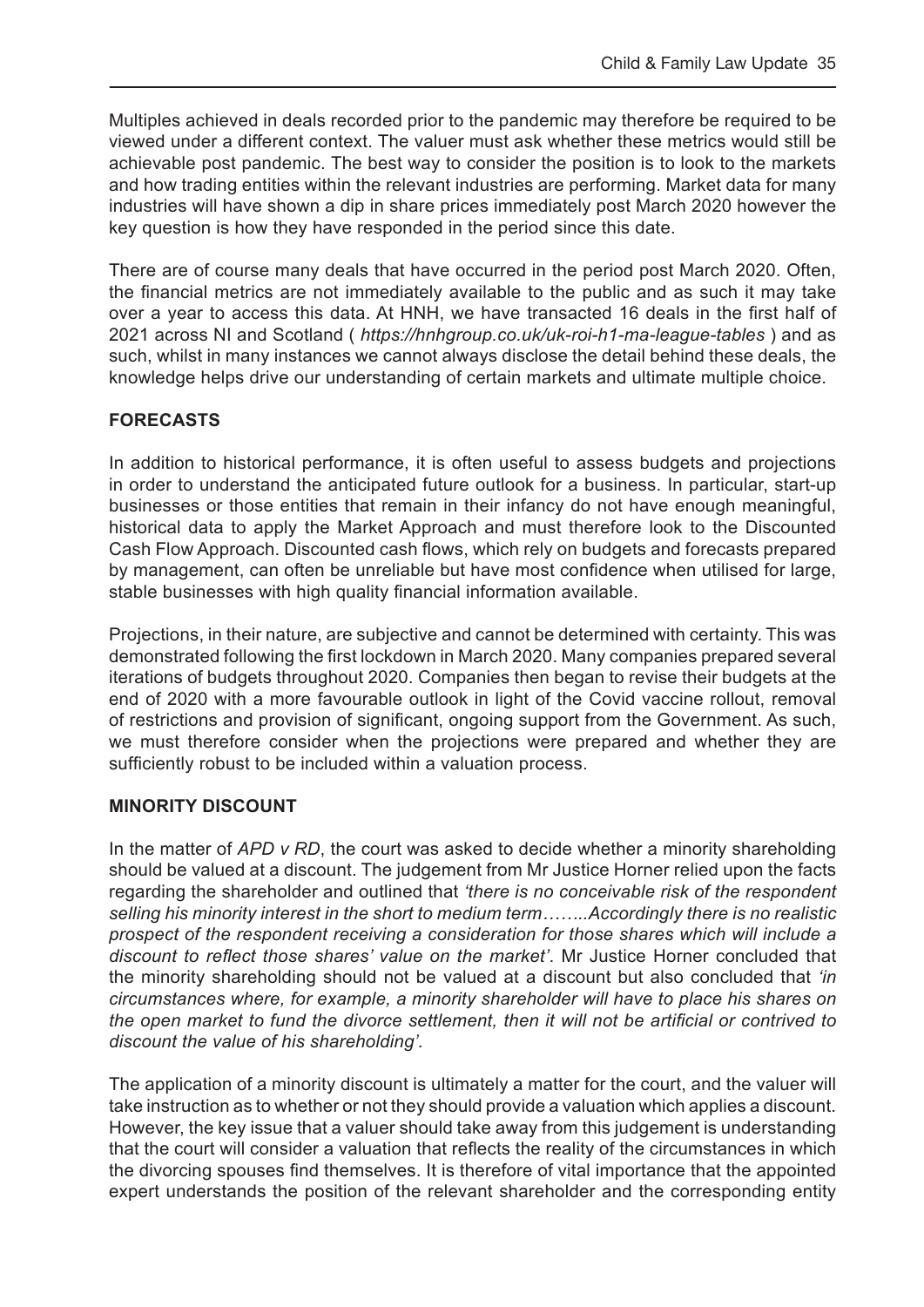in a post-Covid world in order to provide a report that sets out the position clearly and aids the court in this decision.

A recent report carried out by the National Centre for Family Business at Dublin City University surveyed family businesses in both the Republic of Ireland and Northern Ireland. The findings of the report outlined that key concerns for family businesses' CEOs included insufficient cash flow and the possible loss of family control of the business. 98% of CEOs reported that the pandemic will change their business model going forward. As such, some entities may find themselves with a requirement to relinquish some control in place of private equity funding. This may be seen as a more realistic prospect whenever the Covid-19 Government support begins to end.

#### **CONCLUSION**

Understanding the impact of Covid-19 on business valuations and shareholders is complex and ever-changing. There is no doubt that the pandemic has changed various aspects to the well-established valuation methodologies. In order to present a valuation that is fair and reflects reality requires a detailed understanding not only of the numbers, but all facts in respect of the entity and the market in which it operates. Market research is key to this exercise but must be considered in the appropriate context. Representations from company management are important but must be scrutinised in greater detail than ever before.

Most importantly, fact sharing between the client, the legal team and the appointed expert is fundamental to ensuring that a valuation takes into account all aspects of the business at each of the relevant valuation dates. From our perspective as expert witnesses, the courts will expect the best guidance available and the challenge will be in assessing between the divergence in opinion between valuers. We can best support the court in an attempt to narrow this gap by removing as much as possible the additional subjectivity that follows from a valuation post Covid-19 and replacing it with as much factual evidence as possible.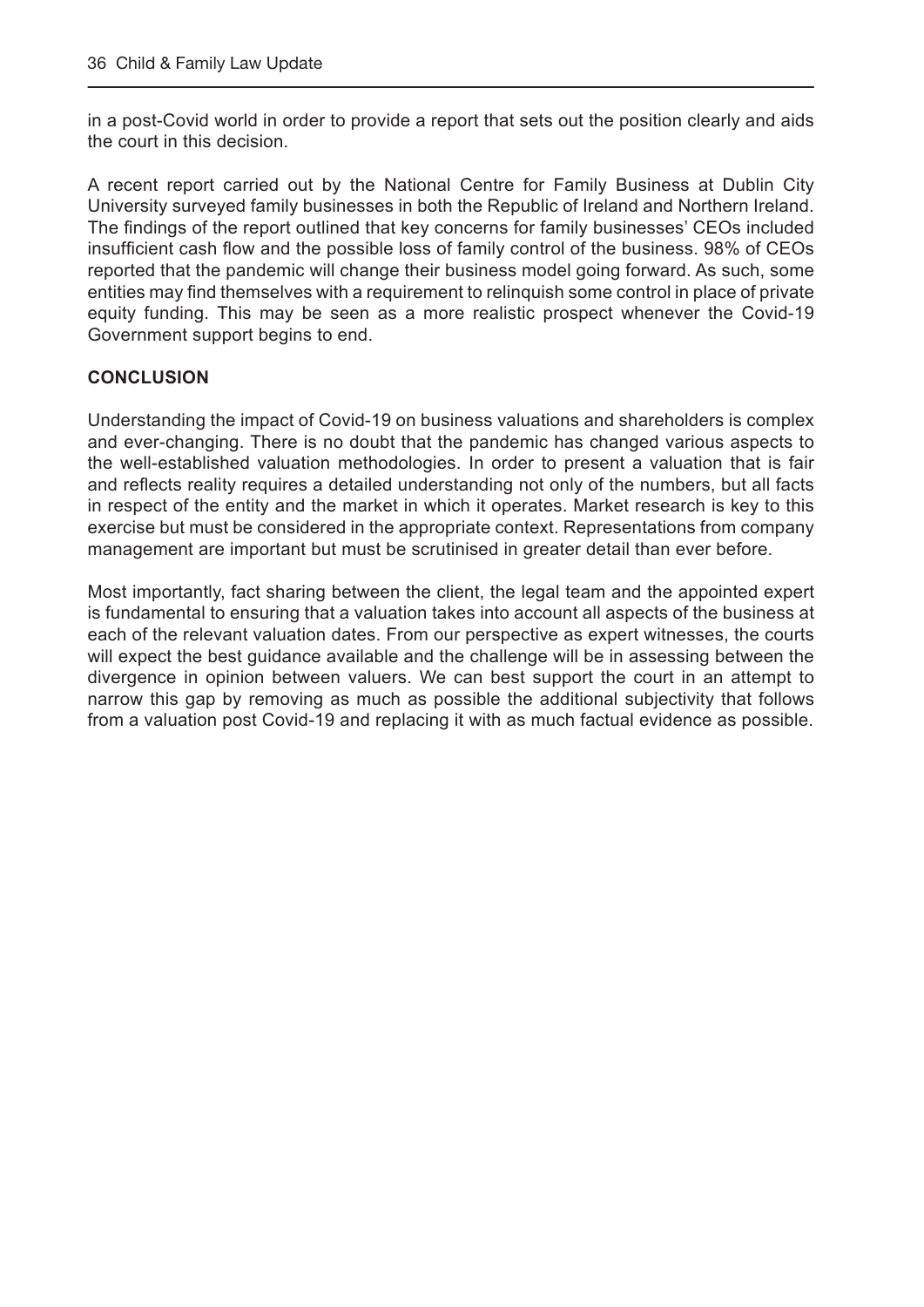#### <span id="page-37-0"></span>**DOMESTIC ABUSE & CIVIL PROCEEDINGS ACT (NI) 20211**

#### **Sandra Wylie, Solicitor2**

It was widely anticipated that the introduction of Covid-19 lockdown measures would lead to an increased risk of domestic abuse as people were forced to spend more time at home together. Figures released by PSNI Statistics Branch on 19th November 2021 show that in the twelve months from 1st October 2020 to 30th September 2021 there were 31,470 domestic abuse incidents recorded including 19,036 domestic abuse crimes. The number of domestic abuse crimes rose to 20,260, an increase of 1,312 (6.9 per cent) on the previous 12 months and the highest 12-month period recorded since 2004/05.

Within those crime figures, there were eight murders with domestic abuse motivation. Against this background the introduction of legislation to tackle domestic abuse was long overdue.

On 1st March 2021 the Domestic Abuse & Civil Proceedings Act (NI) 2021 received Royal Assent and it is expected to come into operation later this year. The Act creates a new criminal offence of domestic abuse for Northern Ireland. We have lagged behind the rest of the UK and Ireland in our domestic abuse legislation until now. Controlling or coercive behaviour in an intimate or family relationship has been a crime in England and Wales since 2015 under Section 76 the Serious Crime Act 2015. In the Republic of Ireland the Domestic Violence Act 2018 became law on 1st January 2020 and the provisions of that Act made coercive control or psychological abuse in a relationship a criminal offence. In the absence of a specific criminal offence of domestic abuse in N.I. domestic violence incidents had to be prosecuted under general criminal law. Prior to the collapse of the Northern Ireland Assembly in January 2017 the Department of Justice had consulted on whether a specific offence should be created for Northern Ireland which would encompass patterns of psychological and emotional domestic abuse. The consultation period ran from February to April 2016 and the overwhelming response was that the law needed to be upgraded to recognise domestic abuse in all its forms.

The Act is divided into three parts. Part one deals with the offence of domestic abuse and Section 1 states that it is an offence for a person to engage in a course of behaviour that is abusive of another person with whom they are personally connected and that a reasonable person would consider the course of behaviour to be likely to cause the connected person to suffer physical or psychological harm or is reckless as to whether the course of behaviour causes such harm.

Abusive behaviour is defined in Section 2 as including behaviour that is violent or threatening but also behaviour that has the effect of making the victim dependent on or subordinate to the perpetrator, isolating the victim from friends, family members or other sources of social interaction or support, controlling, regulating or monitoring the victim's day to day activities, depriving the victim of or restricting the victim's freedom of action or making the victim feel frightened, humiliated, degraded, punished or intimidated. The new definition is non-exhaustive and recognises that domestic abuse goes beyond violence. Section 2(4) (a) clarifies that the reference to violent behaviour includes both sexual violence and physical violence.

<sup>1</sup> 2021 Ch 2.

<sup>2</sup> Brendan Kearney & Co.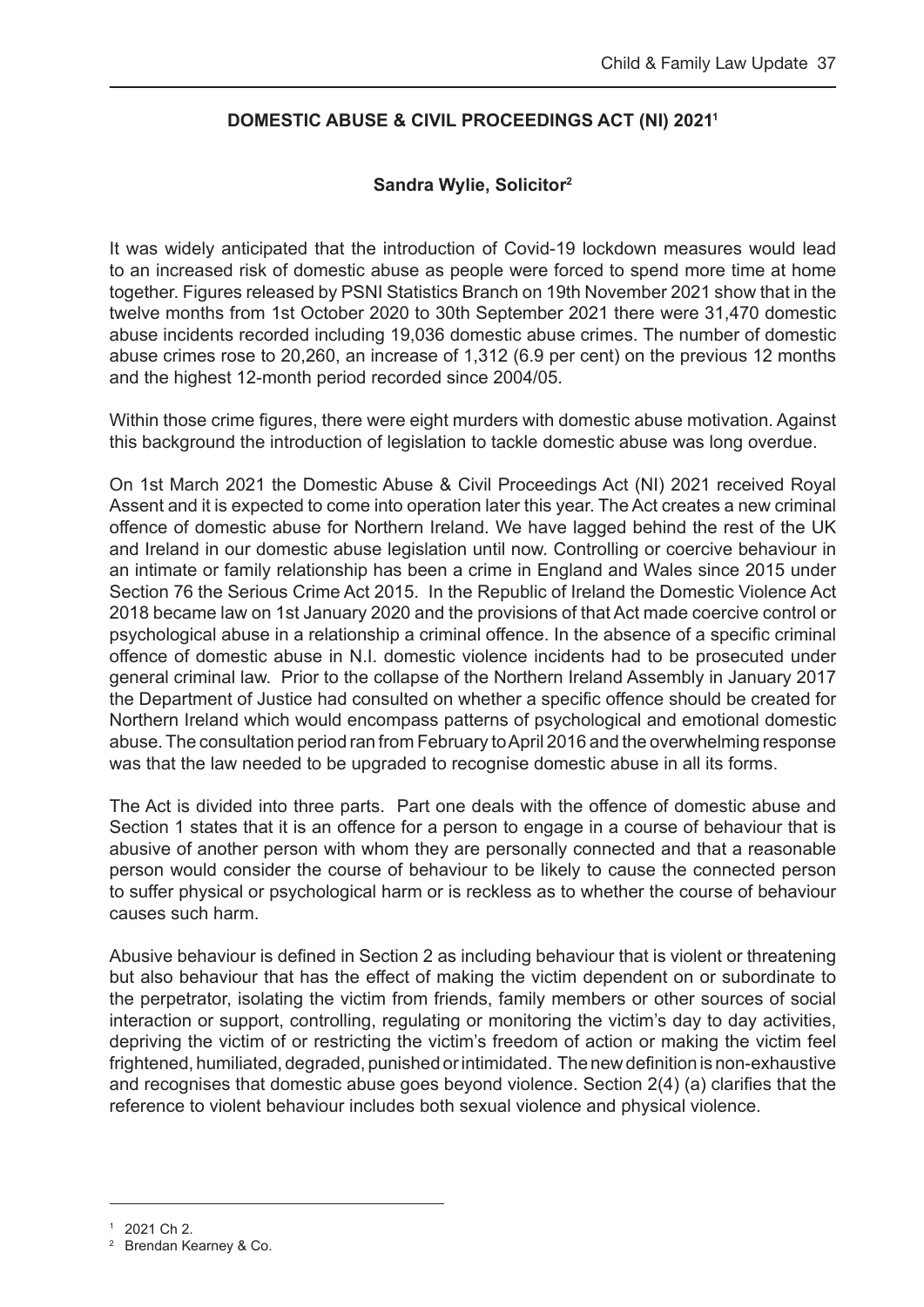A person commits the domestic abuse offence if he or she engages in a course of behaviour that is abusive of the other person with whom they are "personally connected" and if the further conditions set out in Section 1 (2) (a & b) are also satisfied, ie., (a) that a reasonable person would consider the course of behaviour to be likely to cause the victim to suffer physical or psychological harm; and (b) that the perpetrator either intends the course of behaviour to cause the victim to suffer physical or psychological harm or is reckless as to whether the course of behaviour causes the victim to suffer physical or psychological harm. Section 1(3) clarifies that the reference to psychological harm includes fear, alarm and distress. Although the expression "coercive control" does not appear in the legislation, the effects outlined in Section 2(3) capture such behaviour.

The definition of personally connected is set out in Section 5 as

- (a) they are, or have been, married to each other;
- (b) they are, or have been, civil partners of each other;
- (c) they are living together, or have lived together as if spouses of each other;
- (d) they are, or have been, otherwise in an intimate personal relationship with each other, or
- (e) they are members of the same family.

Section 14 of the Act provides that a person who is found to have committed the domestic abuse offence is liable on summary conviction to imprisonment for a term not exceeding 12 months or a fine up to the statutory maximum of £5000. On indictment, a person found guilty of the domestic abuse offence is liable to imprisonment for a maximum term of 14 years or a fine or both.

The new Act recognises the adverse impact which domestic abuse can have on any children and Section 8 states that the offence will be aggravated and the offender dealt with more seriously when the victim is under 18 years of age. Section 9 states that aggravation will also apply in cases where a child sees, hears or is present during an incident of abuse. Section 9 (3) states that there does not need to be evidence that a child either had any awareness or understanding of the perpetrator's behaviour or had ever been adversely affected by that behaviour.

Part 2 of the Act outlines provision for civil proceedings. Section 35 amends Article 12A of the Children (NI) Order 1995 to require a court considering an application for a residence or contact order to have regard to any conviction of the person applying for the order for a domestic abuse offence involving the child. Safeguarding measures have also been provided for with Section 36 of the Act prohibiting cross-examination in person of a victim of domestic abuse by a perpetrator. Section 37 states that rules of court must make provision enabling a court to make a special measures direction in family proceedings in relation to a party or a witness who is a victim of or at risk of being subjected to abusive behaviour by another person who is either a party to the proceedings, a relative of a party to the proceedings or a witness in the proceedings.

Clearly the new Act is an important step forward in addressing the issue of domestic violence in Northern Ireland. Ultimately its success will depend on effective implementation. The Department of Justice in conjunction with the Department of Health published its Year 6 Action Plan (2021-2022) for Stopping Domestic and Sexual Violence and Abuse in NI on 29th April 2021. The key actions for this year include launching a multi-media awareness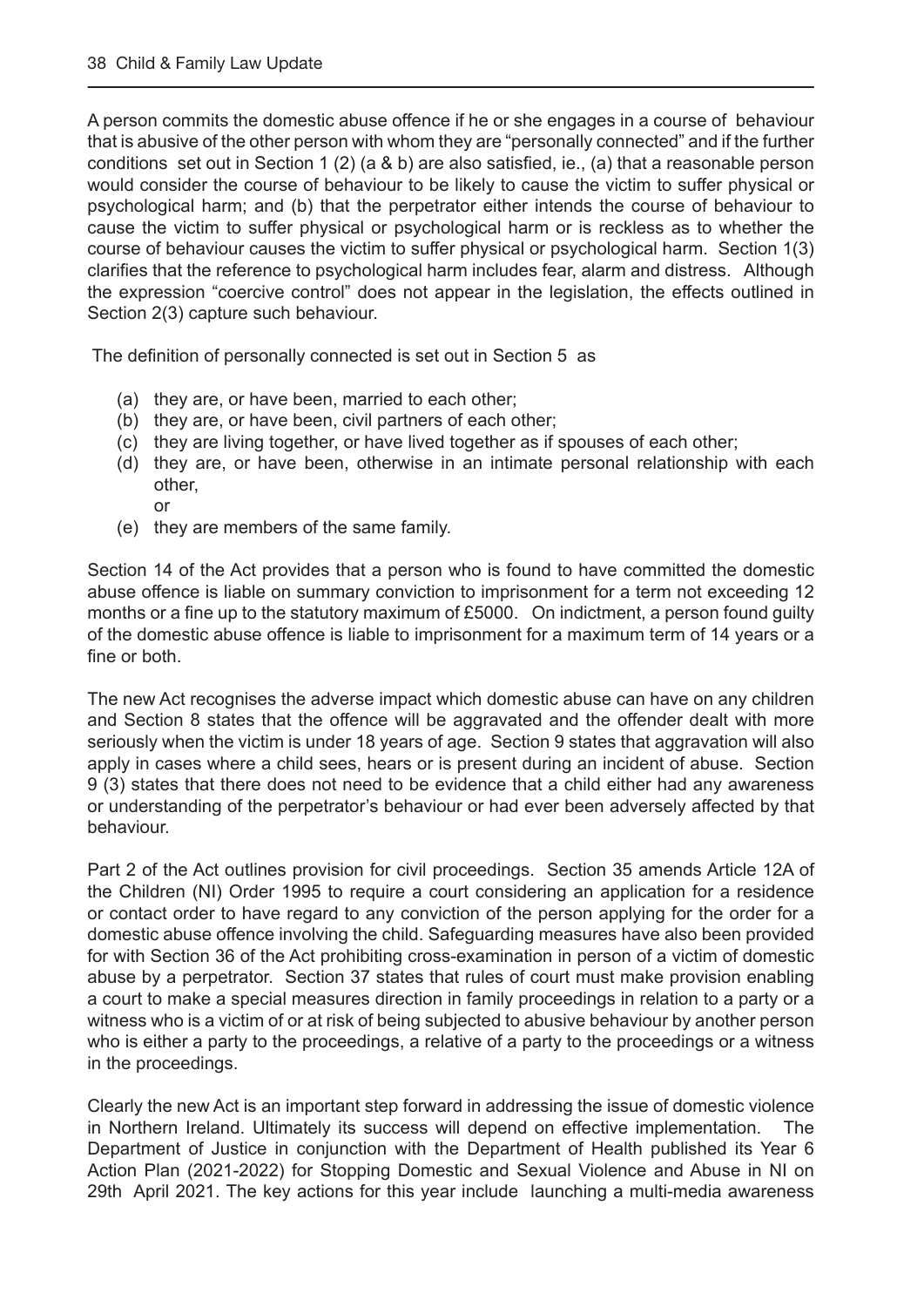raising campaign on the new domestic abuse offence later this year, preparatory work to develop legislation on Domestic Abuse Protection Notices and Orders and bringing forward regulations providing for information sharing with pre-schools, schools and colleges of incidents of domestic abuse concerning a child who is a pupil or a student of that education provider in accordance with Section 26 of the Act.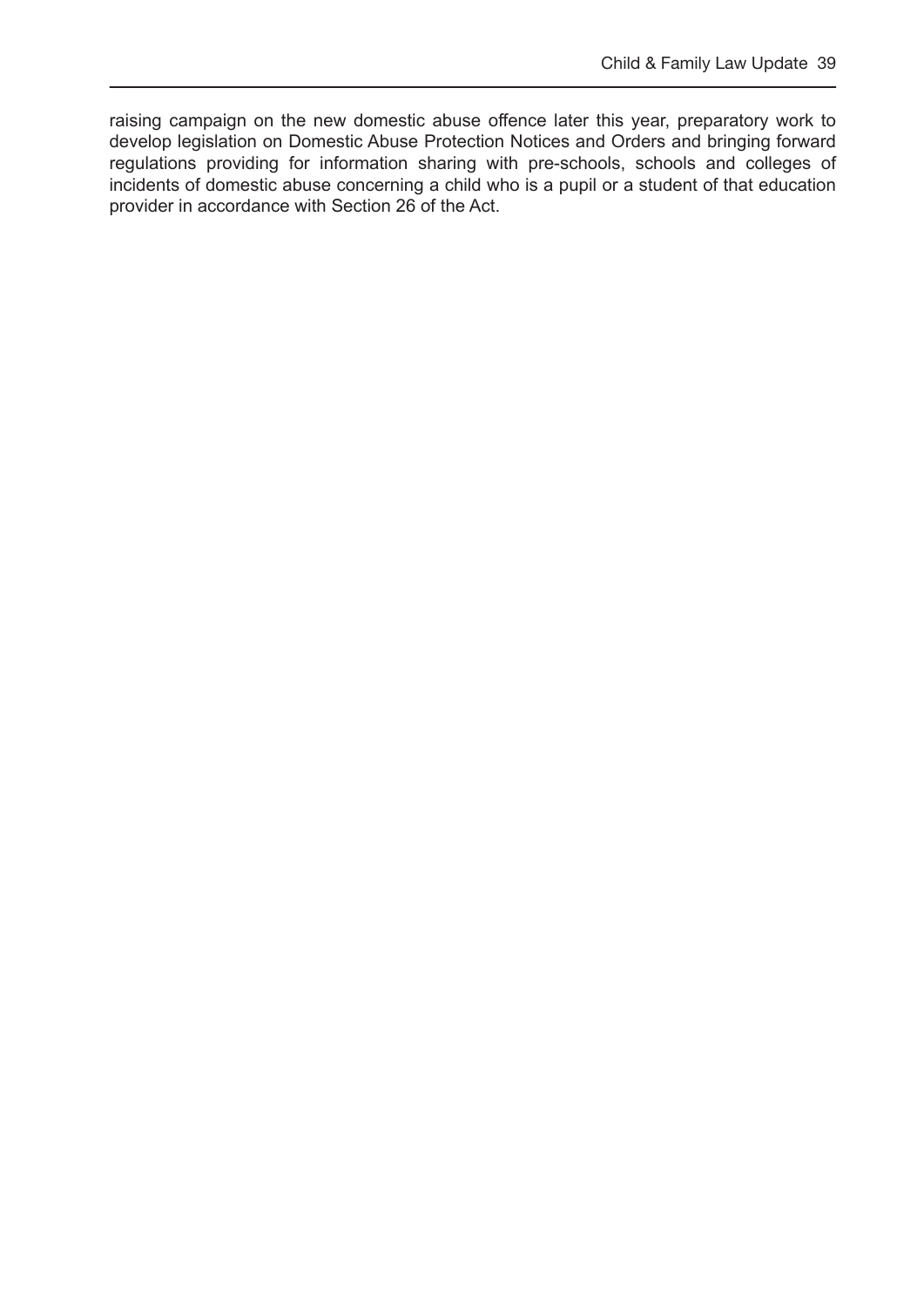# <span id="page-40-0"></span> **CASE NOTES**

#### **IN THE HIGH COURT OF JUSTICE IN NORTHERN IRELAND FAMILY DIVISION RE: JAMES, A CHILD: APPOINTMENT AND DISCHARGE OF GUARDIAN AD LITEM, per O'Hara J, delivered 7th February 2020**

#### **FACTS/BACKGROUND**

This case arose in the context of private law proceedings in relation to residence and contact orders with respect to a 10 year old boy, James. The parties had separated in 2017 and the separation was very acrimonious, characterised by allegation and counter allegation, and leading to James being psychologically damaged. Previous court proceedings concluded in November 2018 whereby James was to have contact with his father on an alternate week basis, three nights in the first week and two nights in the second.

It did not take long until the situation became troubled again and each party applied for a residence order. Due to the acrimony in the case, these applications were transferred to the Family Care Centre, where in early September 2019, the judge ordered that the Trust carry out an investigation pursuant to the provisions of Article 56(1) of the Children (Northern Ireland) 1995.

The judge also appointed a Guardian ad Litem pursuant to Article 60(1).

The Trust's report pursuant to the court's direction under Article 56 outlined how damaged James had been by his parents' inappropriate behaviour and their opinion was that he had suffered significant harm as a result. The report concluded that, "At this time a care order is not necessary to safeguard James and this case can be managed under child protection procedures." The Trust indicated it would continue to work with the family under child protection procedures.

The Judge's direction that a Guardian ad Litem be appointed and provide a report by November 2019 had not been complied with by the Guardian ad Litem agency. They had appointed a solicitor for James, but had not allocated a guardian. Following the receipt of the Trust report, the child's solicitor, instructed by the Agency, applied that the Guardian ad Litem be discharged on the grounds that the Trust was not seeking any public law order and made the suggestion to the Family Care Centre that the Official Solicitor be appointed for the child. That court refused the application to discharge the GAL and made a further order that a report be provided by the GAL. When the matter came before the court again in November 2020, the Agency still had not complied with the court's direction to appoint a GAL. The Family Care Centre was informed by the child's solicitor that the Agency had a backlog of some 30 cases and thus had adopted a policy not to allocate a GAL in Article 56 cases until receipt of the Trust's report.

The case was transferred to the High Court for ruling due to the general importance of this issue in proceedings involving the welfare of children.

#### **HELD**

The court declined to discharge the GAL and directed that a report be submitted by a GAL within six weeks.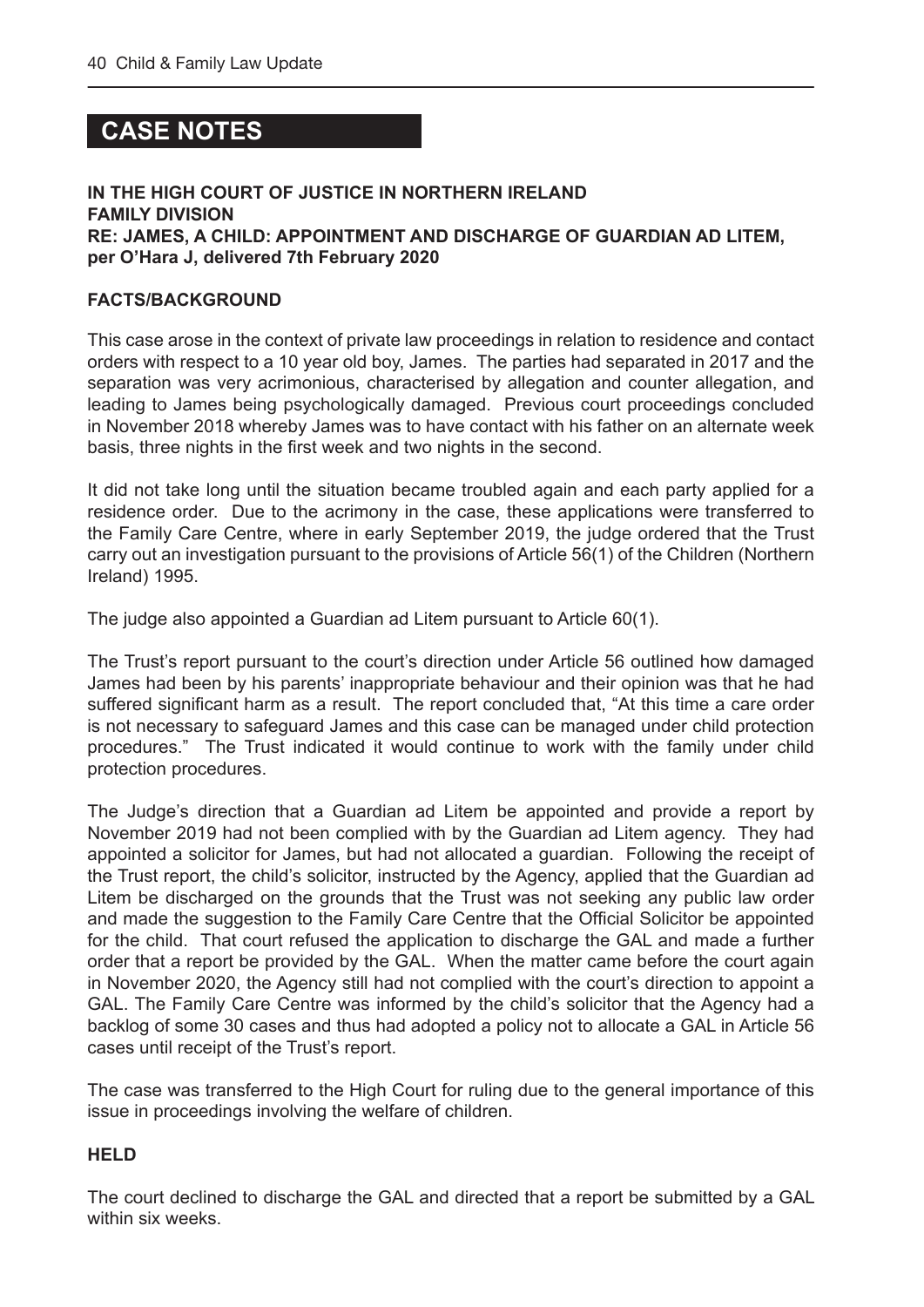#### **REASONING**

The Guardian ad Litem Agency were represented by counsel at the hearing in the High Court.

They wished the court to approve a policy of not allocating a GAL in Article 56 proceedings until the Trust's report was available **and** if that report indicated that the Trust was not seeking a public law order, the GAL should be discharged, appointing the Official Solicitor instead.

The Agency relied on the provisions of the Children Order Advisory Committee Best Practice Guidance which states at paragraph 3.8.4:

- "(i) If an interim care or supervision order is made when directing an Article 56(1) investigation, it is more likely that the court will determine that the immediate appointment of a guardian ad litem would be appropriate
- (ii) In those cases where the court is considering making an order it is more likely that a guardian ad litem will not be appointed and the court will await the outcome of the Article 56 investigation."

The advice reads at paragraph 3.8.9, "In the event that the proceedings cease to be 'specified' and revert to private law proceedings it may be that the court is of the view that there is a continuing need for the child's interests to be represented. Consideration should be given to the appointment of the Official Solicitor to act on the child's behalf and transfer, if appropriate to the Family Care Centre or High Court."

In the present case, the Agency sought that the GAL be discharged.

The father's representative, with whom the other parties in the case concurred, argued that the Agency's policy was wrong in general and in the present case.

She relied on the plain wording of Article 60(1) of the Children Order which reads: "For the purposes of any specified proceedings, the court shall appoint a Guardian ad Litem for the child concerned unless satisfied that it is not necessary to do so in order to safeguard his interest."

Specified proceedings include private law proceedings for residence orders where the court has directed that a Trust carry out an investigation under Article 56 of the Children Order.

In the present instance the Trust had not recommended a public law order "at this time". However, that remained subject to review and a possibility during the course of the private law proceedings. Here, the court had not had the benefit of a GAL's opinion in order to help make the decision about whether public law orders were appropriate and thus the proceedings remained specified ones.

In carrying out an investigation under Article 56, the Trust had not only to consider whether a public law order should be made, but also was required to consider whether other services or assistance could be provided for the child or family.

Other of the representatives indicated that if the Agency's submissions were correct, it was effectively the Trust who would decide whether a Guardian ad Litem would be appointed in Article 56 cases. The expertise and knowledge of the Guardian ad Litem and Official Solicitor were different and solicitors do not have social work expertise.

Overall, the court preferred the arguments advanced by the other parties in the case to those of the Agency.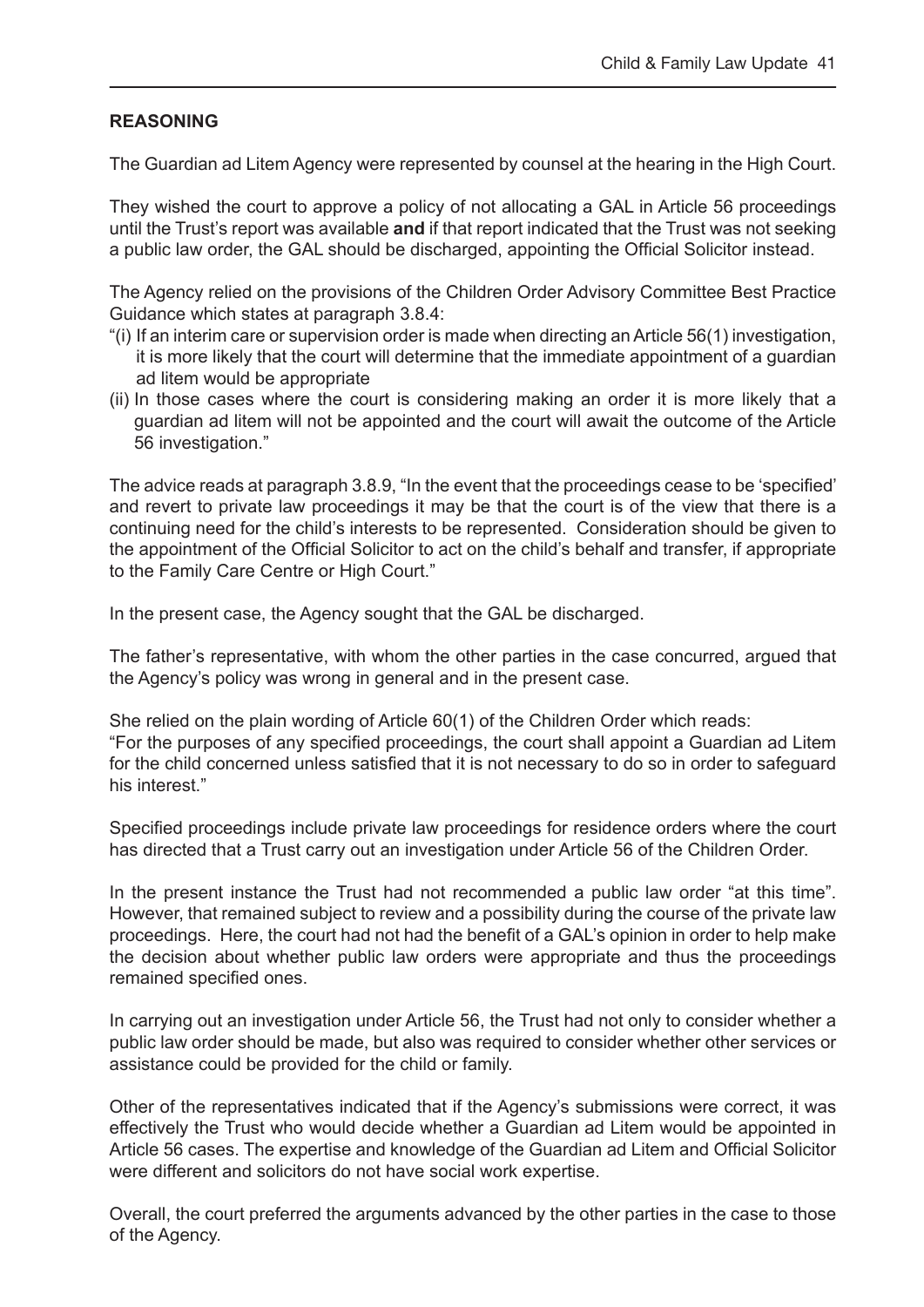The Children Order Advisory Committee guidance was ultimately solely guidance and it was to statute that the court must primarily look.

In the present climate the court considered that hearing the child's voice in court proceedings is of utmost importance and that the effective and most common way of hearing that was through the GAL. GALs may take a different view to that of the Trust and suggest services or assistance that the Trust or other parties have not previously considered.

The court suggested an amendment of the COAC's guidance at paragraph 3.8.4 as follows:

"In those cases where the court is considering the making an order, it may consider whether to defer the appointment of a guardian ad litem until it receives the report of the Trust's Article 56 investigation if it is of the view that the immediate appointment of a guardian ad litem is not necessary."

In the present case, the Court declined to discharge the GAL appointment and ordered that they file a report within six weeks.

#### **IN THE HIGH COURT OF JUSTICE IN NORTHERN IRELAND FAMILY DIVISION ON APPEAL FROM THE MASTER BETWEEN P, (Plaintiff/Appellant) and P, (Respondent), per O'Hara J, delivered 7th February 2020**

#### **FACTS**

The case concerned an appeal by the wife from a decision of Master Bell in June 2018 (summarised in a previous edition of the Child and Family Law Update where the background and history of court proceedings were outlined.)

During the course of ancillary relief proceedings which were part heard, the matter was adjourned and the parties entered into a matrimonial agreement and side agreement. The matrimonial agreement dealt with a transfer of the matrimonial home into the husband's name in return for a lump sum paid to the wife on a clean break basis, and maintenance for the child of the family. It was made an order of court by the Master. The side agreement was entered into to protect the wife from criminal investigations for perjury during the course of the part heard ancillary relief and the Master was not made aware of it at the time the matrimonial agreement was made an order of court. Essentially, the wife accepted a somewhat lower lump sum than she might have achieved from the court in return for written assurances from the husband and his representatives (contained in the side agreement) not to report any matters to the relevant authorities concerning the wife's evidence to the court.

#### Clause 2 of that side agreement read as follows:

"This side agreement is strictly confidential between the parties and their legal advisors and neither party nor their legal advisors nor any other person on their behalf shall be at liberty to disclose the terms of this side agreement to any other third party. Failure to comply with this requirement renders null and void the matrimonial full and final agreement entered into between the parties."

Following the court order, however, the wife refused to sign a transfer deed in relation to the matrimonial home. The husband brought proceedings seeking that the Master sign the deed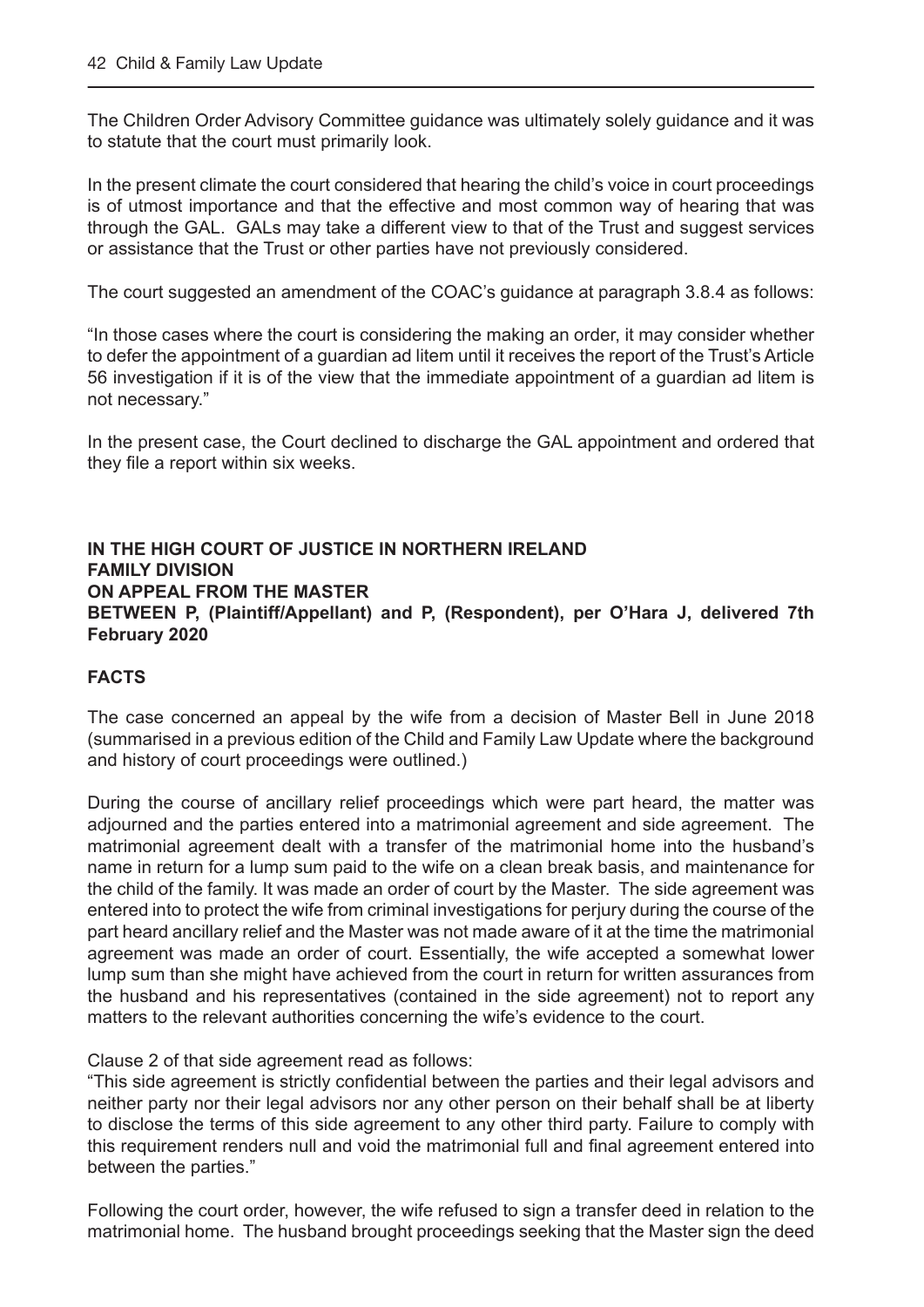of transfer, exercising his powers under section 33 of the Judicature (Northern Ireland) Act 1978. Counsel representing the wife at the section 33 hearing made written submissions and provided a copy of the side agreement to the Master. The wife was relying on Clause 2 to resile from her obligations under the court order, in that now the side agreement had been revealed to a third party (the Master), the matrimonial agreement was null and void.

After hearing submissions from both parties, the Master signed the deed of transfer, rejecting the wife's arguments.

The wife appealed.

#### **HELD**

The wife's appeal was dismissed and the Master's decision affirmed.

#### **REASONING**

The alleged perjury arose out of evidence given by the wife during the course of the ancillary relief proceedings in connection with medical records which had been amended (it transpired by the GP, but the wife gave a different explanation during the course of the proceedings). The case was adjourned and the wife's representative engaged Senior Counsel to advise her about the risks of her being investigated for perjury. Following that advice the parties entered into a matrimonial and side agreement.

The court heard oral evidence from the wife and her previous solicitor. The judge was satisfied that the sole purpose of the side agreement was to protect the wife from being reported and investigated for perjury. While the wife was not happy with the settlement, she was prepared to settle for peace of mind and also knew her evidence had already damaged her case that marriage had detrimentally impacted on her career. She had had a full week to think over whether she would sign the matrimonial agreement and side agreement and was advised that she did not have to settle her case.

The wife's current representatives submitted that none of the above was relevant and that the only relevant matter was the wording of clause 2 of the side agreement which was , "entirely clear and unambiguous." Once the existence of the side agreement was made known to the Master it rendered the matrimonial agreement null and void.

The court considered case law in relation to the interpretation of contractual provisions. In *Arnold v Britton* (2015) AC 1619, the court confirmed that this "involves identifying what the parties had meant through the eyes of a reasonable reader. Save in the very unusual case that meaning was most obviously to be gleaned from the language of the provision."

However, as per *Wood v Capita Insurance Services Ltd (2017) UKSC 24* and other cases, "…the court must consider the contract as a whole and, depending on the nature, formality and quality of drafting of the contract, give more or less weight to elements of the wider context in reaching its view as to that objective meaning…. The lawyer and the judge, when interpreting any contract, can use them (textualism and contextualism) as tools to ascertain the objective meaning of the language which the parties have chosen to express their agreement….."

The court considered that the side agreement was valid and binding, whether or not it had been made an Order of court.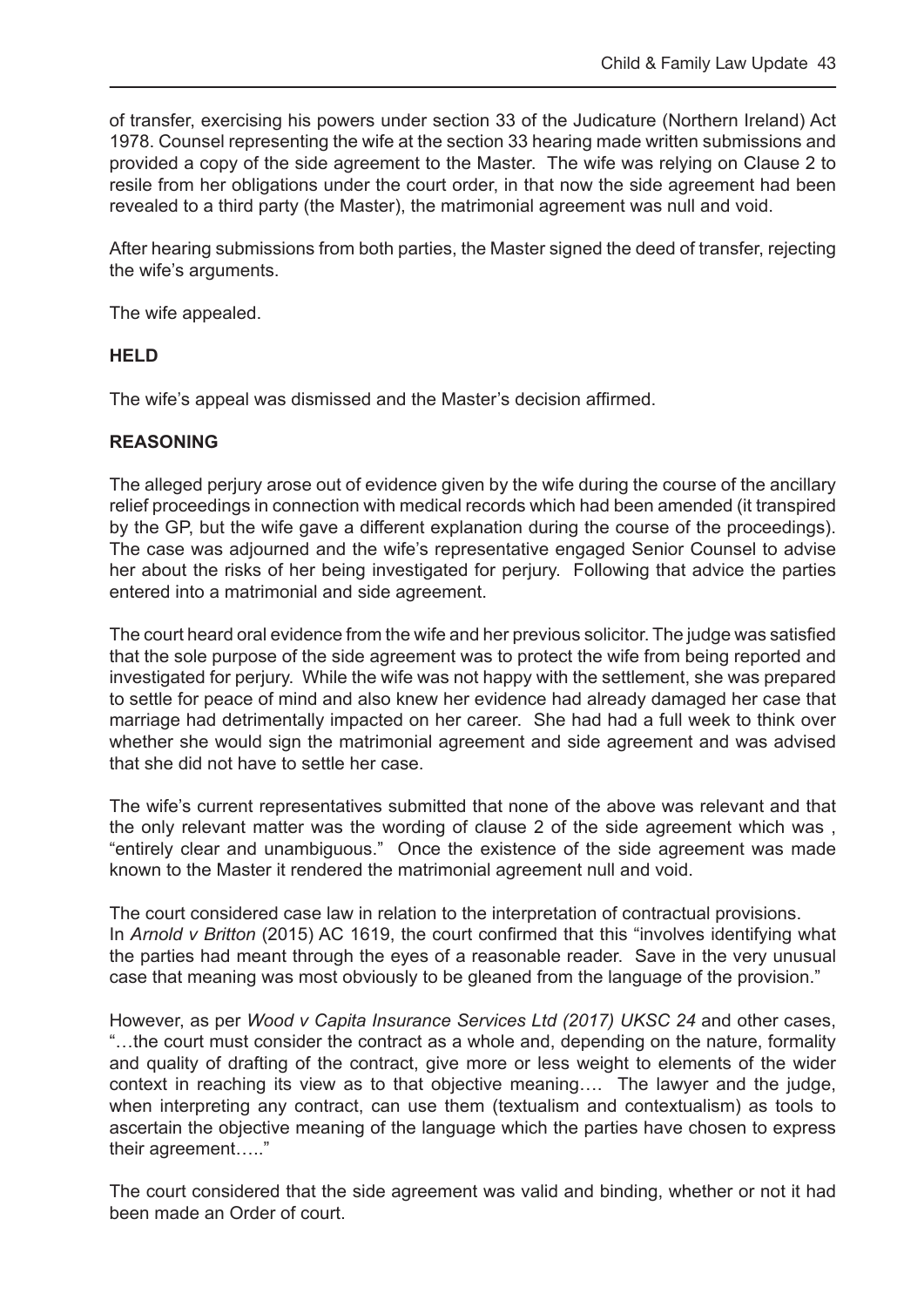In *Sharland v Sharland (2016) AC 871* the court considered that matrimonial cases are different from other civil cases in that it is the court order which makes the settlement binding on the parties, but that one cannot occur without the other. "…the court cannot make a consent order without the valid consent of the parties….."

The court was of the view that clause 2 of the side agreement could not be looked at in isolation from the rest of the side agreement. When looked at in its entirety, the side agreement was in place at the request of the wife's representatives and in place to protect her from investigation for perjury. The drafting of the particular clause was described by the judge as "imperfect", but it was not a stand alone clause and had to be read along with the rest of the agreement.

The court also confirmed that finality in these cases was important. The case of *Xydhias v Xydhias (1999) 1 FLR 683* is authority for this. If the wife's argument was to be accepted, the agreement could have been opened at any stage in the future.

In addition, the court held that a matrimonial agreement put before the Master and made an order of court could not be put aside by a side agreement of which he was unaware and indeed was purposely not put before him. The wife had had time to consider her position in relation to the matrimonial agreement and side agreement and had proceeded to sign both.

In all the circumstances the wife's appeal was dismissed and the Master's decision confirmed.

In a separate written judgement, the court ordered that the wife pay the husband's legal costs for the appeal, it being "entirely without merit."

#### **IN THE HIGH COURT OF JUSTICE IN NORTHERN IRELAND FAMILY DIVISION IN THE MATTER OF THE MATRIMONIAL AND FAMILY PROCEEDINGS (NI) ORDER 1989 BETWEEN MS A, (Applicant) and MS R, (Respondent) and MR P, (Notice Party) and THE ATTORNEY GENERAL FOR NORTHERN IRELAND, THE SECRETARY OF STATE FOR HEALTH, THE DEPARTMENT OF FINANCE, (Notice Parties), per O'Hara J, delivered 23rd June 2020**

#### **FACTS/BACKGROUND**

Ms A and Ms R, a female same sex couple were in a relationship and agreed with Mr P that he would provide sperm for Ms R to bear a child. They agreed that if a child was born it would be co-parented by Ms A and Ms R. Subsequently, C was born in 2014. Ms R is the only person named on the birth certificate as a parent. Unfortunately, the details of arrangements after the birth, including in relation to Mr P's contact with the child, were not agreed.

At the time of insemination, Ms A and Ms R were in a relationship, but not in a civil partnership or marriage.

Mr P anticipated some contact with C. However, this did not occur and he made an application for a contact order. Ms A and Ms R applied in turn for a joint residence order.

Ms A then issued an application for a declaration of parentage under Article 31B of the Matrimonial and Family Proceedings (NI Order) 1989 to be read compatibly with her rights under the European Convention on Human Rights. A Notice of Devolution Issue and a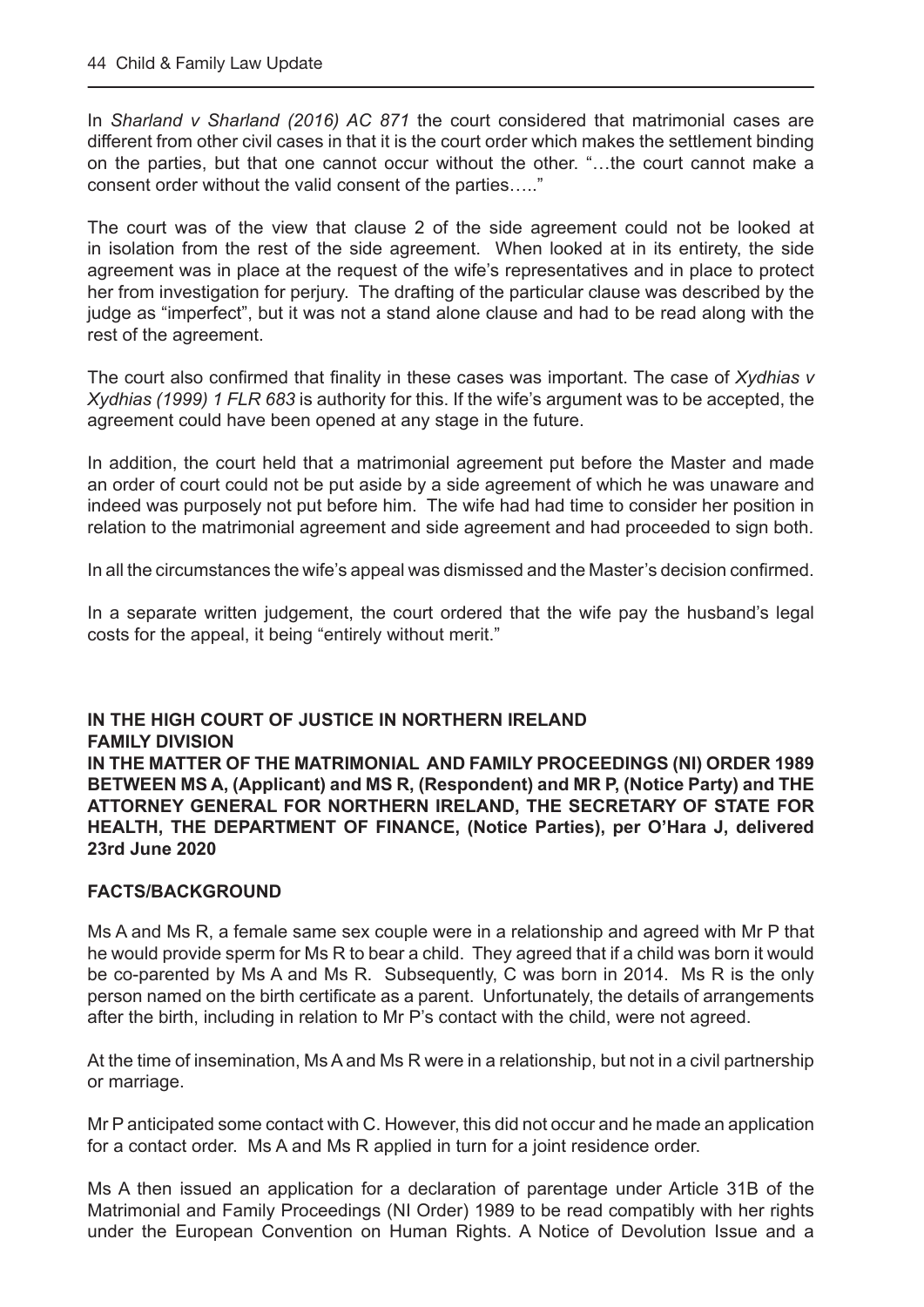Notice of Incompatibility were subsequently issued in connection with the interpretation of Articles 31B and 34 of the 1989 Order and Sections 42 and 43 of the Human Fertilisation and Embryology Act 2008.

Certain matters were agreed by the parties prior to this hearing:

- 1. Ms R would remain on the birth certificate as C's mother
- 2. Mr P would not seek to have his name added to the birth certificate
- 3. C's surname would be the same as Ms A's
- 4. There would be a joint residence order in favour of Ms R and Ms A under the Children (Northern Ireland) Order 1995

Ms A sought a declaration of parentage on the basis that she should be recognised in law as C's other parent. Ms R supported Ms A's application, but Mr P and all other notice parties were not in support of it.

#### **HELD**

The court refused to make a declaration of parentage under Article 31B of the 1989 Order. The court also refused to find that any provision of the 2008 Act is incompatible with Articles 8 or 14 of the European Convention on Human Rights.

#### **REASONING**

Ms A argued that to refuse her application for a declaration of parentage would be in breach of her Article 8 and 14 ECHR rights on the basis of discrimination on the grounds of her marital or civil partnership status.

The court considered the provisions of the Human Fertilisation and Embryology Act 2008 which amended previous legislation to extend the categories of people who could be treated in law as the parents of the child.

Section 33 outlines the definition of mother as follows:

"The woman who is carrying or has carried a child as a result of the placing in her of an embryo or of sperm and eggs, and no other woman, is to be treated as the mother of the child." In the present case, that was Ms R and there was no issue raised in this regard.

Sections 42 to 47 of the 2008 Act provide for the circumstances in which a woman can be treated in law as the parent of a child, described in the legislation as the, "other parent."

- 1. At the time of the placing in her of the embryo or the sperm and eggs or of her artificial insemination (hereafter "insemination"), the mother was in a civil partnership or marriage with another woman that person was to be treated in law as the other parent unless it could be shown that that person did not consent to the insemination taking place.
- 2. The insemination took place in the course of treatment provided by a person to whom a licence applies, and agreed female parenthood conditions were complied with by the mother and another woman. These took the form of prescribed forms which would be signed with the full and free consent of both women.

The legislation provides that the consequence of these sections are that, "Where a woman is treated by virtue of section 42 or 43 as a parent of the child, no man is to be treated as the father of the child."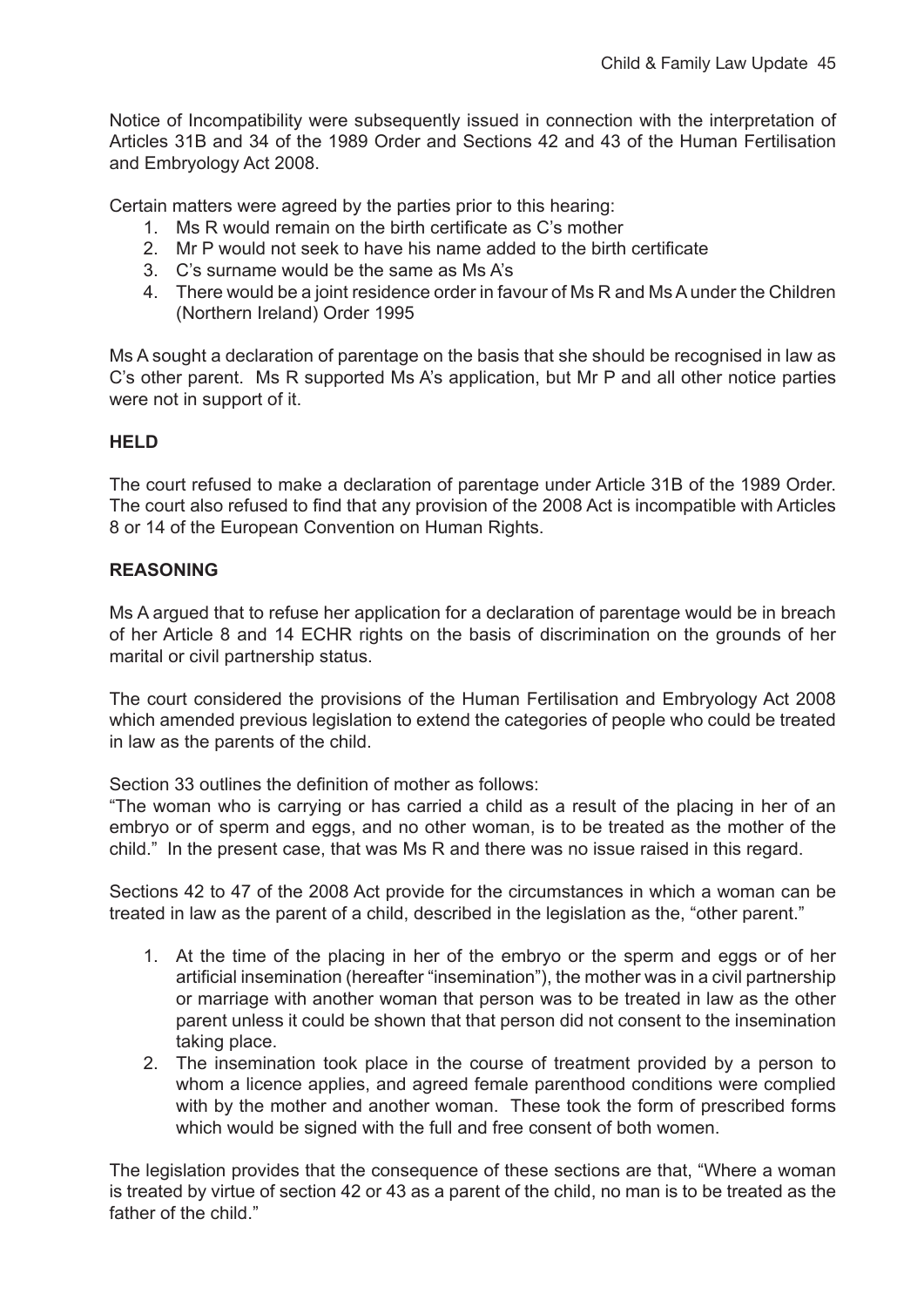In the present case none of the legislative requirements for Ms A to be treated in law as the other parent were met, or been complied with by Ms A and Ms R.

There were no direct authorities which Ms A could rely on in support of her case, although the court accepted that this did not preclude a finding in her favour.

She relied on the case of *Re P (2008) UKHL 8.* There the applicant could not apply to adopt a child because he and his partner were not married. The court in that instance held that there had been discrimination on the grounds of marital status as the applicant could not even be considered as an adoptive parent.

In the present instance, however, the 2008 Act provided for married couples, couples in civil partnerships, and unmarried couples, who complied with certain prerequisites, to be recognised as the legal parents of a child. The conditions set out in the legislation were ones which Ms A and Ms R could have complied with, but had not.

The court dismissed Ms A's argument that section 42 should be construed as including people in "an enduring relationship". This had been considered in the case of *Re G (Unregulated Artificial Conception) (2014) EWFC 1*, where Jackson J indicated, "I do not regard the existence or non-existence of psychological parenthood as an apt subject for a declaration."

Ms A's Article 8 rights to a private and family life were also considered. The court did accept that these rights were engaged and thus an interference with them had to be justified. In the present case, the interference was justified because the legislation did provide for ways in which Ms A could have become C's legal parent. The fact that she had not availed of them was regarded by the court to be effectively her own fault. The legislation in relation to artificial insemination had been carefully considered and drafted to provide clarity for prospective parents in this complicated area.

In addition, there were orders available under the Children (Northern Ireland) Order 1995 which can be made to give Ms A parental responsibility and shared residence.

In all the circumstances the court dismissed Ms A's application for a declaration of parentage and refused to make a finding that any provision of the 2008 Act was incompatible with the European Convention on Human Rights.

**IN THE HIGH COURT OF JUSTICE IN NORTHERN IRELAND FAMILY DIVISION IN THE MATTER OF AN APPLICATION UNDER THE CHILDREN (NORTHERN IRELAND) ORDER 1995 AND IN THE MATTER OF AN APPLICATION UNDER THE JUDICATURE (NORTHERN IRELAND) ORDER 1978 BETWEEN: A MOTHER, (Applicant) and A FATHER, (Respondent) IN THE MATTER OF FINN (A MINOR) SPECIFIC ISSUE: VACCINATION), per Keegan J, delivered 30th July 2020**

#### **FACTS/BACKGROUND**

The case concerned a four year old boy. His mother and father had been in a relationship for two years, separating when Finn was three months old. Finn resided with his mother following on the separation, but the parties had directly negotiated contact arrangements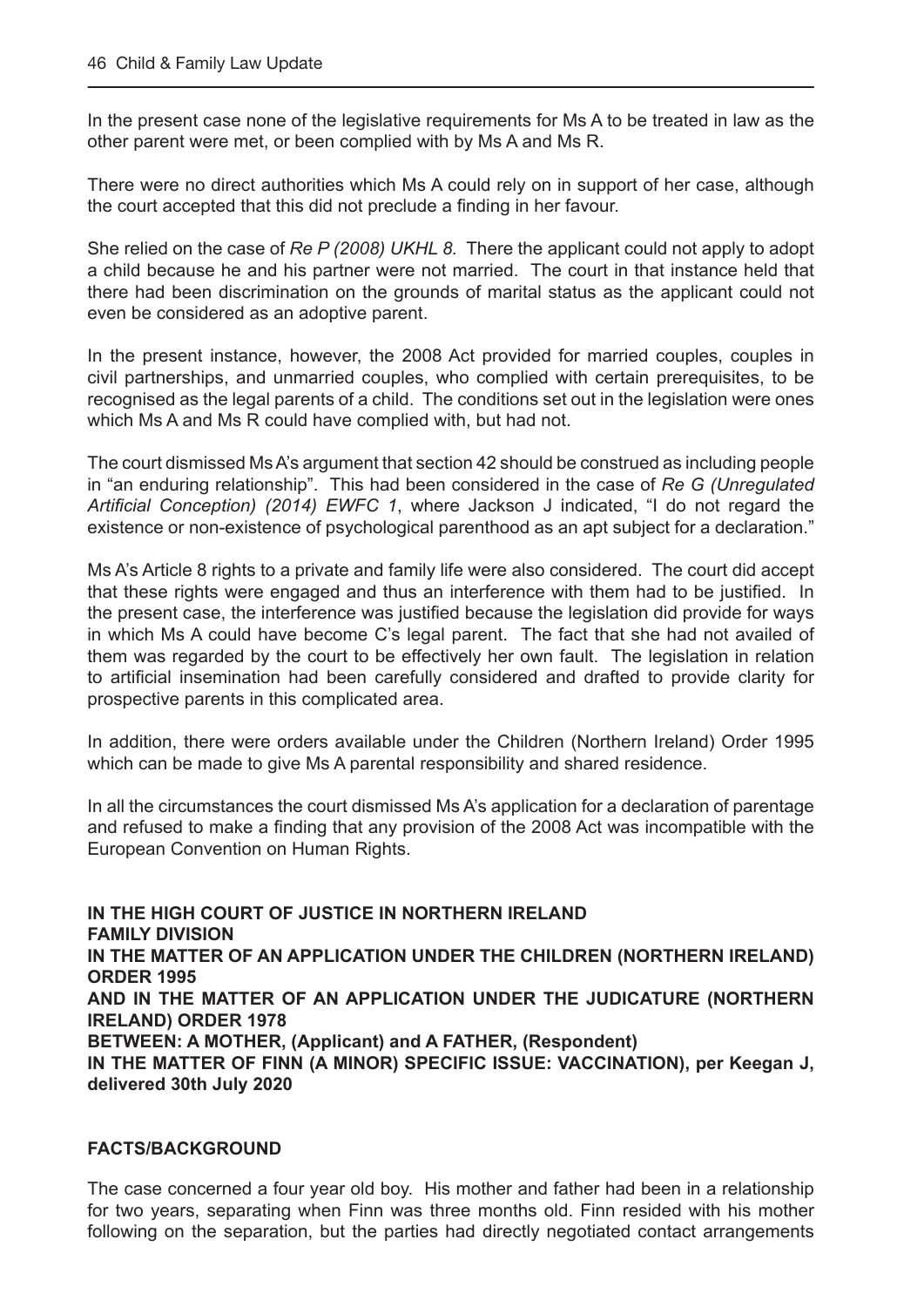for him which included mid-week and weekend contact, including overnight contact. Both parties were involved with the child and interested in his welfare. The mother is now in a relationship with a man who lives in the Isle of Wight. Various applications were before the court. The father had applied for a residence order, a prohibited steps order to prevent the mother taking the child to the Isle of Wight, a specific issue order as regards vaccination and an order for declaratory relief under the inherent jurisdiction of the High Court. The mother had applied for relocation to the Isle of Wight. The only issue before the court on this occasion was the ruling as regards vaccination.

The case had been initially heard by a Master in the High Court who had appointed the Official Solicitor, engaged Social Services and gathered some evidence in relation to vaccination of children in Northern Ireland – correspondence from Dr Michael McBride, CMO for Northern Ireland.

The court also had in front of it, expert evidence in the form of a report from Dr Elliman who has recognised expertise and experience in relation to the issue of vaccination and had given evidence in a number of cases where there was dispute between parents as regards it.

The mother was opposed to Finn being vaccinated whereas the father was seeking that he receive the usual childhood vaccinations. She indicated that the father had initially shared her views that Finn should not receive vaccinations. Her evidence was that she was opposed to vaccination on two main grounds. Firstly, a moral objection to the ingredients contained within various vaccines and secondly, fears that Finn would be adversely affected by the vaccines. During the course of proceedings, she conceded that if Finn were to be in danger, she would consent to a tetanus injection. The father's evidence was that he had reluctantly agreed that Finn not be vaccinated, but had altered his opinion on this. This was particularly so, given an episode when Finn had been hospitalised with bronchitis, and the consultant had asked them about vaccination, indicating that he recommended that this should occur. The mother's evidence was that the father was only changing his mind because she was in a relationship and wanted to relocate to the Isle of Wight with Finn.

#### **HELD**

The court made an Article 8 Specific Issue Order that Finn be fully vaccinated.

#### **REASONING**

The court took into account the parties' evidence. However, in this regard, "This case is not turning on the particular motivations of either parent, it is turning on what is actually best for the child."

The court also considered the medical evidence in relation to vaccination.

Dr Elliman's report was accepted into evidence without the need for formal proof.

He outlined the two main reasons why vaccination was recommended in the United Kingdom. These are:

- 1. To protect people from getting a particular disease and suffering its effects
- 2. If the uptake of vaccinations is sufficiently high, transmission of a particular disease will be interrupted (herd or community immunity.)

He drew reference in his report to the Green Book : Immunisation against infectious disease which applies to Northern Ireland. Importantly, this guidance does not make it compulsory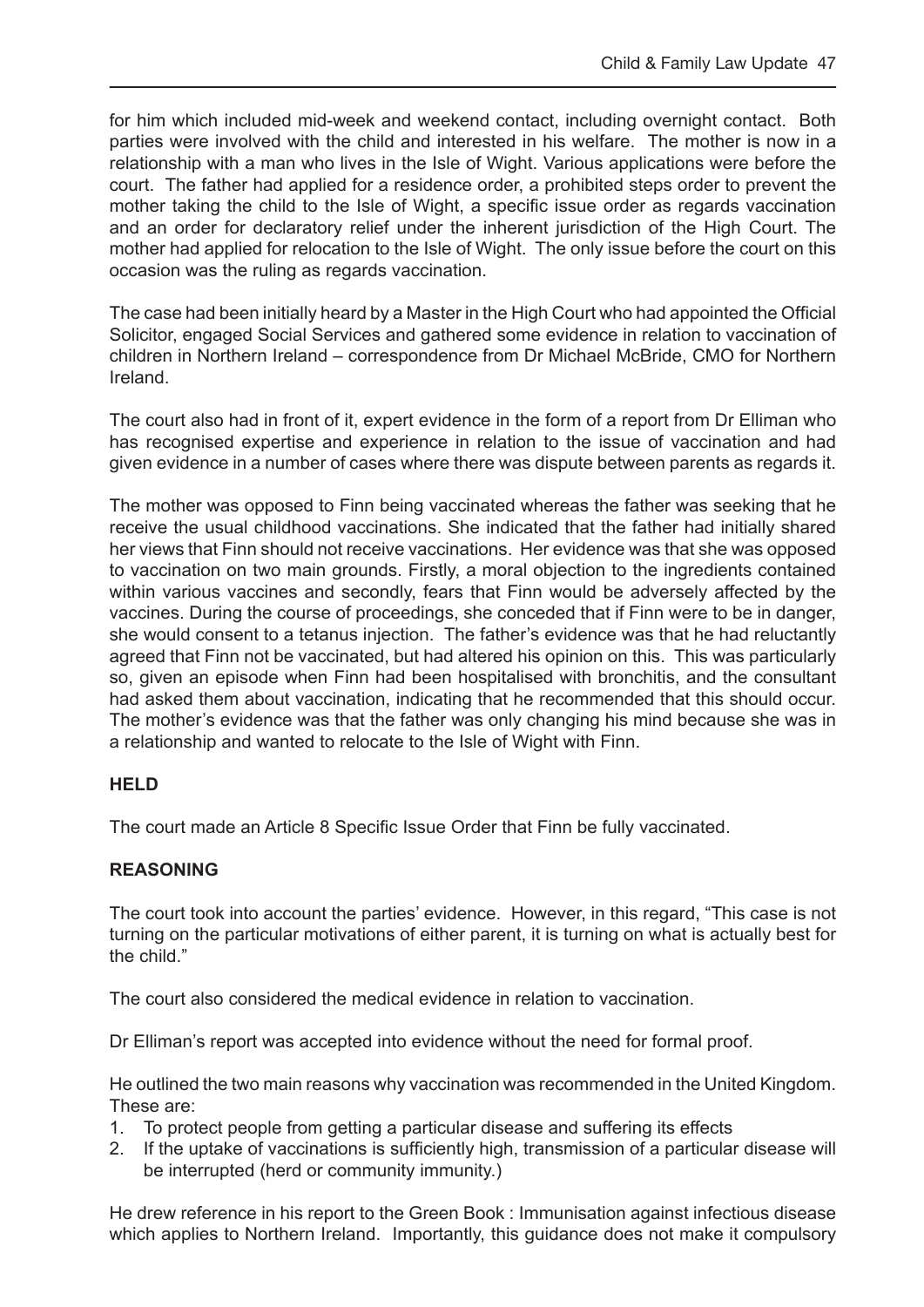for parents to have their children immunised but strongly advises that they do so. Under the Guide, parents' wishes are to be respected, even if not in agreement with medical advice. Other countries do make the vaccination of children compulsory.

Dr Elliman also listed in a schedule the list of vaccinations and the timescales recommended. He also outlined in the report the benefits of vaccination and dealt with some arguments advanced in the past regarding these.

In his report, Dr Elliman also had regard to Finn's own medical history and his conclusion was that the benefits of the vaccination programme outweighed any possible side-effects.

Dr McBride's correspondence also confirmed that all vaccination programmes in Northern Ireland are "based on informed consent." He stated, inter alia, "Vaccination will help protect a child against a range of serious and potentially fatal diseases. If a child is not vaccinated, they are at higher risk of catching and becoming very ill from a range of vaccine preventable diseases."

The court then went on to consider the law, beginning with legislation and, in particular, the provisions of the Children (Northern Ireland) Order 1995. There was no issue in this case that both parents had parental responsibility for Finn. The issue here was a dispute about how this should be exercised with regards to Finn's health.

Where there is such a dispute, this can be dealt with by the court by means of a Specific Issue Order under Article 8 of the Children Order. This meant that the paramountcy of Finn's welfare was of first importance and consideration of the welfare checklist was required.

The court then went on to consider case law in this area, the recent case of *Re H (A Child) (Parental Responsibility: Vaccination) (2020) EWCA*, dealt with the issue of vaccinations in the context of public law proceedings, but helpfully outlined a line of cases dealing with the issue in private law proceedings, including, *Re C (Welfare of Child: Immunisation) [2003] EWCA Civ 1148* and *F V F (MMR Vaccine*) *EWHC 2683 Fam* and *Re B (A Child: Immunisation) (2018) EWHC 56*. In the latter case, the Judge re-iterated that decisions in these types of cases would require an analysis of what was in the best interests of the child concerned in the case. However, "this is now the sixth occasion when the court has had to determine whether a child should be vaccinated in circumstances where a birth parent objects. On each occasion the court has concluded that the child concerned should receive the recommended vaccine…."

In *F v F*, Theis J stated, "in most circumstances (the way parental responsibility is exercised) is negotiated between the parents and their decision put into effect…As neither parent has primacy over the other, the parties have no option but to come to court to seek a resolution when they cannot agree."

The court also took into account the Article 8 human rights of the parties and the child and drew reference to case law in the European Court of Human Rights (although most of this was regarding countries in which vaccination of children is compulsory.) In all these cases the ECHR justified compulsory vaccination because it was aimed at the legitimate purpose of promoting children's health. In the present case the parties and the child had Article 8 rights to private and family law life. The court was able to justify interference with this right as it had the legitimate purpose of the protection of health. Indeed Article 24 of the United Nations Convention on the Rights of the Child is authority that the child has a right to enjoy the highest attainable standard of health.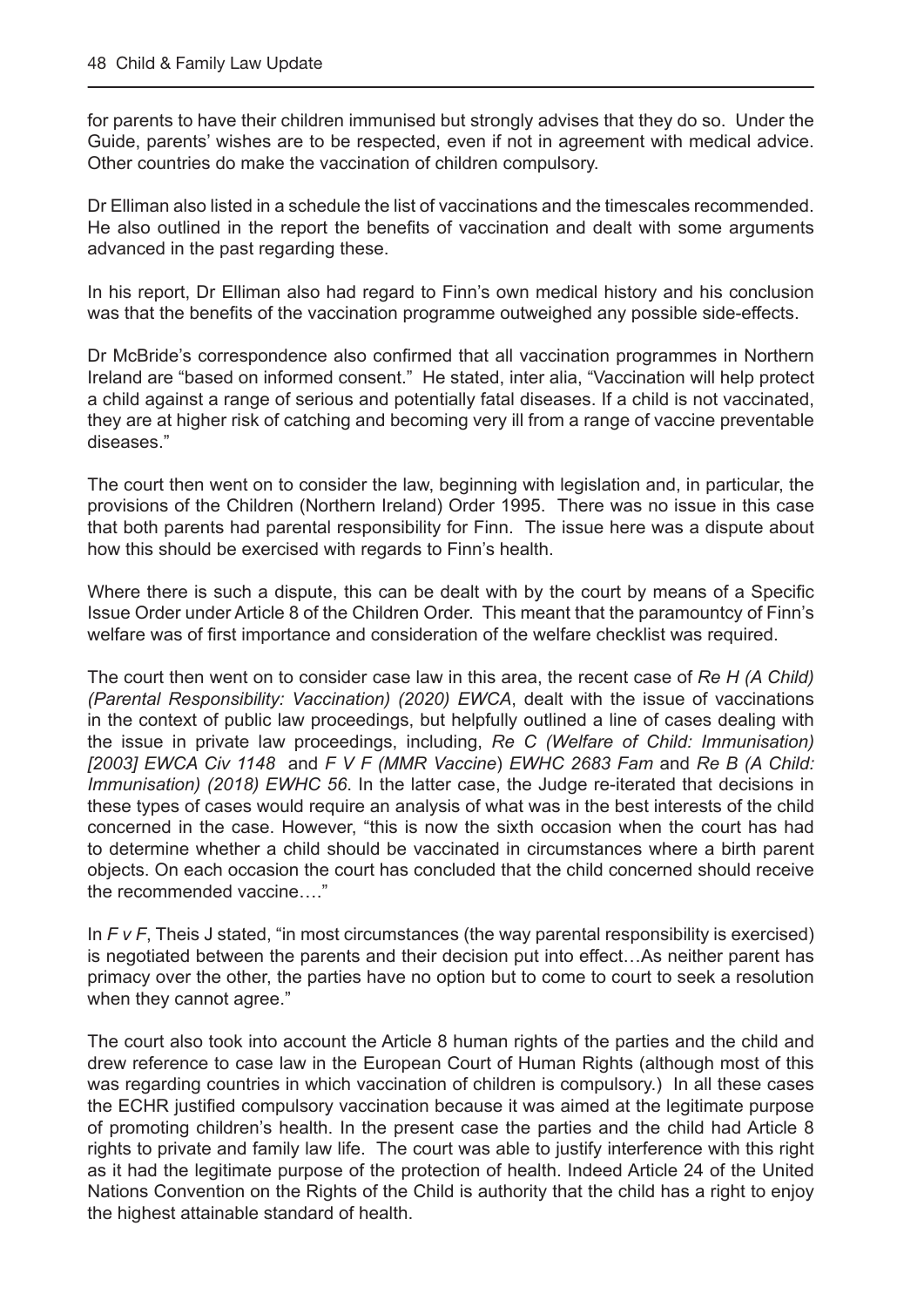The court also considered each of the items in the Welfare Checklist.

This was a case where there was a dispute about the exercise of parental responsibility and thus one in which an order under the provision of Article 8 of the Children Order was required.

In all the circumstances the court made a Specific Issue Order that Finn receive his vaccinations.

**IN THE HIGH COURT OF JUSTICE IN NORTHERN IRELAND FAMILY DIVISION IN THE MATTER OF THE ADOPTION (NORTHERN IRELAND) ORDER 1987 AND IN THE MATTER OF ARTICLES 5 BRUSSELS IIa AND IN THE MATTER OF ARTICLE 37, VIENNA CONVENTION ON CONSULAR RELATIONS 1963 BETWEEN: A HEALTH AND SOCIAL CARE TRUST, (Applicant), and A MOTHER and A FATHER, (Respondents) IN THE MATTER OF J, M R (MINORS) (FREEING FOR ADOPTION: JURISDICTION: BRUSSELS IIr: VIENNA CONVENTION, per Keegan J, delivered 31st July 2020**

#### **FACTS/ISSUES AT HAND**

This issue at hand arose during the course of proceedings by a Trust for orders freeing J, M and R for adoption. It concerned whether the courts in Northern Ireland had jurisdiction to hear the case.

The parents of the children are from Slovakia and are of Slovakian/Roma origin; they had arrived in Northern Ireland in 2012. All the subject children had been born in Northern Ireland. There were six other children of the family, aged between 8 and 24 years. Social Services have been involved with the family since 2012, and there is a history of chronic neglect by the parents of the children.

The court was required to consider whether it had authority to retain jurisdiction of the case by virtue of Brussels IIa and, if not, did it have authority to retain jurisdiction and how. It was also required to consider Article 37 of the Vienna Convention on Consular Relations of 24th April 1963.

#### **HELD**

Brussels IIa does not apply to proceedings for freeing for adoption. The court, however, did have jurisdiction to hear the freeing order application by virtue of the provisions of the Adoption (Northern Ireland) Order 1987 itself. In accordance with Article 37 of the Vienna Convention, the court considered that it was appropriate to inform the Slovakian authorities of the freeing order proceedings and to seek any relevant information which would assist the court in its ultimate decision.

#### **REASONING**

In considering whether Brussels IIa applied, the court considered the provisions of the Regulation. Article 1(1) states, "This regulation shall apply, whatever the nature of the court or tribunal, in civil matters relating to…

(b) The attribution, exercise, delegation, restriction or termination of parental responsibility."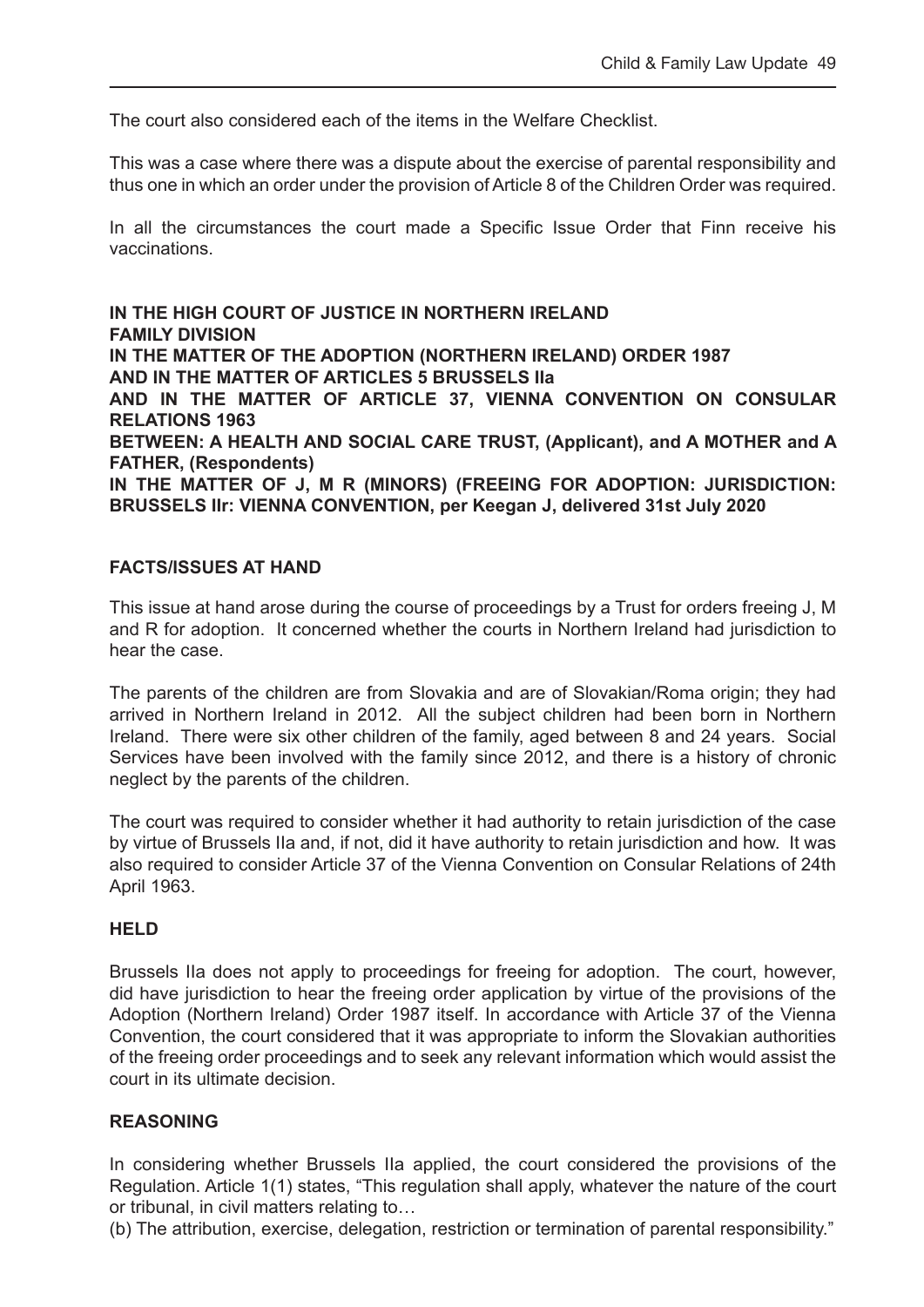Article 1.3 of the Regulation limits the scope of the application of Brussels IIa indicating that it does not apply to "Decisions of adoption, measures preparatory to adoption, or the annulment or revocation of adoption."

The court's focus was therefore on whether an application to free children for adoption comes within, "measures preparatory to adoption."

The court considered English case law and, in particular, the case of *Re N (Children) (Adoption: Jurisdiction) (2015) EWCA Civ 112.* 

In that case the court distinguished between proceedings for care orders where there was a plan for adoption and placement order proceedings. The first came within the ambit of Brussels IIa, but the second did not. "On the plain language of Article 1(3)(b)….and having regard to the Legarde Report, it is clear that an application for a placement order is a "measure preparatory" to adoption within the meaning of Article 1(3)(b)….it is a precursor to the making in due course of an adoption order…."

In Northern Ireland, placement orders do not exist, however, the Court considered that freeing applications were equivalent to them as children have to be likely to be placed for adoption and in practice freeing applications are usually made once a child has a proposed placement in place.

Given that Brussels IIa did not apply, the court had to consider how to ground jurisdiction. The court had regard to Articles 14 and 15 of the Adoption (Northern Ireland) Order 1987 and the case of *Re A & another (Children) (Adoption: Scottish Children's Hearing) (2017) EWHC 1293.* 

In that case there was a dispute due to the children not being domiciled or habitually resident in the jurisdiction in which adoption orders were being sought. In the present case, however, the children were born in Northern Ireland and have lived here for the entirety of their lives, thus their domicile was not an issue. In the *Re N* case, above, the leading judge stated, "… the fundamental foundation of the jurisdiction of the court to entertain the application for an adoption order is determined….by the domicile or habitual residence, of the adoptive parents and no-one else…". In the adoption order it is also the domicile of the prospective adoptive parents which is relevant.

The court was also satisfied that there were equivalent provisions in Slovakia which enabled courts to dispense with parental consent to adoption and freeing was thus not a completely alien concept to the mother and father.

In all the circumstances, the court considered it had jurisdiction to go on to deal with the application for orders freeing the children for adoption.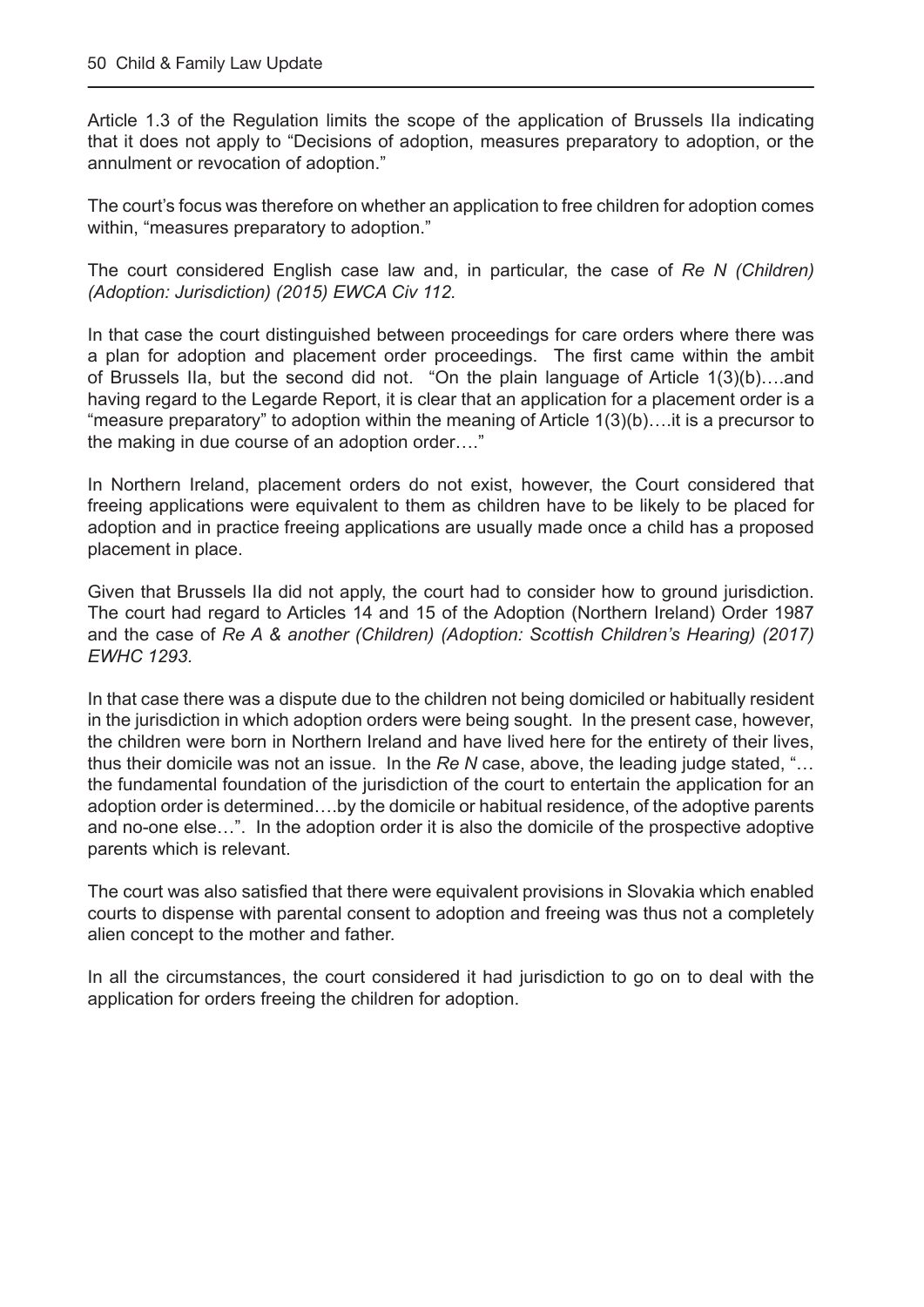**IN THE HIGH COURT OF JUSTICE IN NORTHERN IRELAND FAMILY DIVISION IN THE MATTER OF THE ADOPTION (NORTHERN IRELAND) ORDER 1987 BETWEEN: A HEALTH AND SOCIAL CARE TRUST, (Applicant) and Ms E and Mr T, (Respondents) IN THE MATTER OF J, M, R (MINORS): (FREEING FOR ADOPTION), per Keegan J, delivered 18th September 2020**

#### **FACTS/BACKGROUND**

This case follows on from Keegan J's decision that the Northern Irish courts had jurisdiction to deal with applications by the Trust freeing the children for adoption, summarised above.

There are three children the subject of this application, two girls and a boy, which was to free the children for adoption, seeking to dispense with parental consent to adoption.

A date had been set for the final hearing on 8th September which the mother did not attend and the case was adjourned to allow for her attendance. She did not, in the event, attend on the adjourned date and the court proceeded in her absence and in the absence of the father who had not co-operated throughout the entirety of the proceedings.

There were older children of the family in foster care and, while in Slovakia, the parents had been charged and subsequently convicted of child neglect. The parties came to Northern Ireland in 2012 and Social Services had been involved in their lives since shortly after their arrival. The case was one of chronic serious neglect of the children by their parents, leading to interim care orders; with respect to the youngest child, he was abandoned by the mother shortly after birth. The father has not had contact. The parents did not co-operate with the Trust to effect any improvements to their parenting. The two girls were in one dually approved placement and the boy in a separate dually approved placement. Correspondence from the Slovakian authorities indicated that there were no suitable kinship placements and if the children were to be moved there, they would be placed in institutional care.

#### **HELD**

The court dispensed with the consent of each parent and made orders freeing the children for adoption.

#### **REASONING**

The factual background was one of chronic parental neglect and lack of co-operation with Social Services and the court proceedings. Given the factual background and its seriousness, the court was able to dispense with the parent's consent. In doing so, the court had regard to the case of *Down and Lisburn Health and Social Services Trust v H (2006) UKHL 36.* There was no prospect of a kinship placement and the children were in very suitable placements which would serve their best interests.

The court had regard to the case of *Re B (A Child) (2013) UKSC 33* which requires the court to consider all other options prior to making such a draconian order. Here there were none.

In all the circumstances the court made orders freeing the children for adoption.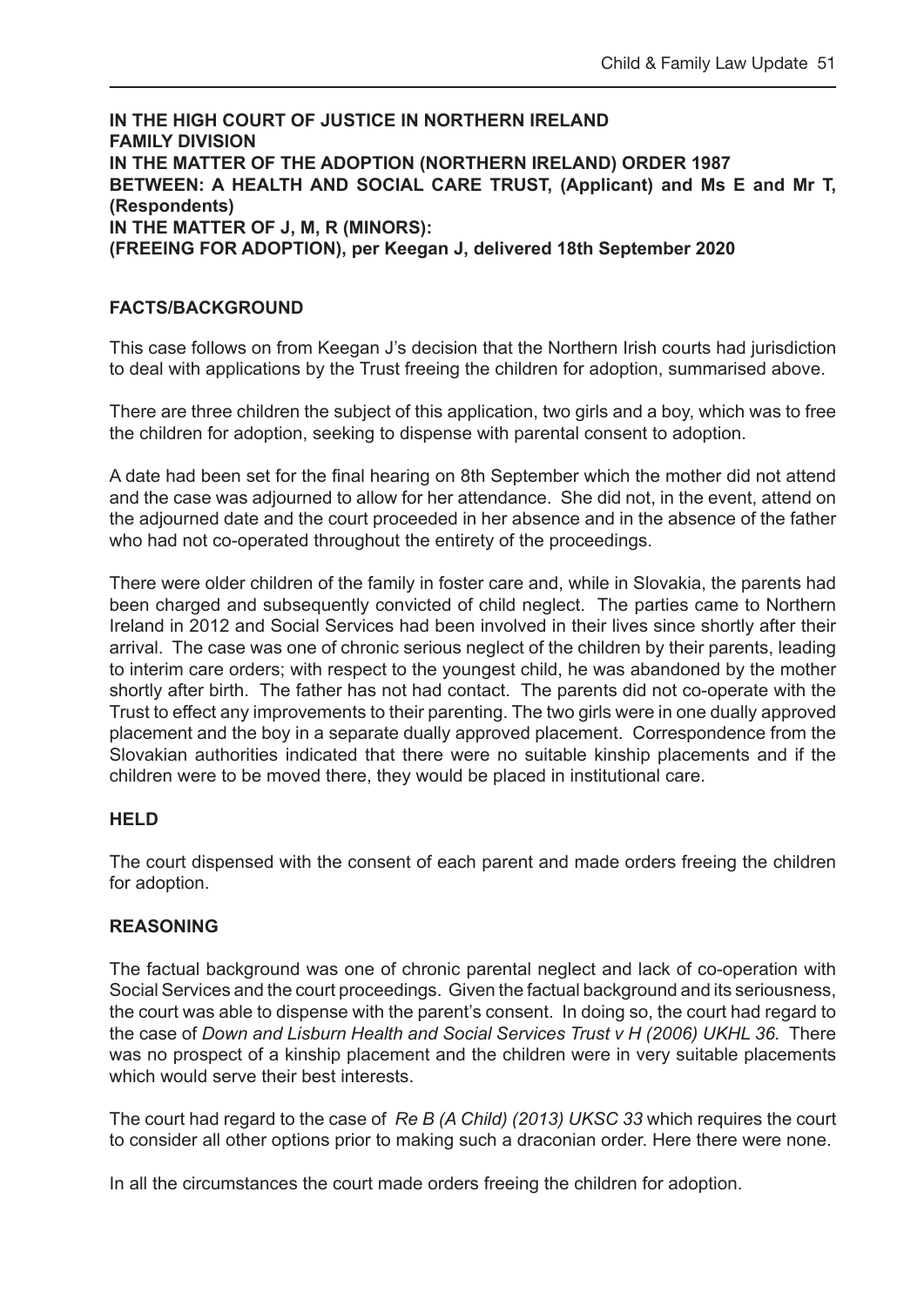**IN THE HIGH COURT OF JUSTICE IN NORTHERN IRELAND FAMILY DIVISION BETWEEN: A FATHER, (Appellant) and A HEALTH AND SOCIAL CARE TRUST, (Respondent) and A MOTHER and A GREAT AUNT, (Respondents) IN THE MATTER OF STEFAN (A MINOR) (APPEAL: INTERIM CARE ORDER: IMMEDIATE REMOVAL), per Keegan J, delivered 21st October 2020**

#### **FACTS/BACKGROUND**

The case concerned a baby boy who was the subject of an application by the Trust for a care order. The issue at hand for the court was an appeal by the father against a decision of the Family Care Centre of interim removal of the child into care. The Trust's interim care plan was that the child remain in the care of his father and paternal grandparents, on foot of an interim care order, however, the Family Care Centre rejected that plan and made an order for removal into stranger foster care. The father had supported the Trust's interim plan, but the mother, aunt and Guardian ad Litem opposed it.

When Stefan was born the mother and father were presenting as a couple. The mother had had many problems over the years and had had two children freed for adoption recently. The father has two other children who live with their mother and has unsupervised contact with them. The Trust applied for an emergency protection order which was refused, the judge was content that Stefan should live with his mother and maternal aunt. Issues arose concerning that placement over time and the aunt withdrew from the arrangement. She agreed to care for Stefan on a temporary basis while the mother moved out. However further problems ensued. The father's solicitor had been writing to the Trust indicating the father's intention to care for Stefan and in late August 2020 the father arrived at the carer's home for contact and removed the child to his mother's home.

Obviously this removal took place on an unplanned basis. However the Trust carried out a home visit and agreed a plan with the father and his mother for Stefan's care while he remained living with his father. This emphasised the father's mother ensuring the father did not use cannabis. Stefan's paternal grandmother and aunt indicated they would support the father in his care of Stefan. Matters proceeded relatively calmly, save for an incident when the police were called to the home following a disagreement between the father and grandfather. In early September 2020 the Trust held a case conference where they agreed to support the current living arrangements and there would be assessments in relation to each parent. The mother was to have supervised contact with Stefan twice per week for 1.5 hours.

The case came before the court for an interim care order hearing and after hearing evidence, including from the Guardian ad Litem who gave evidence that during her visit Stefan was "jumpy" and there were tensions in the home, and the mother, who raised concern about the father's use of cannabis. the judge made an interim care order removing Stefan into the care of stranger foster parents.

The father appealed on two grounds:

1. That the judge had erred in law by replacing the Trust's interim care plan for the child remaining with his father and replacing it with its own plan for removal into foster care, particularly in the light that no risk of immediate harm had been raised by the applicant Trust.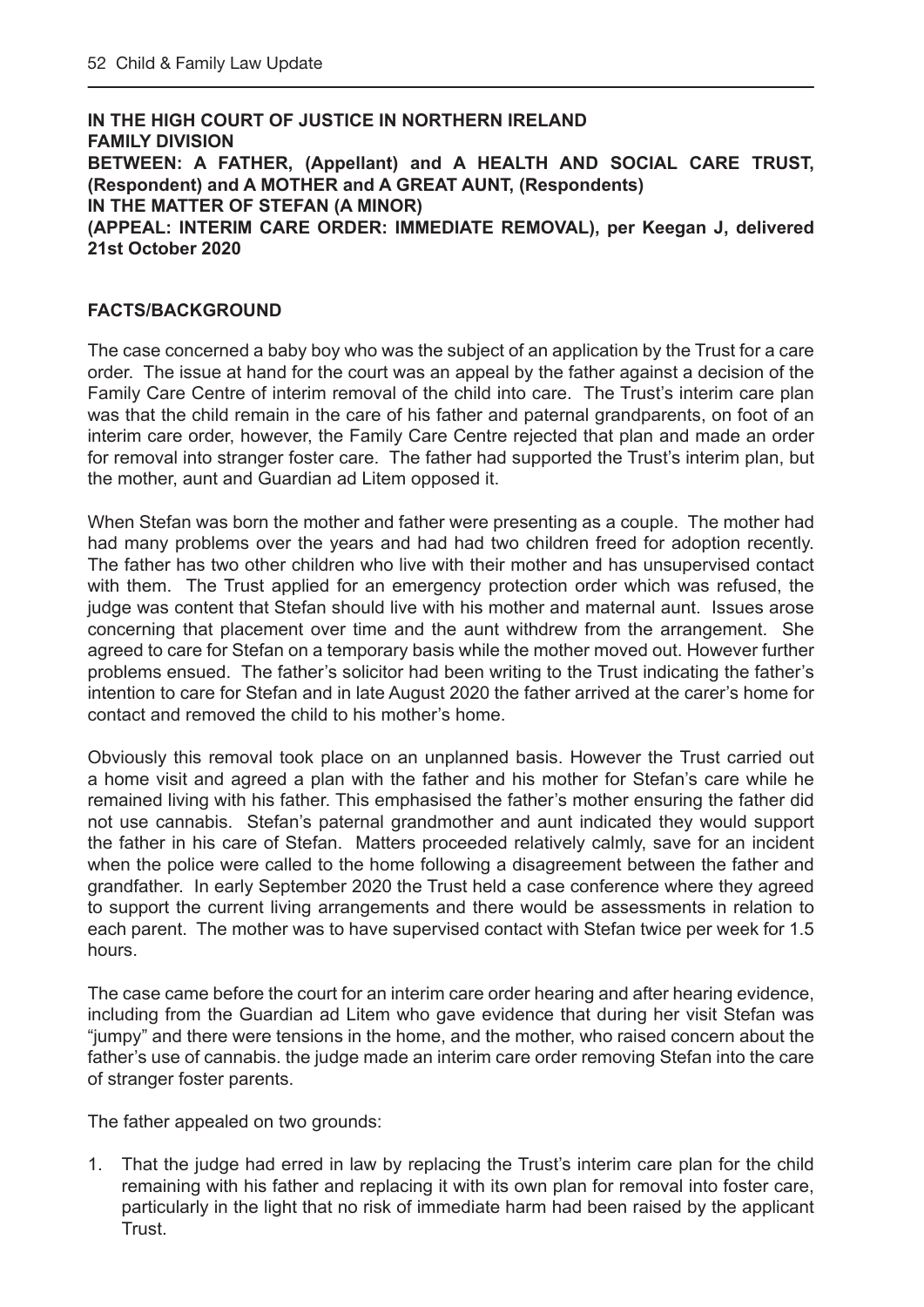2. The judge had erred in law in not approving the Trust's care plan and substituting one which was disproportionate, unnecessary and failed to meet the threshold for interim removal of the infant

#### **HELD**

The court allowed the father's appeal against the judgment of the Family Care Centre.

#### **REASONING**

The court made comment in relation to appeals from interim orders and that these should generally be discouraged. Interim orders are not final orders and are subject to review in ongoing proceedings. However, where a removal of foster care takes place, that can give rise to an appeal.

The appeal proceeded on the basis of a submission of an agreed appeal bundle, written submissions from all counsel and oral submissions as per the authorities of *G v G (1985) FLR 894* and *McG v McG (2002) NI 283.*

The first ground for appeal was a procedural one. Here, the court confirmed that the court is "quite entitled to take a different view of a care plan. In Hershman and McFarlane: *Children Law and Practice*, it is pointed out that the court and Trust share the objective of reaching a solution which is in the child's best interests. Technically here, there should have been an amended care plan which set out arrangements in full, including contact arrangements. However, this ground would not have been sufficient on its own to warrant an appeal.

The second ground was more apposite and was to do with the proportionality of an interim plan of removal.

Articles 6 and 8 of the European Convention on Human Rights are engaged. The court referred to the Northern Ireland case of *X v Y* which summarised the law in *Re B (2013) UKSC 33* "An order compulsorily severing the ties between a child and her parents can only be made if justified by an overriding requirement pertaining to the child's best interest. In other words, the test is one of necessity. Nothing else will do."

The court also drew reference to a recent English Court of Appeal case, *Re C (A Child) Interim Separation (2019) EWCA Civ 1998*, ".....Removal at an interim stage is a particularly sharp interference which is compounded in the case of a baby when removal will affect the formation and development of the parent/child bond……. A plan for immediate separation is therefore only to be sanctioned by a court where the child's physical safety or psychological or emotional welfare demands it and where the length and likely consequences of the separation are a proportionate response to the risks that would arise if it did not occur……."

Hershman and McFarlane also confirm that the preferred course an interim stage is to leave a child were it is with an early hearing date….Ultimately the child's **safety** (my emphasis) must demand immediate separation.

In *Haase v Germany (2004) 2 FLR 39*, is also authority for that, "…imminent danger should be actually established."

The court also had regard to a report from the health visitor who was very positive about the care of Stefan when he was with his father and paternal grandmother.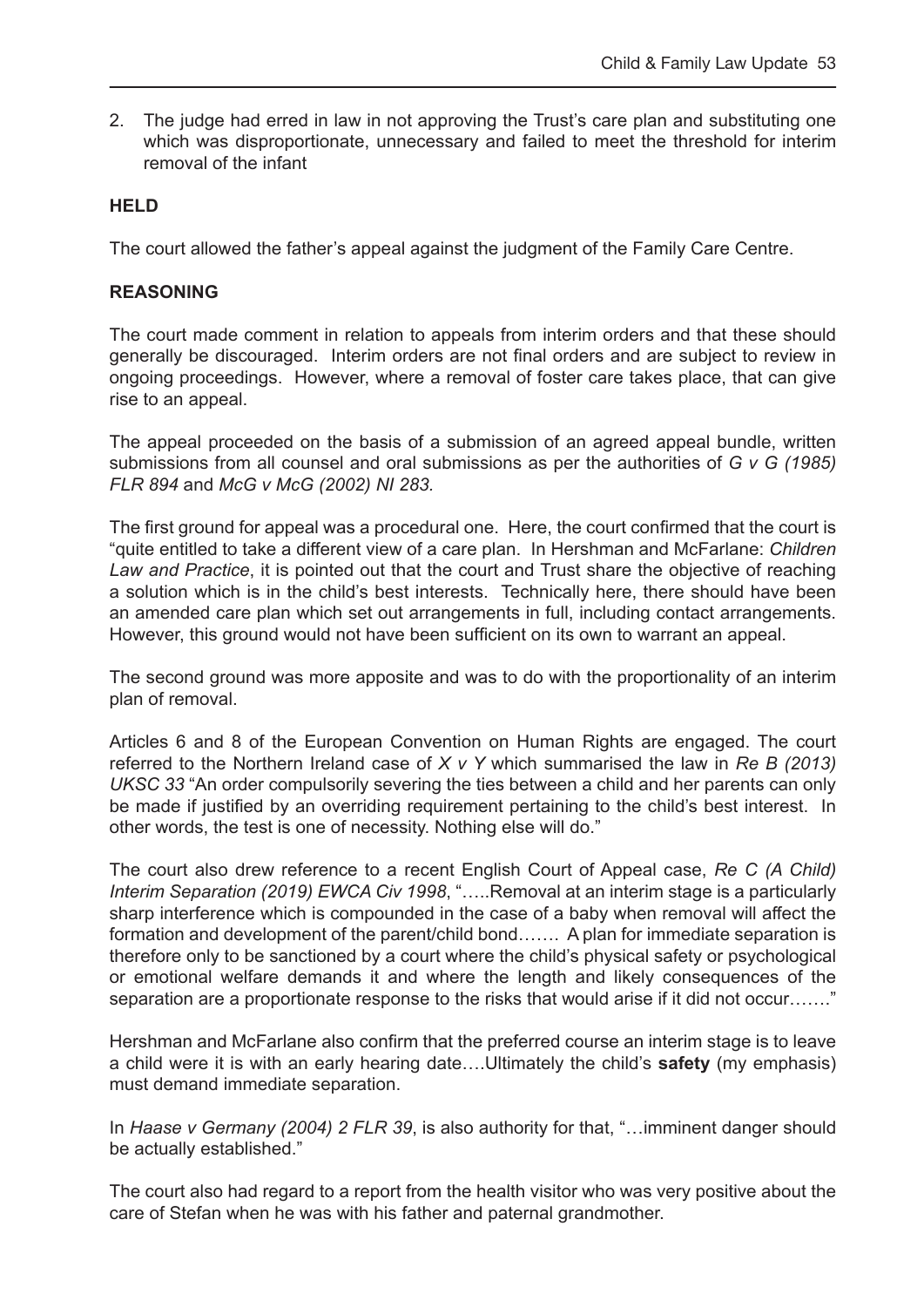The court accepted that there were concerns regarding the father, including his behaviour when he had taken Stefan from the maternal aunt's care without prior consultation, while also accepting that he had, through his solicitor, given notice that he wished to assume care of Stefan. The concerns about the father's use of cannabis had been subject of an initial assessment which indicated that the father would not meet the threshold for intervention from Tier 3 addiction services, although some education on the use of cannabis was recommended. The Guardian ad Litem's concerns, while meriting review and assessment were not sufficient to justify immediate removal of Stefan from his father's care, particularly while there were two other adults in the household who could be supportive of his parenting. The father's contact with the mother had also been raised as a concern and no contact between these parties formed part of the safety arrangements entered into between the father and the Trust.

In all the circumstances, the father's appeal was allowed, the court commending the Trust for their actions in managing a difficult case to date.

#### **IN THE HIGH COURT OF JUSTICE IN NORTHERN IRELAND FAMILY DIVISION BETWEEN A HEALTH AND SOCIAL CARE TRUST (Applicant) and A MOTHER and A FATHER and A FATHER (Respondents) IN THE MATTER OF IAN AND JACK (MINORS) ARTICLE 15 BRUSSELS IIR TRANSFER TO THE REPUBLIC OF IRELAND, per Keegan J, delivered 25th November 2020**

#### **FACTS/BACKGROUND**

The case relates to two children, the elder the child of the first father and the younger the child of the second father. The Trust had brought care order proceedings with respect to both children, who at that time were living with the mother in Northern Ireland. At the time the matter came before the court, however, the children had gone to live in Cavan with their mother, her new partner and their new baby. Social Services in the Republic of Ireland were already involved with the new baby. The two fathers also live in the Republic of Ireland. All parties were born in the Republic of Ireland. There had also been previous proceedings in the Republic of Ireland with respect to the children.

Given the above, the Trust were seeking that the Republic of Ireland courts assume jurisdiction of the case under Article 15 of Regulation (EC) No 2201/2003. The mother did not oppose this request, but the fathers both opposed it on the basis that a transfer of jurisdiction would cause delay in consideration of their applications for contact with their respective children.

#### **HELD**

The court acceded to the Trust's request for the Republic of Ireland courts to assume jurisdiction of the case.

#### **REASONING**

The case of *Child and Family Agency (CAFA) v JD CJEU Case C-248/15 (2017) 2 WLR 949* is authority that care order proceedings fall within the remit of Article 15.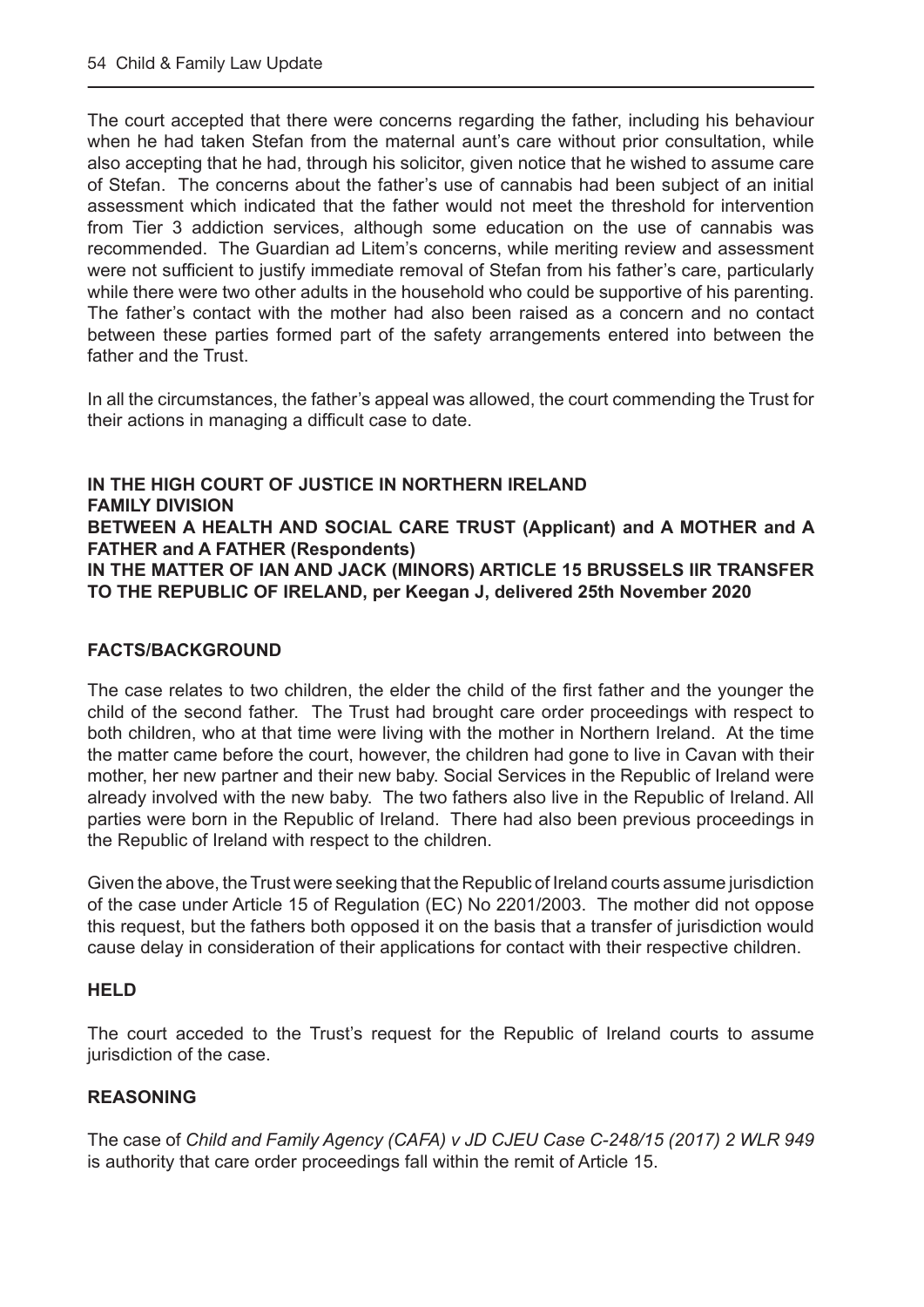There is a three pronged test under Article 15:

- 1. Whether the child has a particular connection with the Republic of Ireland
- 2. Whether the Republic of Ireland is better placed to hear the case or part of it
- 3. Whether the transfer of the case would be in the best interests of the children

In the present instance, the court was satisfied that parts 1 and 2 of the test were satisfied on the facts of the case.

The court went on to consider whether the third part of the test was met. The issue of best interests has been developed in case law and the court can take into account the effect of transfer on the children as part of its analysis. Here, the issue was that of delay and whether the children would suffer harm as a result of their not having contact with their respective fathers. The court considered that delay could be a reason for not requesting another court to assume jurisdiction. However, in the present case it was not. Here, there had been opinion sought from experts, who were indicating that further work with the father and wider family was necessary before a final decision and thus there would be no undue delay.

In all the circumstances, the court acceded to the Trust's request for the Republic of Ireland to assume jurisdiction of the court. The courts in the Republic were amenable to the transfer and judicial liaison would take place to ensure a smooth transfer.

#### **IN THE HIGH COURT OF JUSTICE IN NORTHERN IRELAND FAMILY DIVISION BETWEEN CD, (Appellant/mother) and EF (Respondent/father) IN THE MATTER OF DON (A CHILD) (APPEAL: SERVICE OF PROCEEDINGS: VOICE OF THE CHILD), per Keegan J, delivered 9th December 2020**

#### **BACKGROUND**

The case concerned a boy aged 10 at the time of hearing. He lives with his maternal grandparents in Northern Ireland, the mother lives in America and the father is a Turkish national, living in the United Kingdom. The mother and father had met in Turkey, meeting while on holiday. Contact between the father and the boy had been sporadic, mostly indirect, but stopped, the father said, when he started a new relationship. The contact ceased in 2016.

The father moved to the United Kingdom and, as a personal litigant, sought various orders including, a parental responsibility order and contact order. The Family Proceedings Court directed a welfare report and subsequently transferred the case to the Family Care Centre as the mother was not engaging with the proceedings. The Family Care Centre, in September 2020, made a parental responsibility order in favour of the father and an order for contact which was to commence with indirect contact and move to direct contact, to begin in December 2020. No welfare report was carried out for the purpose of this hearing.

The mother appealed the orders on the basis that the case had proceeded in her absence, that she had not been properly served with the papers and that she disagreed with the orders made.

By the time the appeal was heard, the maternal grandparents had made an application for a residence order.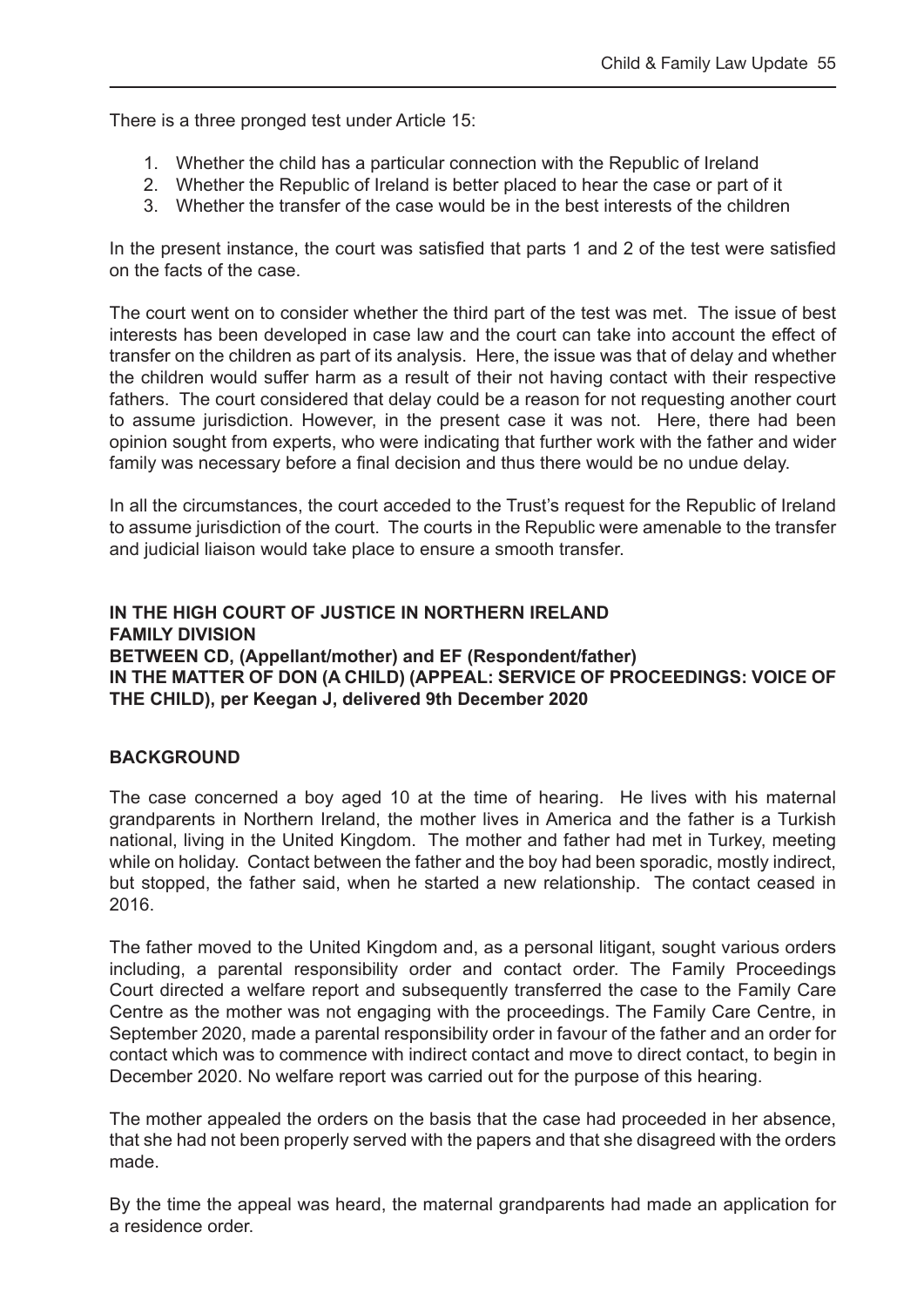#### **HELD**

The court allowed the appeal and remitted the case for re-hearing.

#### **REASONING**

The test for appeal comes from Re B (2013) 2 FLR 1075 and if whether the judge at first instance was "wrong."

The court considered there were two main questions to deal with:

- 1. Whether it was appropriate to proceed in the absence of the mother
- 2. Whether it was appropriate to make the parental responsibility and contact orders.
- 1. The court had regard to the provisions of the Family Proceedings Rules (Northern Ireland) 1996, including service of proceedings. Rule 4.17 outlines what is required regarding attendance of parties at directions or full hearings and subsection 4 of that Rule outlines when the court can proceed in the absence of the respondent.

" ..it is proved to the satisfaction of the court that he received reasonable notice of the date of hearing or….the court is satisfied that the circumstances of the case justify proceeding with the hearing."

In the present case, the Applicant had not adhered to the Rules as regards the service of proceedings, including not submitting an affidavit of service. However, he was a personal litigant and this was a breach of rules, not legislation. In addition, although the Family Care Centre judge did not specifically reference it in his judgment, the appellate Court considered that the judge had been satisfied that the circumstances of the case justified proceeding. Papers had been sent to the maternal grandparents' home where the child had always lived and still lived.

2. In deciding whether the orders made by the court were appropriate, the court had regard to the fact that no welfare report had been received by the court. This had been tricky for the judge at first instance as it could have appeared that the mother was not engaging in the proceedings. The court had regard to the fact that her parents said they had not opened any correspondence about proceedings, save for the judgment which was the subject of appeal. Effectively the mother could have been evading service of proceedings.

However, more effort could have been made by the court to establish the child's whereabouts under section 33 of the Family Law Act 1986 and a welfare report could then have been carried out. This was a case where the father had not seen the child for some time and the court order included moving towards direct contact within a relatively short space of time. In those circumstances a welfare report should have been available to the court.

In all the circumstances the mother's appeal was allowed and the case remitted for a full re-hearing.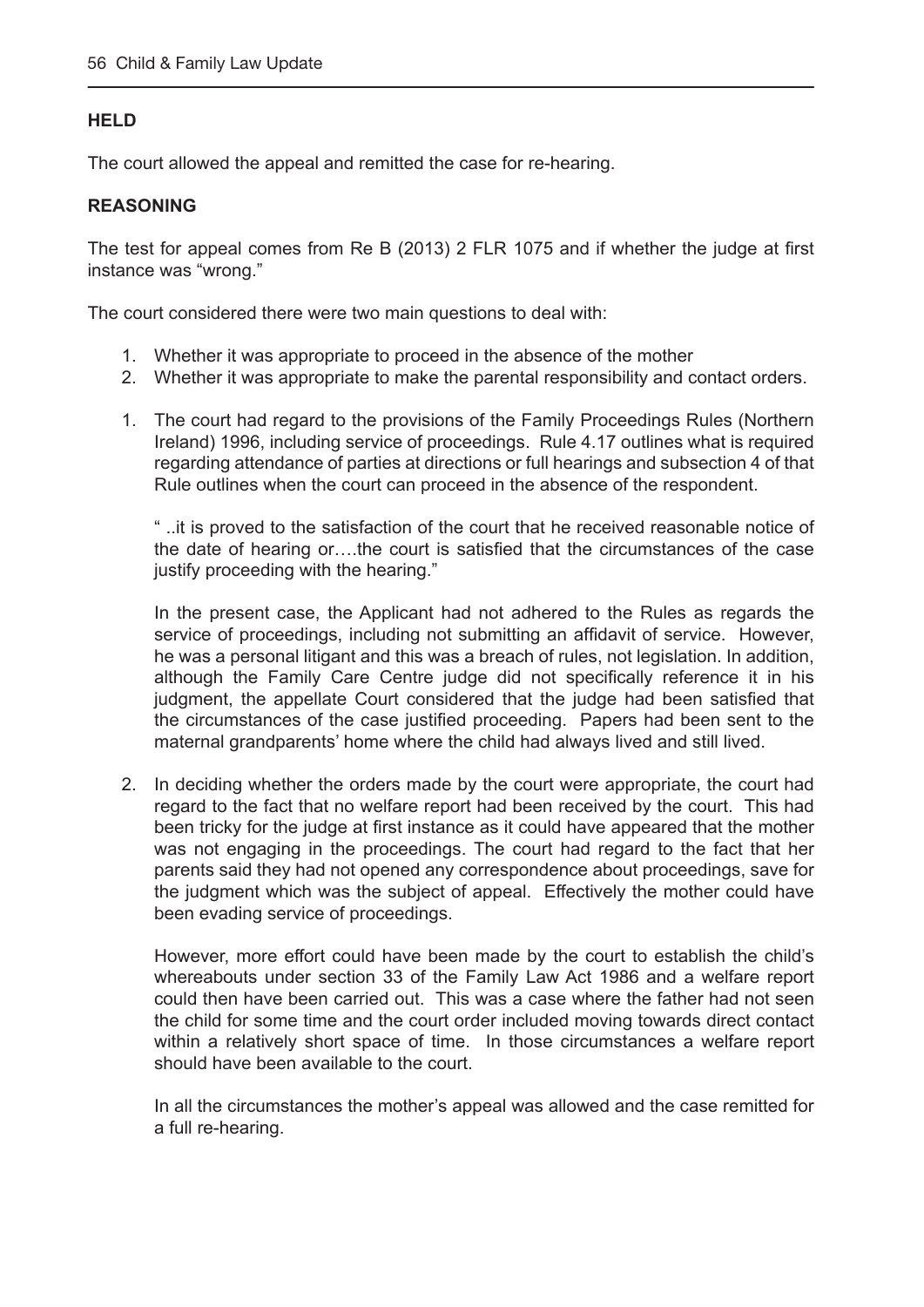#### **IN THE HIGH COURT OF JUSTICE IN NORTHERN IRELAND FAMILY DIVISION BETWEEN M, (Applicant) and F, (Respondent) IN THE MATTER OF C (A CHILD) (APPLICATION FOR INTERNATIONAL RELOCATION), per McFarland J, delivered 8th January 2021**

#### **FACTS/BACKGROUND**

The application related to a boy C, aged nearly 13 years old at the time of hearing. He was the child of M and F (mother and father), conceived after a "one-night stand" between the parties. C lived with his mother, but had regular contact with his father, including overnight contact. There had been just one set of previous court proceedings which resulted in a parental responsibility order being made in F's favour. M subsequently married Y. However in 2018 Y was murdered. This looked like the result of his involvement in criminal activity although M denied any knowledge of Y being involved in such matters. In autumn 2019, M brought C on holiday to a European Union country (EUC). When she did not return with him, F contacted the police. A domestic and subsequently European Arrest Warrant were issued for M's arrest. She was released, but proceedings issued under the Hague Convention, including an appeal against the original order to return C, resulted in C being returned to Northern Ireland. M has remained in EUC, stating that she has fears about her own and C's safety due to threats after Y's death. During the appeal in EUC, M's representatives had produced a forged Northern Ireland High Court order which purported to confirm that the Northern Irish courts did not claim jurisdiction with respect to C.

There was evidence from Social Services and the Official Solicitor, who had been appointed for C, that he was suffering psychologically as a result of being separated from his mother M and he was isolated in Northern Ireland, refusing to see his father and that family circle as he blames his father for the separation from his mother. As regards the issue of C's blaming F, the court considered that this blame was misplaced, but nonetheless felt by C and affecting his well-being.

M brought an emergency application seeking the return of C to her care in EUC on an interim basis pending the final hearing of her relocation application.

#### **HELD**

M's application for C to be returned to her in EUC on an interim basis was refused by the court. The court strongly recommended that she return to Northern Ireland to resume care of C pending a final hearing of the case.

#### **REASONING**

The court considered the case law concerning international relocation cases and referred to the case of *Re F (A Child) (International Relocation Cases) (2015) EWCA Civ 882* where the court analysed previous cases and commented, "Where there is more than one proposal before the court, a welfare analysis of each proposal will be necessary…an analysis of the welfare factors relating to each option should be undertaken….. a step as significant as the relocation of a child to a foreign jurisdiction where the possibility of a fundamental interference with the relationship between one parent and a child is envisaged requires that the parents' plans be scrutinised and evaluated by reference to the proportionality of the same…."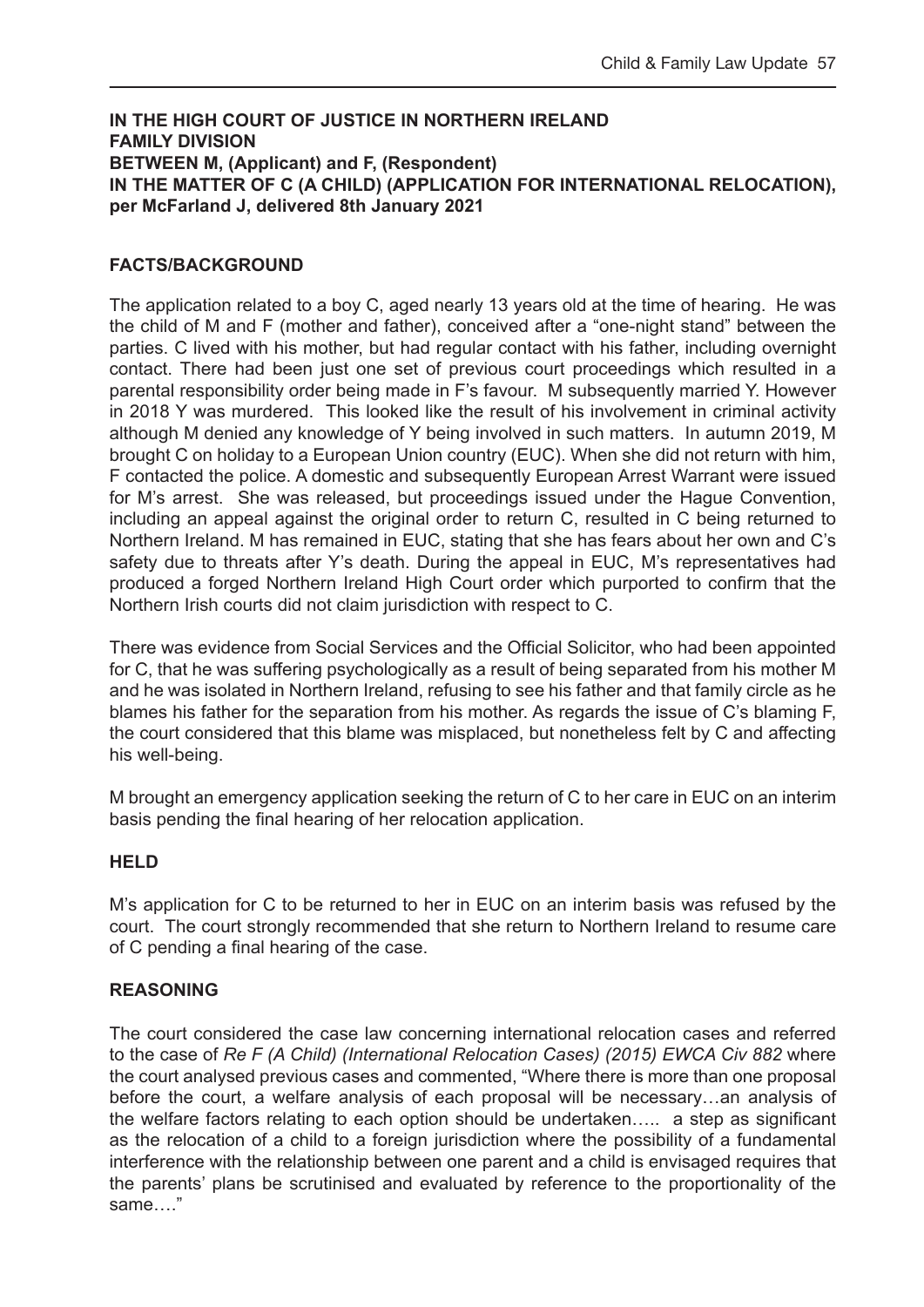The case presently before the court was for interim relief which had been considered in a recent Northern Ireland case, (while that case dealt with interim orders in public law proceedings, the principles regarding interim orders had been helpfully summarised by Keegan J,) In the matter of *Stefan (A minor) (Appeal: Interim Care Order: Immediate Removal (2020) NIFam 22.* Keegan J stated, "An interim order is inevitably made at a stage when the evidence is incomplete. It should therefore only be made in order to regulate matters that cannot await the final hearing and it is not intended to place any party to the proceedings at an advantage or a disadvantage."

In the present case, C's welfare was the paramount consideration. It was apparent that he was suffering considerable psychological damage at the present due to the separation from his mother, refusal to attend school in Northern Ireland and refusal to attend contact with his father.

M's actions in taking C to EUC without the permission of the court and her involvement in the production of the forged High Court Order were relevant factors to consider when deciding whether to return C to EUC on an interim basis. The court indicated that, while it was not appropriate to use this against the mother to punish her, it was significant in establishing whether she could be trusted to return with C for the future final hearing.

While the court did not accept that M's fears about her own and C's safety should she return to Northern Ireland were valid ones, it did accept that she might have some fears about her being arrested on return to Northern Ireland for child abduction of C. M, however, had done nothing to allay these fears by, for example, making an approach to solicitors to resolve matters with the PPS.

In addition, the court had very little information before it at present about M's proposals for C's residence in EUC, schooling, housing and how he would be supported financially. M's right to reside in EUC was also not finalised and made more uncertain by the United Kingdom having left the European Union.

The court considered that it would be preferable for C to be re-united with M and his wishes and feelings were evidently that this should occur. However, given that this was an interim application, the overall background and evidence mitigated against a temporary removal of C from the jurisdiction of Northern Ireland to EUC. The court expressed a hope that M would return to Northern Ireland in the period leading up to a final hearing to care for C.

In all the circumstances, M's application for interim relief was refused.

**IN THE HIGH COURT OF JUSTICE IN NORTHERN IRELAND FAMILY DIVISION IN THE MATTER OF THE HUMAN RIGHTS ACT 1998 BETWEEN SB (A MOTHER), (Applicant) and A HEALTH AND SOCIAL SERVICES TRUST, (Respondent) IN THE MATTER OF FLORENCE (A BABY) CONTACT DURING COVID-19 RESTRICTIONS**

#### **FACTS**

The case concerned contact between a mother and a new born baby. Florence was born in June 2020 and two days after her birth was made the subject of an emergency protection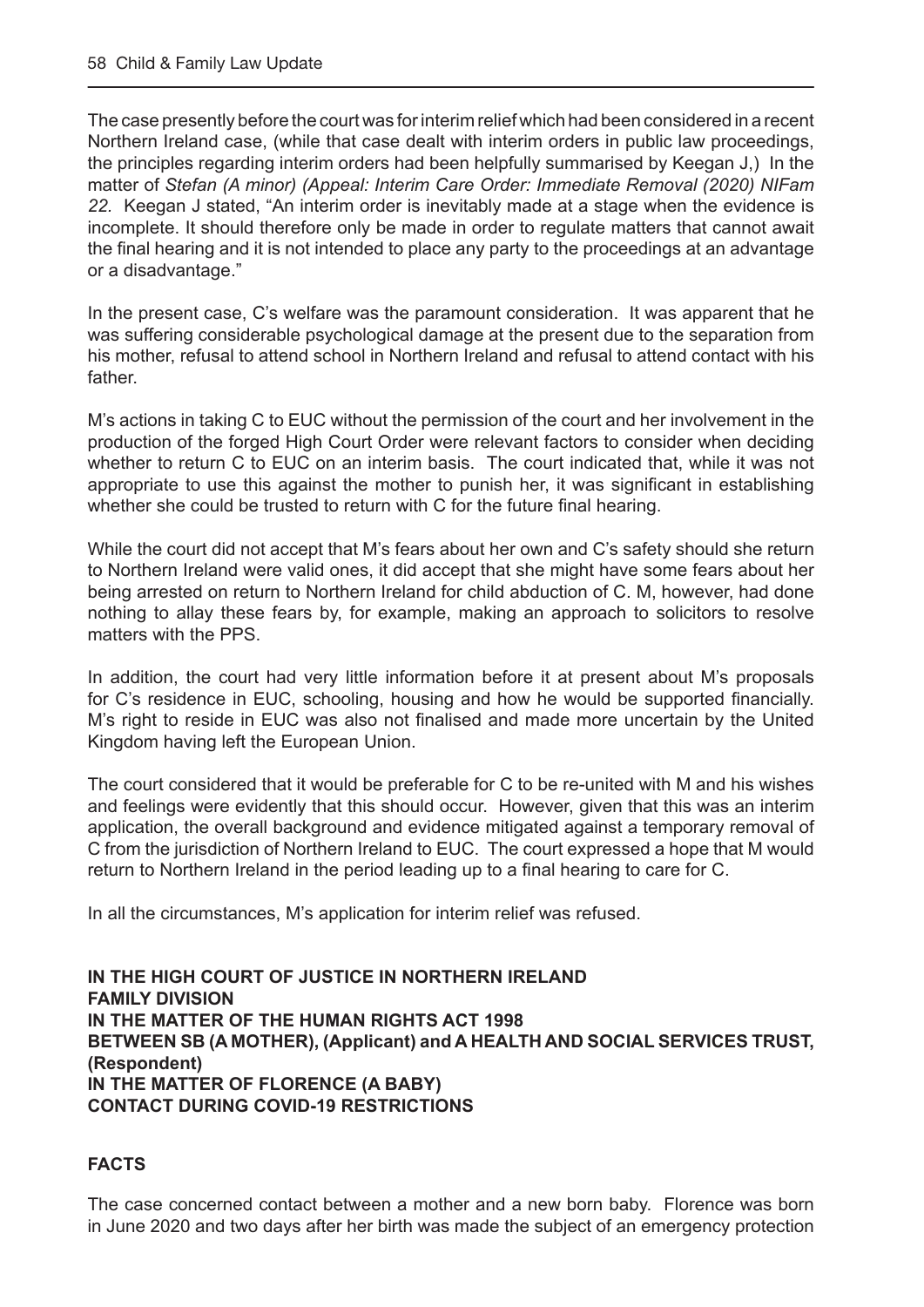order. There is considerable history in relation to the mother's difficulties in caring for any child. She has four children who all have been freed for adoption and the fact of her removal was not at issue here.

The parties had agreed that the mother should have contact with Florence five times per week. Her issue was that the Trust was not permitting skin to skin contact due to Covid-19 concerns.

The mother made an application to the High Court pursuant to section 7 of the Human Rights Act for direct skin to skin contact. There were, however, ongoing proceedings in the Family Proceedings Court where the District Judge had, on two occasions, refused to make an order in relation to direct skin to skin contact. When the case came before the High Court initially, the judge suggested that advice was sought from the Chief Medical Officer in Northern Ireland, Dr Michael McBride. Following on his advice, the parties were able to agree contact, including skin to skin contact.

The mother was seeking an order for declaratory relief.

#### **HELD**

The Court dismissed the mother's application for declaratory relief.

#### **REASONING**

The court considered the correspondence from the Chief Medical Officer which stated, "… on consideration of the information provided I believe that while the risk assessment and measures taken may have been proportionate at a point in time it is my professional view that the current requirements and recommendations for avoidance of direct skin contact are now unnecessary and disportionate….(I am) mindful of the potential negative impact on maternal bonding which is crucially important in these early neo-natal months and that the absence of skin to skin contact between mother and baby may have longer term adverse consequences for both…all risk assessments must be dynamic and subject to regular review in the current circumstances…..)

Two issues had been raised by the Trust in relation to skin to skin contact which were an underlying vulnerability of the foster parent and a concern about the mother's accommodation bringing her into contact with a range of other people. The mother moved to self-contained accommodation and the contact moved to the mother having contact wearing PPE and moving to direct skin to skin contact.

The court considered the law in relation to contact between a mother and young baby. The Trust has an obligation to promote reasonable contact contained in the provisions of Article 52 of the Children (Northern Ireland) Order 1995.

The mother's and child's rights under Article 8 of the European Convention on Human Rights were also engaged. "…there shall be no interference by a public authority with the exercise of this right except such as is in accordance with the law and is necessary …in the interest of…..for the protection of health or morals…"

The case of *Kroon & Others v The Netherlands (1994) 1994 ECHR 18535/91* was taken into account by the court where it was stated, "…the essential object of Article 8 is to protect the individual against arbitrary action by the public authorities…….regard must be had to the fair balance that has to be struck between the competing interests of the individual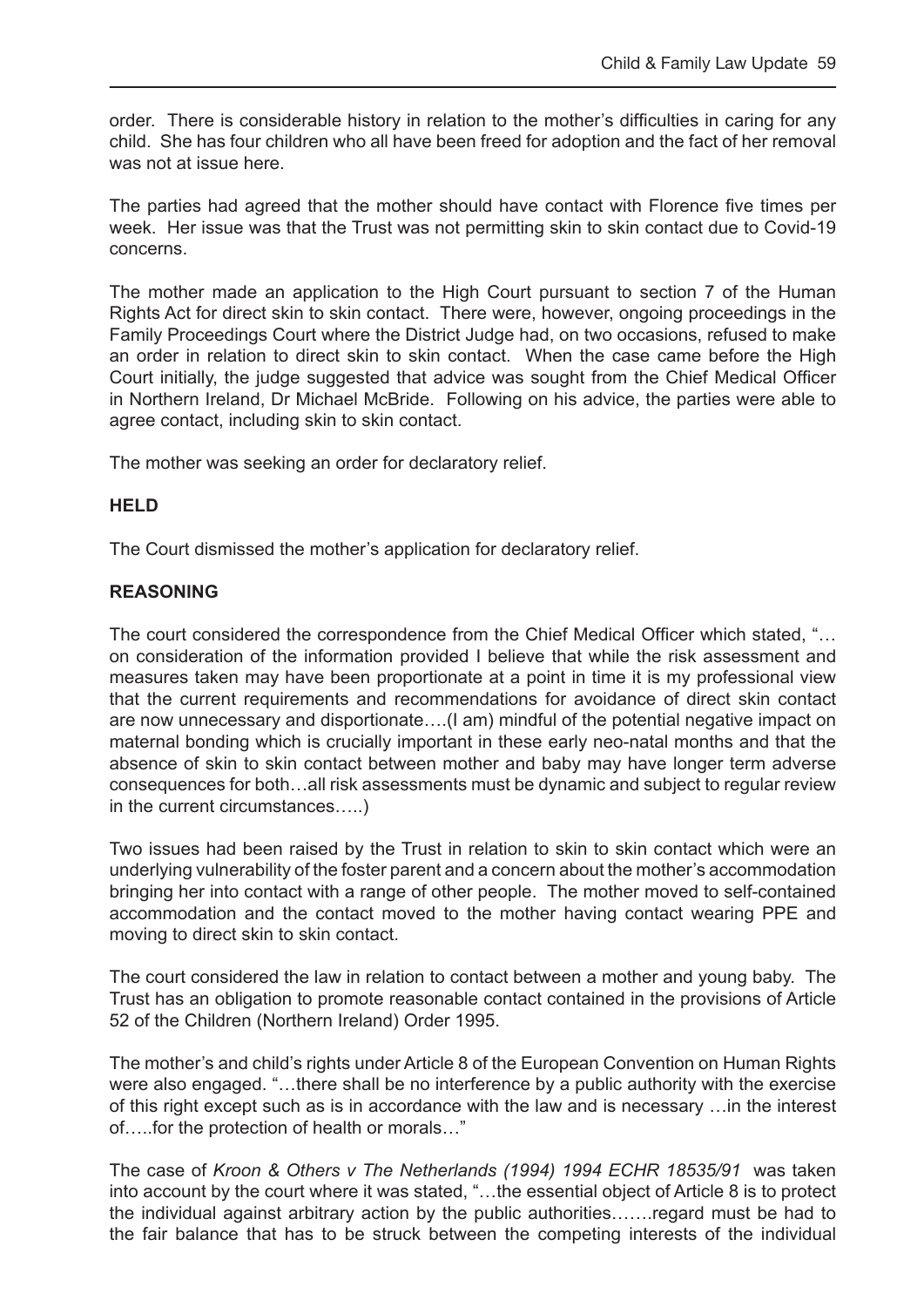and of the community as a whole; and in both contexts the State enjoys a certain margin of appreciation…. The State must act in a manner calculate to enable that tie (between a parent and child) to be developed…."

In the present case the court considered that the mother's Article 8 rights were of vital importance. However these were not unqualified. The Trust was to be afforded that margin of appreciation referred to in the *Kroon* case. There was a global pandemic at the time this was all happening and the Trust acted on the medical advice at the time and changed its position on advice from the Chief Medical Officer. At all times the Trust had involved the mother in its decision making process.

The judge also commented that the issue of skin to skin contact had been raised in the Family Proceedings Court and the decisions of the District Judge had not been appealed by the mother.

In all the circumstances the court considered that the Trust had acted proportionately in very difficult circumstances and accordingly declined to make a declaratory order.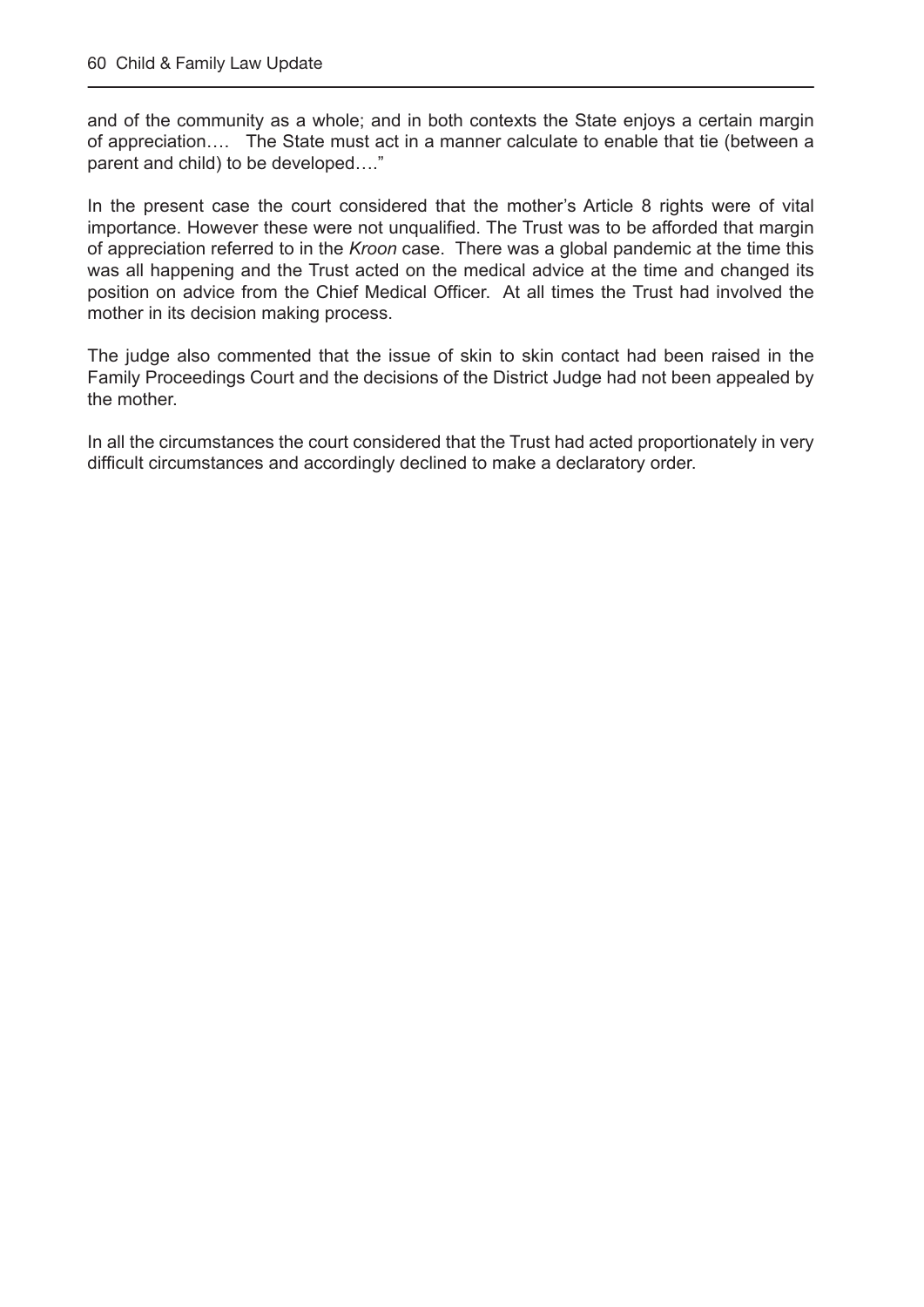#### <span id="page-61-0"></span>**TABLE OF STATUTES**

| Access to Justice (Northern Ireland) Order 2003                  |            |
|------------------------------------------------------------------|------------|
| art.17                                                           | 28         |
| Adoption (Northern Ireland) Order 1987<br>art.14                 | 49<br>50   |
| art.15                                                           | 50         |
|                                                                  |            |
| Children Act 1989                                                | 15         |
| Children (Northern Ireland) Order 1995                           | 46,48      |
| art.8                                                            | 48         |
| art.12A                                                          | 38         |
| art.52                                                           | 59         |
| art.56                                                           |            |
| (1)                                                              | 40         |
| art.60                                                           |            |
| (1)                                                              | 40,41      |
| Criminal Evidence (Northern Ireland) Order 1999<br>arts.11-18    | 5          |
|                                                                  |            |
| Domestic Abuse and Civil Proceedings Act (Northern Ireland) 2021 |            |
| s.1                                                              | 37         |
| (2)                                                              |            |
| (a, b)                                                           | 38         |
| (3)                                                              | 38         |
| s.2                                                              | 37         |
| (3)                                                              | 38         |
| (4)                                                              |            |
| (a)                                                              | 37         |
| s.5                                                              | 38         |
| s.8                                                              | 38         |
| s.9                                                              |            |
|                                                                  |            |
| (3)                                                              | 38         |
| s.14                                                             | 38         |
| s.26                                                             | 39         |
| s.35<br>s.36                                                     | 38         |
| s.37                                                             | 7,38<br>38 |
|                                                                  |            |
| Employment Rights (Northern Ireland) Order 1996                  |            |
| Part 12                                                          | 31         |
|                                                                  |            |
| Family Homes and Domestic Violence (Northern Ireland) Order 1998 | 3,7,31     |
| art.3                                                            | 3          |
| art.11                                                           | 3          |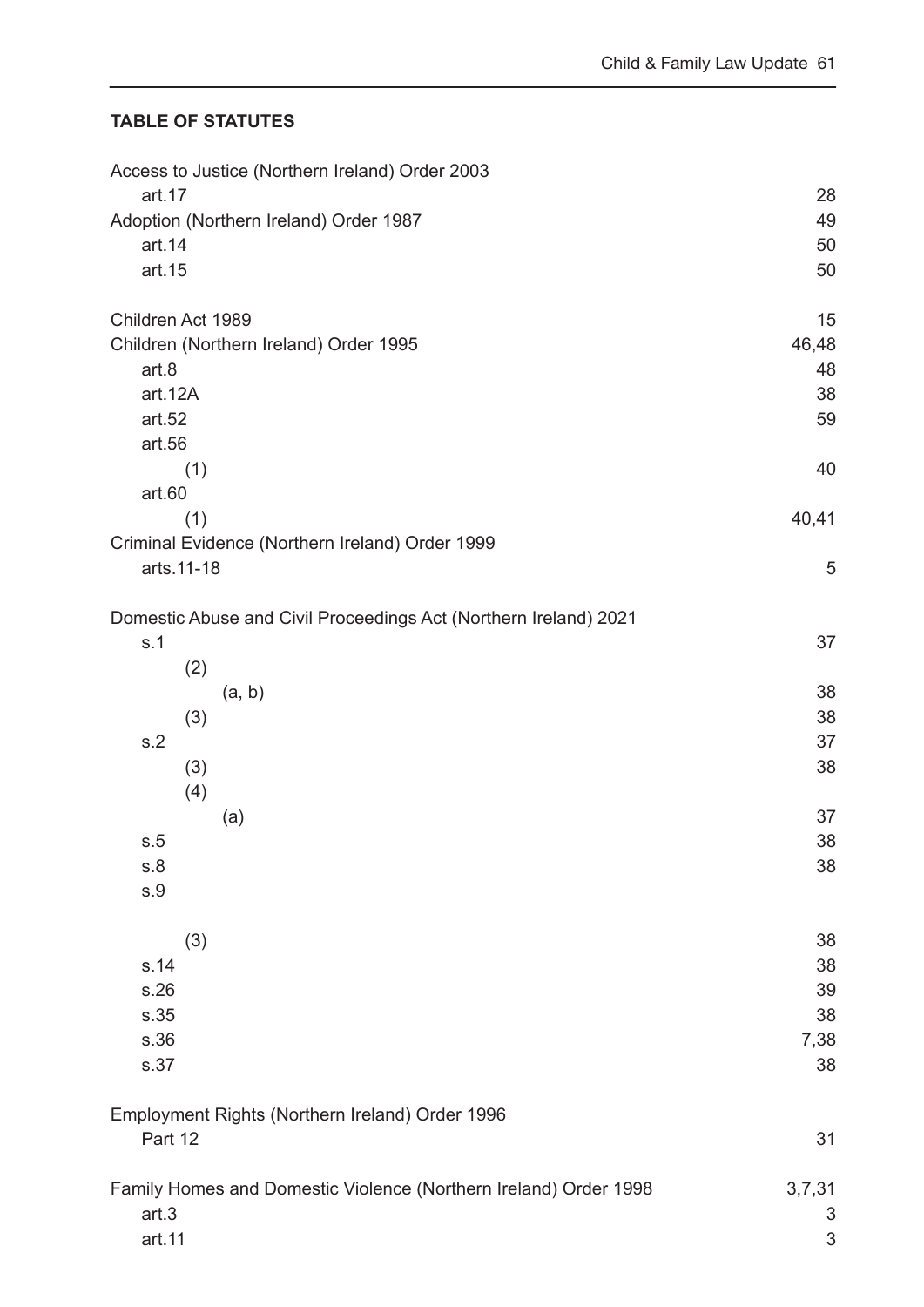| art.20<br>art.23                                                                                                                                    | $\mathfrak{S}$<br>$\overline{4}$ |
|-----------------------------------------------------------------------------------------------------------------------------------------------------|----------------------------------|
| Family Law Act 1986<br>s.33                                                                                                                         | 56                               |
| Human Fertilisation and Embryology Act 2008<br>s.33<br>s.42<br>s.43                                                                                 | 45<br>45<br>45                   |
| Human Rights Act<br>s.7                                                                                                                             | 59                               |
| Inheritance (Provision for Family and Dependants) (Northern Ireland) Order 1979                                                                     | 31                               |
| Judicature (Northern Ireland) Act 1978<br>s.33                                                                                                      | 43                               |
| Legal Aid, Advice and Assistance (Northern Ireland) Order 1981<br>art.12<br>(5)                                                                     | 28                               |
| Magistrates Court (Northern Ireland) Order 1981<br>art.88                                                                                           | $\overline{7}$                   |
| Married Women's Property Act 1882<br>s.17                                                                                                           | 30                               |
| Matrimonial and Family Proceedings (Northern Ireland) Order 1989<br>art.31B<br>art 34<br>Matrimonial Causes (Northern Ireland) Order 1978<br>art.25 | 44,45<br>45                      |
| (1)<br>(c)<br>art.26<br>art.26A<br>art.27B<br>art.27C                                                                                               | 30<br>29<br>30<br>30<br>30       |
| Protection from Harassment (Northern Ireland) Order 1997<br>art.7                                                                                   | 5                                |
| Serious Crime Act 2015<br>s.76                                                                                                                      | 37                               |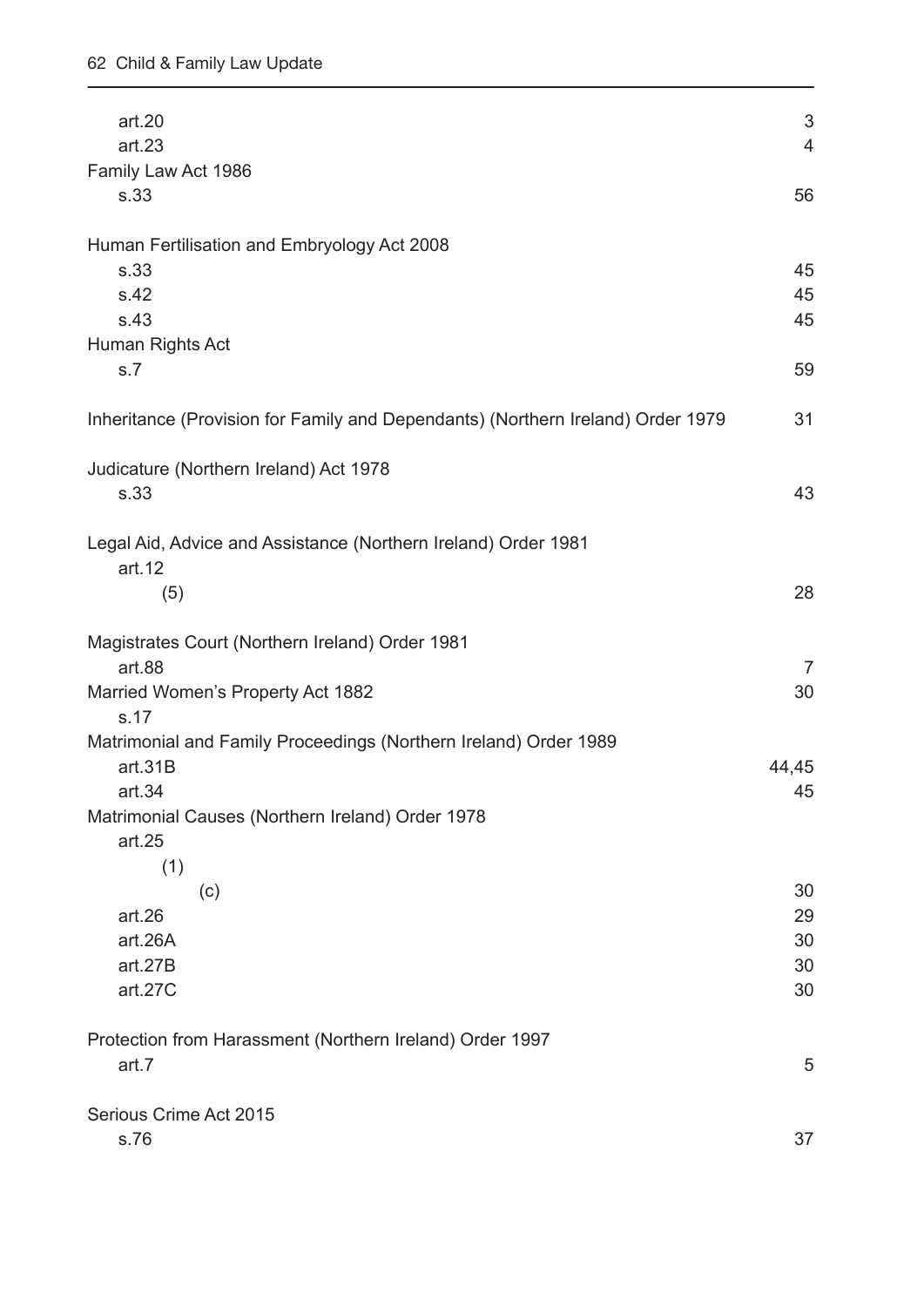#### **TABLE OF STATUTORY RULES AND INSTRUMENTS**

| Civil Legal Services (Statutory Charge) Regulations (Northern Ireland) 2015<br>Legal Aid (General) Regulations (Northern Ireland) 1965 | 28,29,31         |
|----------------------------------------------------------------------------------------------------------------------------------------|------------------|
| reg.17                                                                                                                                 | 28,29,31         |
| $(1-8)$                                                                                                                                | 28               |
| (9)                                                                                                                                    | 28,30            |
| (a)                                                                                                                                    | 28               |
| (f)                                                                                                                                    | 28               |
| (9A)                                                                                                                                   |                  |
| (9B)                                                                                                                                   |                  |
| Legal Aid (General) (Amendment) Regulations (Northern Ireland) 2012                                                                    | 30               |
| <b>TABLE OF IRISH STATUTES</b>                                                                                                         |                  |
| Domestic Violence Act 2018                                                                                                             | 37               |
|                                                                                                                                        |                  |
| <b>TABLE OF EUROPEAN STATUTUES</b>                                                                                                     |                  |
| EC Council Regulation 2201/2003                                                                                                        | 8                |
| art.8                                                                                                                                  |                  |
| (1)<br>art.15                                                                                                                          | 11, 12, 26<br>54 |
| European Convention on Human Rights                                                                                                    |                  |
| art.8                                                                                                                                  | 45               |
| Charter of Fundamental Rights of the European Union                                                                                    |                  |
| art.24                                                                                                                                 | 25               |
| <b>TABLE OF INTERNATIONAL AGREEMENTS</b>                                                                                               |                  |
|                                                                                                                                        |                  |
| Hague Convention 1980                                                                                                                  | 13, 16, 57       |
| art.5                                                                                                                                  | 22               |
| art.12                                                                                                                                 | 22               |
| art.13                                                                                                                                 | 25               |
| United Nations Convention on the Rights of the Child                                                                                   |                  |
| art.24                                                                                                                                 | 48               |
| Vienna Convention on Consular Relations<br>art.37                                                                                      | 49               |
|                                                                                                                                        |                  |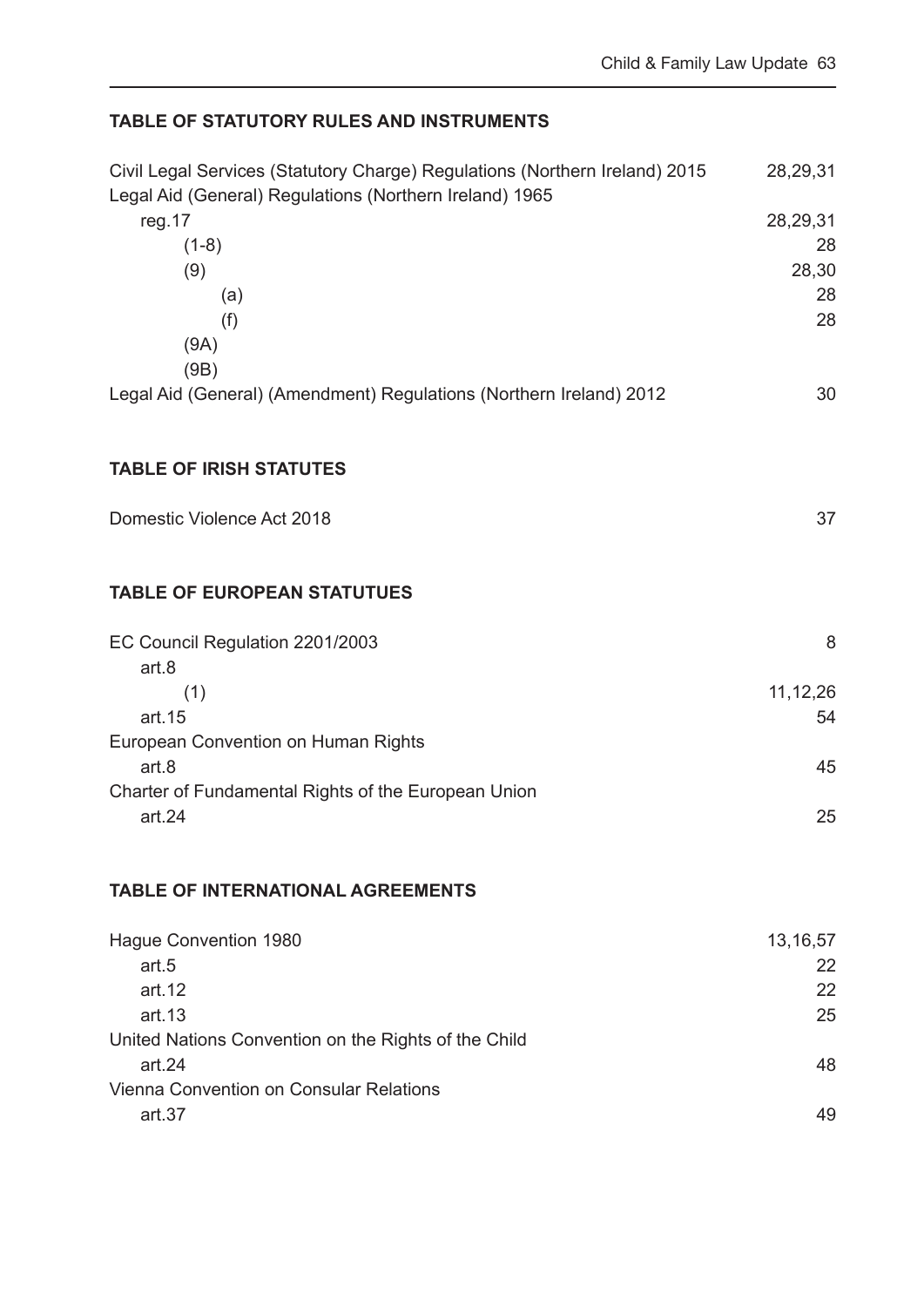#### <span id="page-64-0"></span>**TABLE OF CASES REFERRED TO**

| A v A [2013] UKSC 60                                                                 | 8, 13, 15, 20, 21, 24  |
|--------------------------------------------------------------------------------------|------------------------|
| AG of Saint Christopher and Nevis v Skerritt                                         | 24                     |
| APD v RD [2013] NI Fam 7                                                             | 35                     |
| AR v RN [2015] UKSC 35                                                               | 8,14,24                |
| AS v CS [2010] IR 370                                                                | 16,18                  |
| Arnold v Britton [2015] AC 1619                                                      | 43                     |
| C v M Case C-376/14PPU                                                               | 13, 15, 16, 17, 19     |
| Child and Family Agency v JD C-248/15 [2017] 2 WLR 949                               | 54                     |
| Commonwealth Authority v Cavanagh [2015] FamCAFC 233                                 | 23                     |
| Curling v The Law Society [1985] FLR 831 CA                                          | 29                     |
| DE v EB [2015] IECA 104                                                              | 14, 16, 18             |
| Dare v Secretary of Air Force, 608 F. Supp. 1077, 1080 (D. Del. 1985)                | 11                     |
| Down and Lisburn Health and Social Services Trust v H [2006] UKHL 36                 | 51                     |
| F v F (MMR vaccine) [2013] EWHC 2683 Fam                                             | 48                     |
| Friedrich 78 F.3d 1060 (6th Cir. 1996)                                               | 10                     |
| G v G [1985] FLR 894                                                                 | 53                     |
| Haase v Germany [2004] 2 FLR 39                                                      | 53                     |
| Hanlon v The Law Society [1981] AC 124                                               | 29                     |
| HR v KO C-512/17                                                                     | 25                     |
| Kroon and others v The Netherlands [1994] ECHR 18535/91                              | 59                     |
| KW v PW [2016] IECA 364                                                              | 18                     |
| LCYP v JEK, 13th August 2015                                                         | 24                     |
| LK v Director General, Department of Community Services [2009] HCA 9                 | 9,24                   |
| McG v McG [2002] NI 283                                                              | 53                     |
| Mercredi v Chaffe Case C-497/10PPU                                                   | 12, 15, 16, 19, 21, 26 |
| Monasky v Taglieri No. 18-935                                                        | 8,19                   |
| Mozes v Mozes 239 F.3d 1067 (9th Cir.2001)                                           | 9                      |
| N (Children) (Adoption: Jurisdiction) [2015] EWCA Civ 112                            | 57                     |
| Office of the Children's Lawyer and John Paul Balev and                              |                        |
| Catherine Rose Baggott [2018] SCC 16                                                 | 8,20                   |
| OL v PQ C-111/17                                                                     | 21,24                  |
| P v Secretary of State [2004] NZLR 28                                                | 23                     |
| Parkes v Legal Aid Board [1997] 1 FLR 77                                             | 29                     |
| PAS v AFS [2004] IESC 95                                                             | 8,16,18                |
| Proceedings brought by A Case C-523/07                                               | 11                     |
| R v Barnett ex parte Shah [1983] 2 AC 309                                            | 10,14                  |
| Re A and another (Children) (Adoption: Scottish Children's Hearing) [2017] EWHC 1293 | 50                     |
| Re B (A Child) [2013] UKSC 33                                                        | 51,53                  |
| Re B (A Child: Habitual Residence) [2016] UKSC 4                                     | 15                     |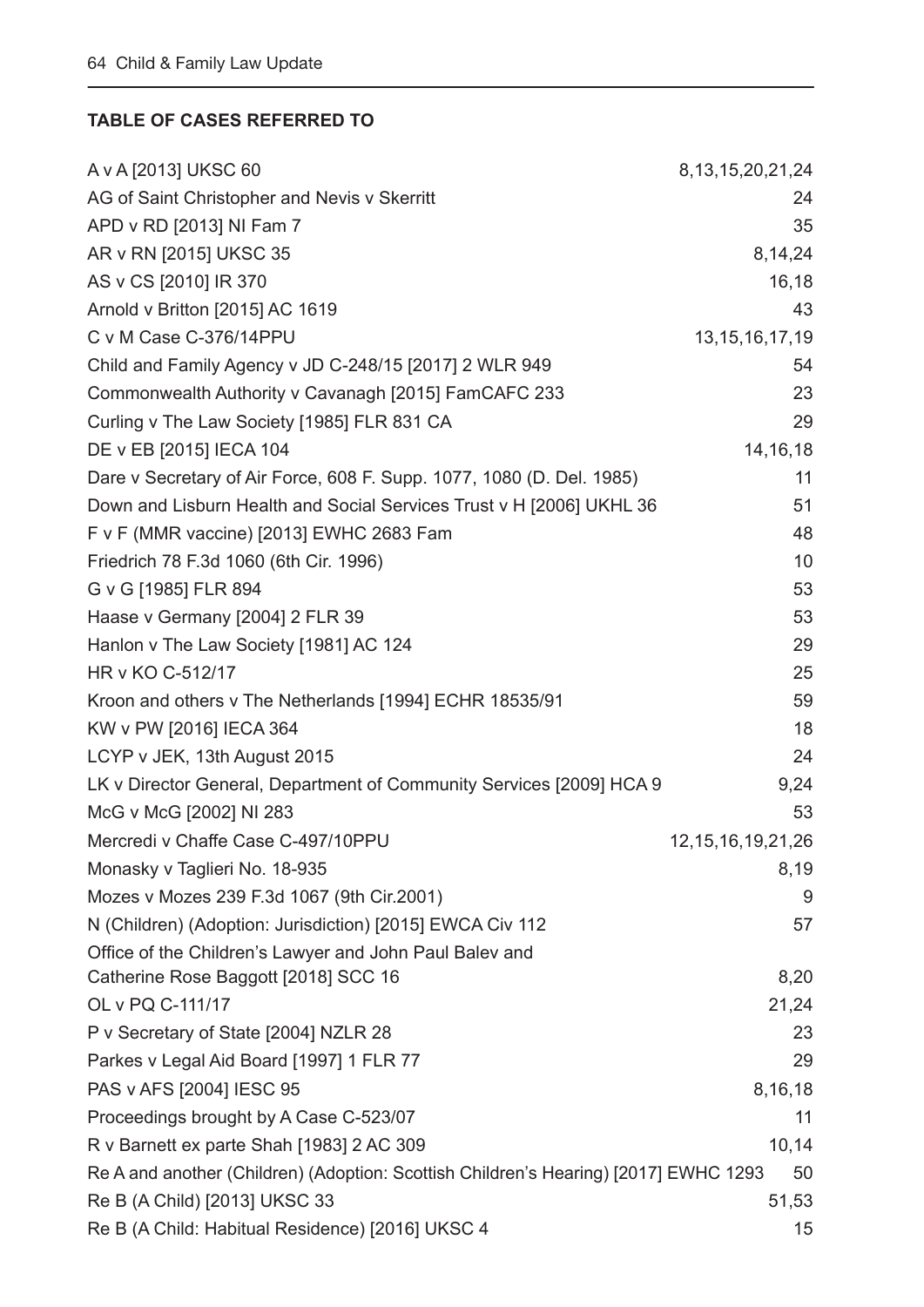| Re B (A Child: Immunisation) [2018] EWHC 56                                                                                                          | 48    |
|------------------------------------------------------------------------------------------------------------------------------------------------------|-------|
| Re B: (Minors: Abduction) (No.2) [1993] 1 FLR 993                                                                                                    | 9     |
| Re C (A Child) (Interim Separation) [2019] EWCA Civ 1998                                                                                             | 53    |
| Re C (Welfare of child: Immunisation) [2003] EWCA Civ 1148                                                                                           | 48    |
| Re F (A Child) (International Relocation Cases) [2015] EWCA Civ 882                                                                                  | 57    |
| Re G (Unregulated artificial conception) [2014] EWFC 1                                                                                               | 46    |
| Re H (A child) (Parental responsibility: vaccination) [2020] EWCA Civ 664                                                                            | 48    |
| Re H (Children) [2014] EWCA Civ 1101                                                                                                                 | 15    |
| Re L                                                                                                                                                 | 15    |
| Re LC [2014] UKSC 1                                                                                                                                  | 14,15 |
| Re M (Children) [2020] EWCA Civ 1105                                                                                                                 | 27    |
| Re P [2008] UKHL 8                                                                                                                                   | 46    |
| Re R (Children) [2015] UKSC 35                                                                                                                       | 21    |
| S(A) v S(C) [2010] 1 IR 370                                                                                                                          | 8     |
| SK v KP [2005] 2 NZLR 590                                                                                                                            | 23    |
| SS v KA [2018] IEHC 795                                                                                                                              | 18    |
| Sharland v Sharland [2016] AC 871                                                                                                                    | 44    |
| Stefan (A minor) (Appeal: Interim Care Order: Immediate Removal) (2020) NI Fam 22                                                                    | 58    |
| UD v XB C-393/18                                                                                                                                     | 19,25 |
| Xydhias v Xydhias [1999] FLR 683                                                                                                                     | 44    |
| Watkinson v Legal Aid Board [1991] WLR 419                                                                                                           | 28,29 |
| Wood v Capita Insurance Services Ltd [2017] UKSC 24                                                                                                  | 43    |
| <b>CASENOTES</b>                                                                                                                                     |       |
| In the High Court of Justice in Northern Ireland                                                                                                     |       |
| <b>Family Division</b>                                                                                                                               |       |
| Re: James (A Child): appointment and discharge of guardian ad litem,                                                                                 |       |
| per O'Hara J, delivered 7th February 2020                                                                                                            | 40    |
| In the High Court of Justice in Northern Ireland                                                                                                     |       |
| <b>Family Division</b>                                                                                                                               |       |
| On appeal from the Master                                                                                                                            |       |
| Between P, (Plaintiff/appellant) and P, (Respondent),<br>per O'Hara, J, delivered 7th February 2020                                                  | 42    |
|                                                                                                                                                      |       |
| In the High Court of Justice in Northern Ireland                                                                                                     |       |
| <b>Family Division</b>                                                                                                                               |       |
| In the matter of the Matrimonial and Family Proceedings (NI) Order 1989<br>Between Ms A, (applicant) and Ms R, (Respondent) and Mr P, (notice party) |       |
| and the Attorney General for Northern Ireland, the Secretary of State for Health,                                                                    |       |
| the Department of Finance, (notice parties),                                                                                                         |       |
| per O'Hara J, delivered 23rd June 2020                                                                                                               | 44    |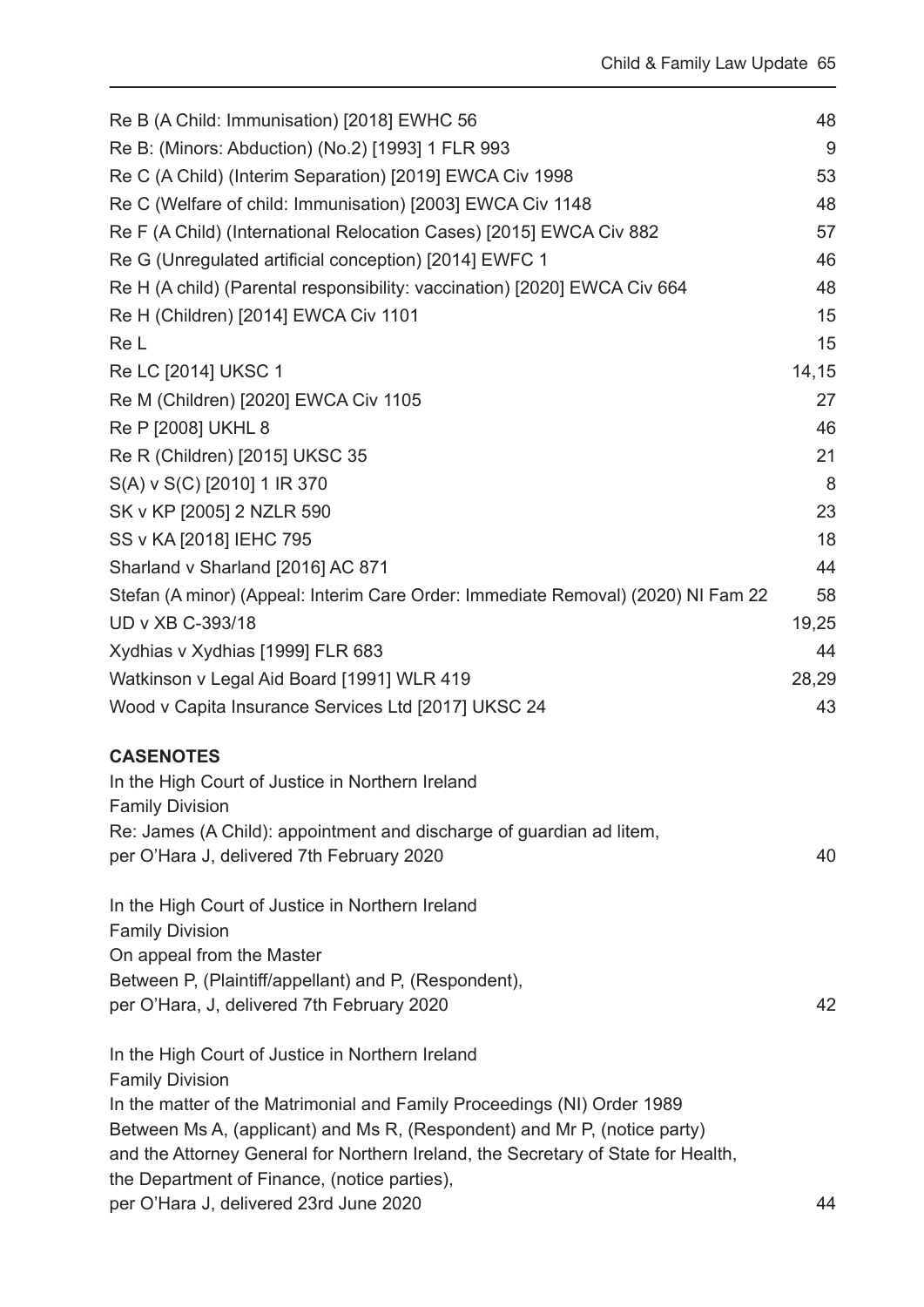In the High Court of Justice in Northern Ireland Family Division In the matter of an application under the Children (Northern Ireland) Order 1995 and in the matter of an application under the Judicature (Northern Ireland) Order 1978 Between: a Mother, (Applicant) and a Father, (Respondent) In the matter of Finn (A Minor) specific issue: vaccination), per Keegan J, delivered 30th July 2020 46 In the High Court of Justice in Northern Ireland Family Division In the matter of the Adoption (Northern Ireland) Order 1987 And in the matter of Articles 5 Brussels IIa And in the matter of Article 37, Vienna Convention On Consular Relations 1963 Between: A Health and Social Care Trust, (Applicant), And a Mother And A Father, (Respondents) In the matter of J, M R (Minors) (Freeing for adoption: Jurisdiction: Brussels IIr: Vienna Convention), per Keegan J, delivered 31st July 2020 49 In the High Court of Justice in Northern Ireland Family Division In the matter of the Adoption (Northern Ireland) Order 1987 Between: A Health and Social Care Trust, (Applicant) and Ms E and Mr T, (Respondents) In the matter of J, M, R (Minors): (freeing for adoption), per Keegan J, delivered 18th September 2020 51 In the High Court of Justice in Northern Ireland Family Division Between: A Father, (Appellant) And a Health and Social Care Trust, (Respondent) and A Mother and a Great Aunt, (Respondents) In the Matter of Stefan (a Minor) (Appeal: Interim Care Order: Immediate Removal), per Keegan J, delivered 21st October 2020 52 In the High Court of Justice in Northern Ireland Family Division Between a Health and Social Care Trust (Applicant) and a mother and a father and a father (Respondents) In the matter of Ian and Jack (minors) Article 15 Brussels IIR t ransfer to the Republic of Ireland, per Keegan J, delivered 25th November 2020 54 In the High Court of Justice in Northern Ireland Family Division Between CD, (Appellant/mother) and EF (Respondent/father) In the matter of Don (A Child) (Appeal: service of proceedings: voice of the child),

per Keegan J, delivered 9th December 2020 55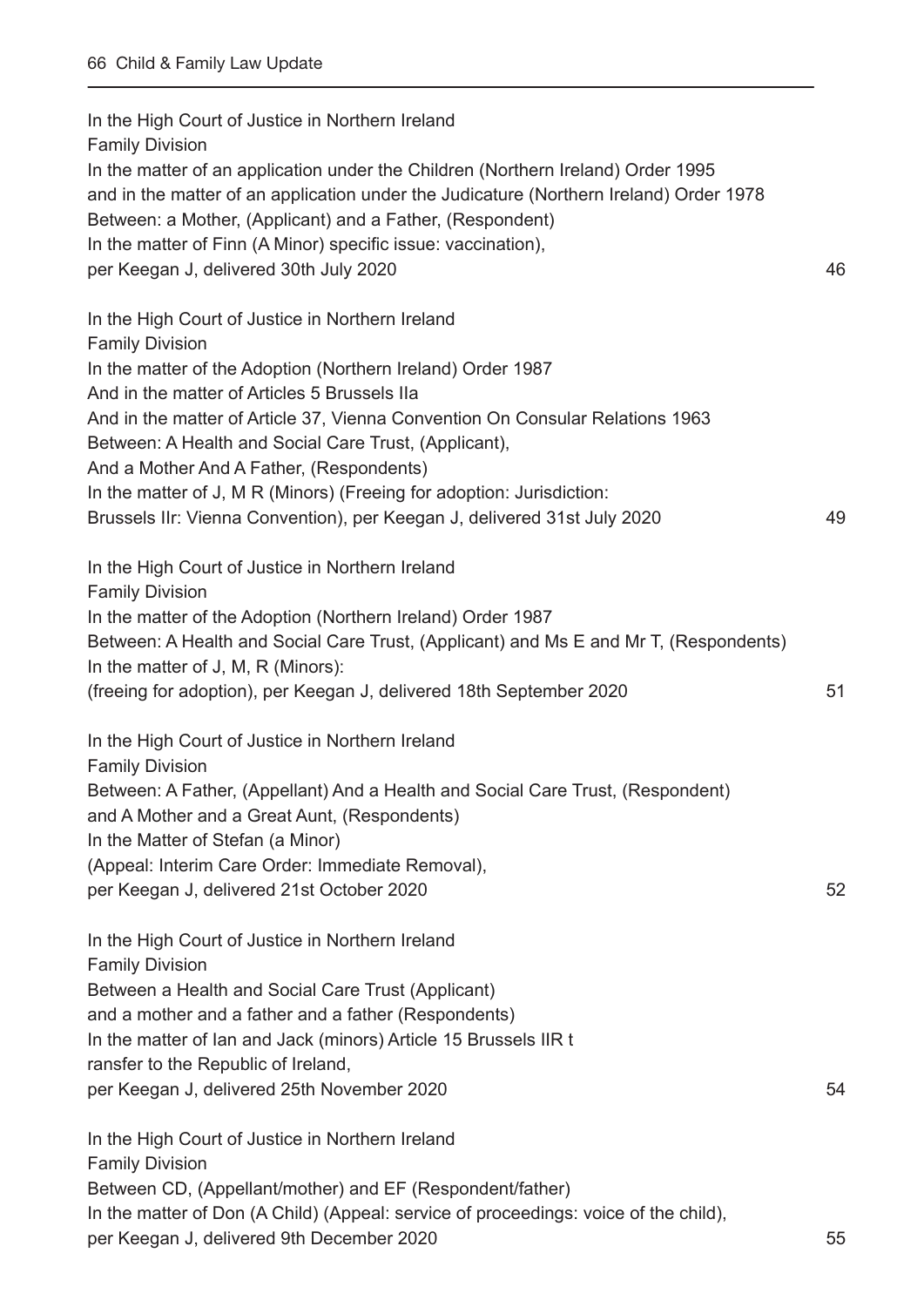In the High Court of Justice in Northern Ireland Family Division Between M, (Applicant) and F, (Respondent) In the matter of C (A Child) (Application for international relocation), per McFarland J, delivered 8th January 2021 57 In the High Court of Justice in Northern Ireland Family Division In the matter of the Human Rights Act 1998 Between SB (A Mother), (Applicant) and a Health and Social Services Trust, (Respondent) In the matter of Florence (a baby)

Contact during Covid-19 restrictions 58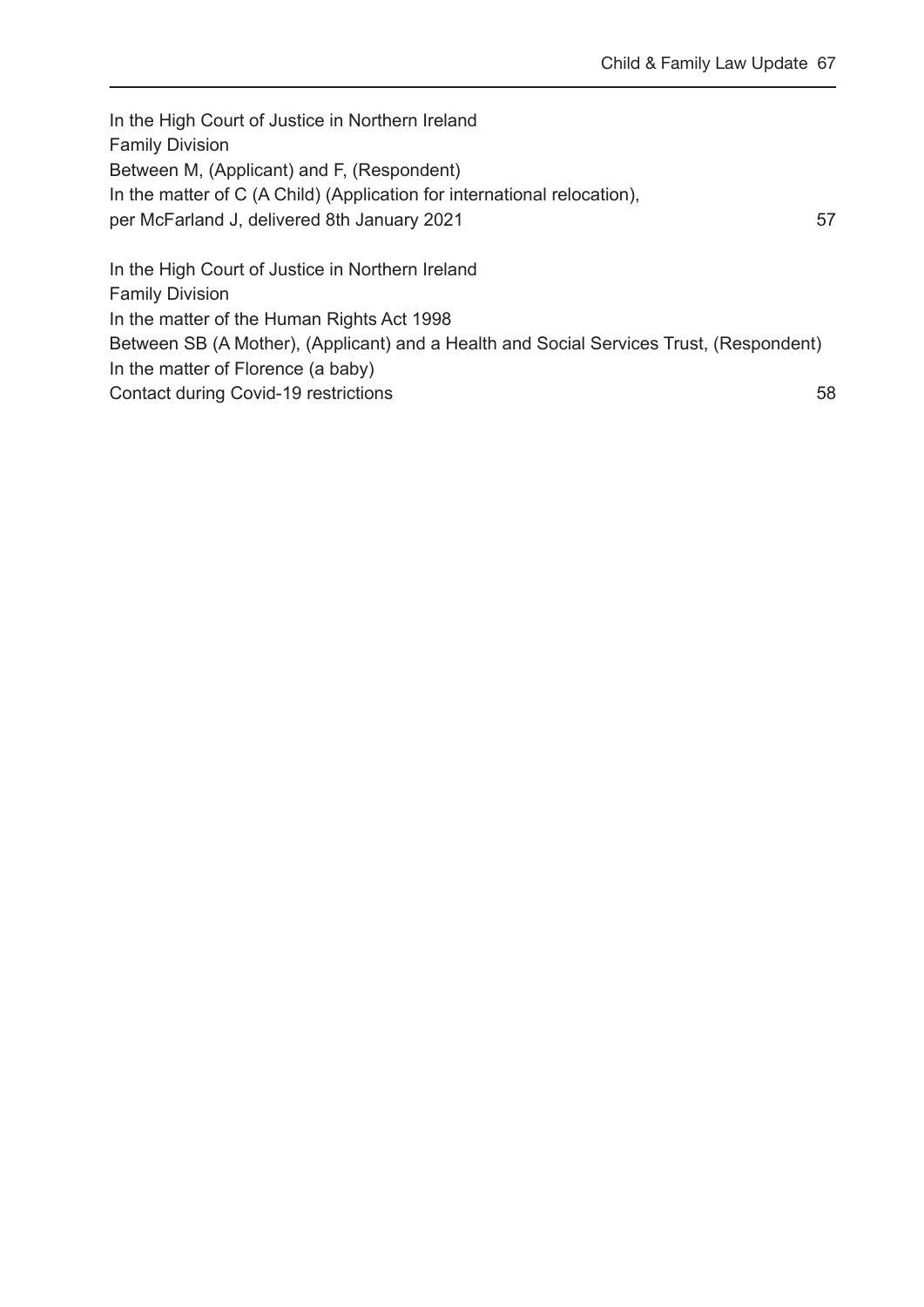### <span id="page-68-0"></span>**INDEX**

| <b>Business valuation</b>         | 33                | Interi |
|-----------------------------------|-------------------|--------|
| Covid-19                          | 33                | im     |
| earnings before interest, taxes,  | 33,34             |        |
| depreciation and amortization     |                   | Legal  |
| (EBITDA)                          |                   | sta    |
| minority discount                 | 35                |        |
| no hindsight rule                 | 33,34             | Matri  |
|                                   |                   | tra    |
| Childhood vaccination             | 46                |        |
| Domestic abuse                    | 3,7,37,38         | Non-l  |
| children, effect on               | 38                | ap     |
| coercive control                  | 3,38              | cri    |
| 2021 Act                          | 7,37              | vu     |
|                                   |                   |        |
| <b>Domestic Abuse Protection</b>  | 39                | Occu   |
| <b>Notices and Orders</b>         |                   |        |
|                                   |                   | Reloo  |
|                                   |                   |        |
| <b>Domestic Proceedings Court</b> | 4,5               |        |
|                                   |                   | Restr  |
| Freeing for adoption              | 49,51             |        |
|                                   |                   | Revie  |
| Guardian ad litem                 |                   | N      |
| appointment and discharge         | 40                |        |
|                                   |                   | Same   |
| Guidance notes                    |                   | pа     |
| video link                        | 6                 |        |
|                                   |                   | Servi  |
| <b>Habitual residence</b>         | 8, 10, 13, 14, 15 | ap     |
| caselaw:                          |                   |        |
| Australia                         | 23                | Skin 1 |
| Canada                            | 20,21,22          |        |
| Caribbean                         | 24                | Trans  |
| <b>European Union</b>             | 24,25,26          |        |
| Hong Kong                         | 24                |        |
| Ireland                           | 16, 17, 18, 19    |        |
| New Zealand                       | 23                |        |
| <b>United Kingdom</b>             | 13, 14, 15        |        |
| <b>United States</b>              | 19,20             |        |
| child-centred approach            | 11                |        |
| parental intention                | 8,12              |        |
|                                   |                   |        |
|                                   |                   |        |

| Interim care orders<br>immediate removal                                                         | 52                       |
|--------------------------------------------------------------------------------------------------|--------------------------|
| Legal Aid<br>statutory charge                                                                    | 28<br>28, 29, 30, 31, 32 |
| <b>Matrimonial homes</b><br>transfer of                                                          | 42                       |
| <b>Non-Molestation Orders</b><br>application for<br>criminal proceedings<br>vulnerable witnesses | 3<br>4<br>5<br>5         |
| <b>Occupation Orders</b>                                                                         | 3                        |
| Relocation, international                                                                        | 57                       |
| <b>Restraining Orders</b>                                                                        | 5                        |
| Review of Civil and Family Justice in<br>Northern Ireland                                        | 6                        |
| Same sex relationships<br>parentage                                                              | 44                       |
| Service of proceedings<br>appeal                                                                 | 55                       |
| Skin to skin contact                                                                             | 58                       |
| Transfer of jurisdiction                                                                         | 54                       |